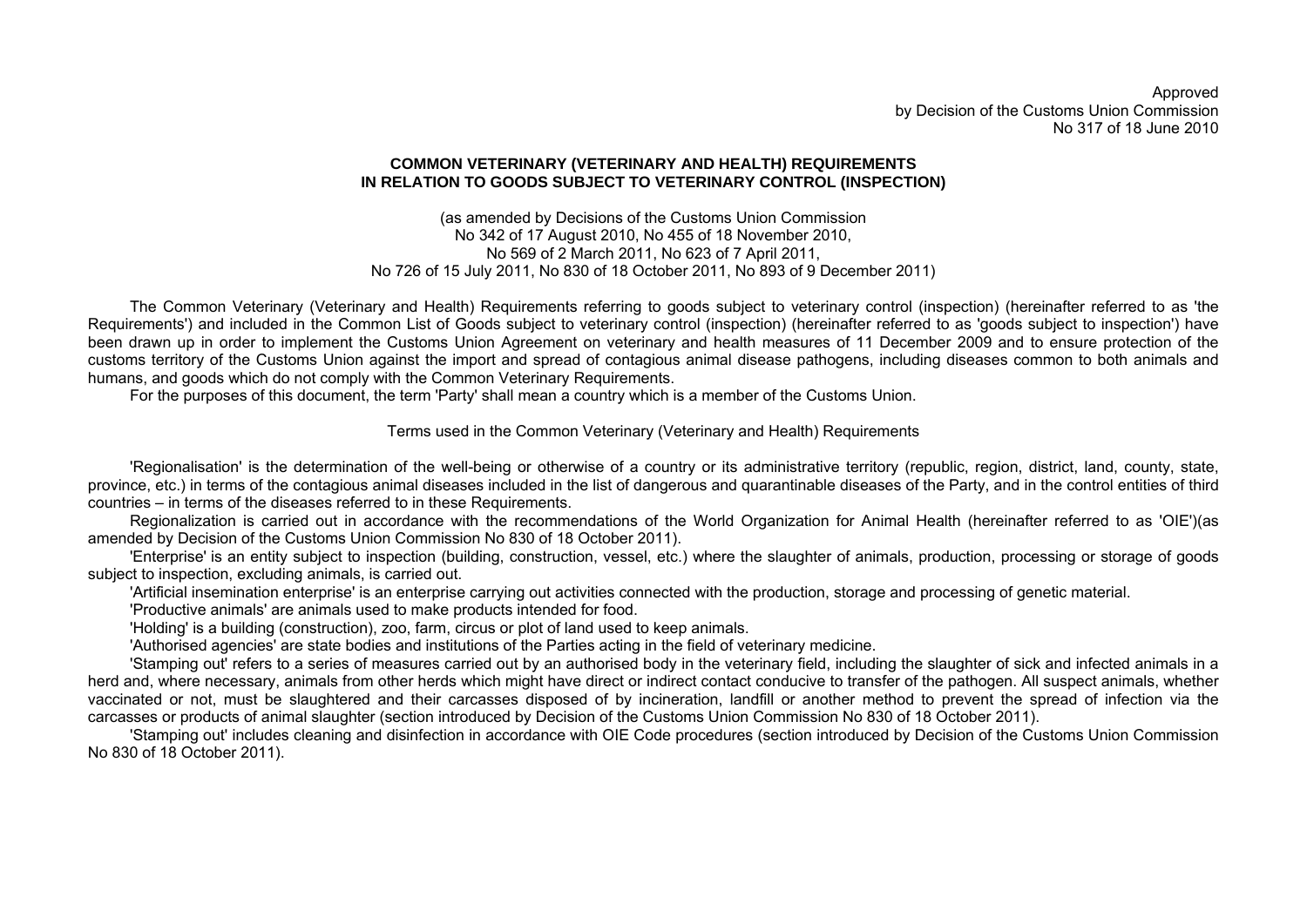In accordance with point 2.1 of Decision of the Customs Union Commission No 830 of 18 October 2011, which shall enter into force with the accession of the first of the Customs Union member states to the World Trade Organisation, part of the first paragraph of the 'General provisions' shall be reworded.

The import of goods subject to inspection into the customs territory of the Customs Union shall be permitted from the holdings or enterprises of third countries included in the Register of organisations and individuals involved in the production, processing and/or storage of goods subject to inspection imported into the customs territory of the Customs Union (hereinafter referred to as 'the Register of enterprises in third countries').

The movement of goods subject to inspection from the territory of one Party to that of another Party (hereinafter 'movement between Parties') shall be permitted for organisations and individuals involved in the production, processing and/or storage of goods subject to inspection included in the Register of organisations and individuals involved in the production, processing and/or storage of goods transported from the territory of one Party to that of another Party (hereinafter the 'Register of Enterprises of the Customs Union') (part two, as amended by Decision of the Customs Union Commission No 623 of 7 April 2011).

The import into the customs territory of the Customs Union and movement between the Parties of the above-mentioned goods subject to inspection shall be carried out in accordance with the Regulation on the common procedure for veterinary control on the customs border of the Customs Union and in the customs territory of the Customs Union.

The import of goods subject to inspection into the customs territory of the Customs Union shall be carried out in the presence of the import license issued by the authorised agency of the Party into whose territory the goods subject to inspection are imported, except where otherwise laid down in these Requirements. The license issued by the authorised agencies of the Parties shall not be required for the movement of goods subject to inspection within the common customs territory of the Customs Union.

The import of goods subject to inspection into the customs territory of the Customs Union from third countries shall be carried out in the presence of a veterinary certificate issued by the competent agency of the sending country, except where otherwise laid down in these Requirements.

The authorised agencies of the Parties may bilaterally agree with the competent agencies of third countries upon model veterinary certificates for goods subject to inspection imported into the common customs territory of the Customs Union. The model veterinary certificates referred to shall be submitted to the Customs Union Commission for distribution to the customs border checkpoints of the Customs Union or other places, as determined by the legislation of the Parties.

Goods subject to inspection shall be transported from the territory of one Party to the territory of another Party (except where otherwise laid down in these Requirements) accompanied by a veterinary certificate issued by the authorised agencies of the Parties in a common form approved by the Customs Union Commission.

Animals imported into the customs territory of the Customs Union and/or transferred between the Parties must be identified individually or in groups. The import of non-identified animals for keeping in private households, collections, zoological gardens, circuses and for use as experimental animals shall be permitted.

Productive animals imported from third countries and/or transferred between Parties must not be provided with feed containing components of ruminant animals, with the exception of components the use of which is approved by the OIE Terrestrial Animal Health Code (hereinafter referred to as 'the OIE Code') (as amended by Decision of the Customs Union Commission No 830 of 18 October 2011).

Productive animals imported from third countries and/or transferred between Parties must not be subject to the influence of natural or synthetic oestrogenic or hormonal substances and thyreostatic medicinal products, with the exception of preventive and remedial measures.

When importing animals from third countries and/or transferring them between Parties, the imported (transferred) animals may or may not be vaccinated against animal diseases referred to in these Requirements depending on the epizootic situation concerning animal diseases in the administrative territory of the country (holding) from which they are imported (transferred). The requirement to vaccinate animals shall be determined by the authorised agency of the Party into whose territory the animals are imported or transferred, except where otherwise laid down in these Requirements.

Animals imported from third countries or transferred between Parties shall be kept in quarantine for at least 21 days in the sending country and receiving country, except where otherwise laid down in these Requirements for a specific animal species. The requirement to extend the duration and conditions of quarantine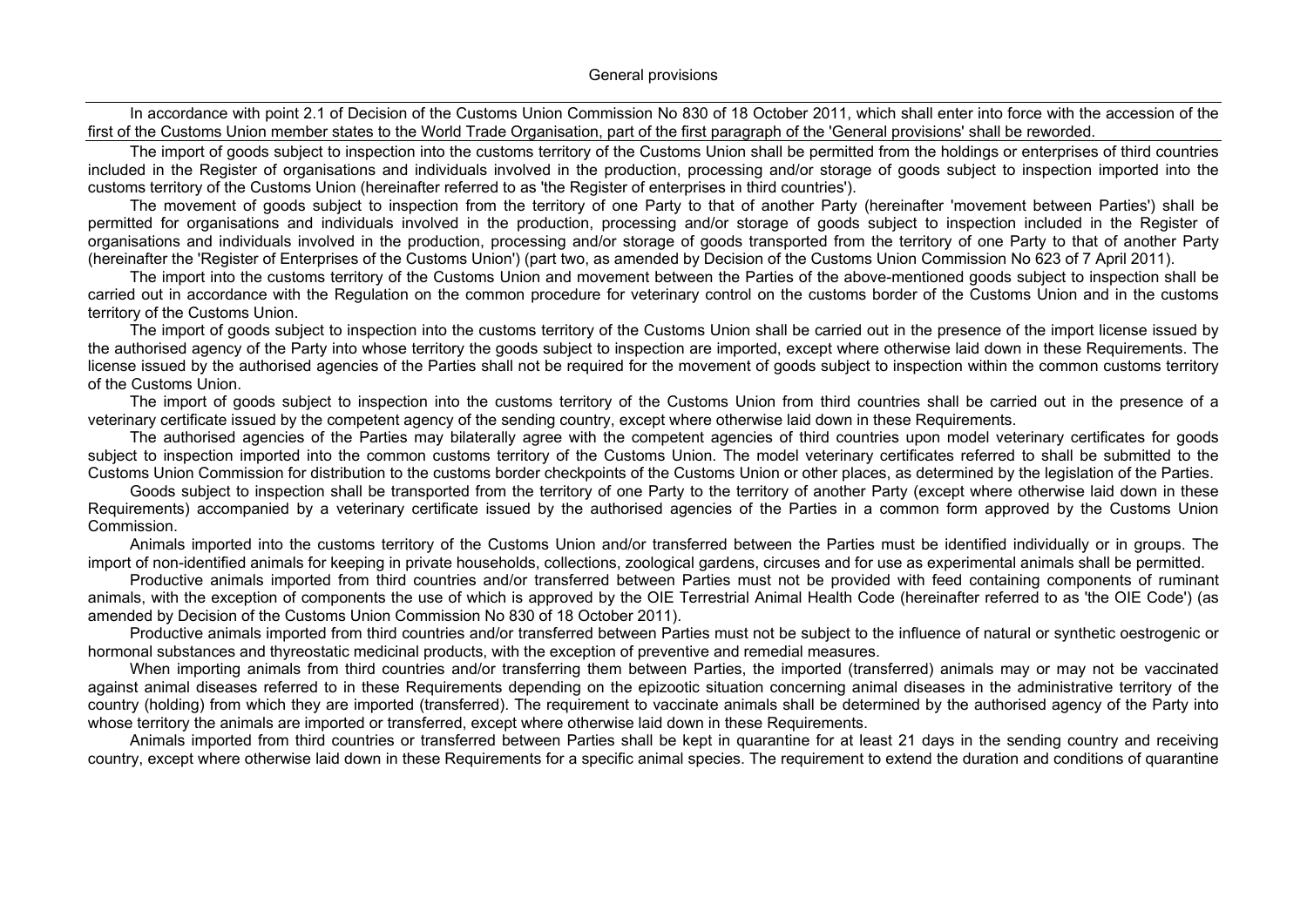shall be determined by the competent authority of the Party into whose territory the import of animals is planned (part twelve, as amended by Decision of the Customs Union Commission No 569 of 2 March 2011).

Diagnostic testing during the quarantine of animals in the territory of third countries shall be by means of methods recommended by the OIE, except where otherwise laid down by the authorised agency of the Party into whose territory the import of animals is planned. If during the quarantine period the results of diagnostic testing show that the reaction of the animals is positive (serological, allergic, etc.), the authorised agency of the Party shall have the right to refuse the import of the entire consignment of the quarantined animals, or of those quarantined animals which showed such reactions.

When importing into the customs territory of the Customs Union from third countries animals officially free from the diseases referred to in these Requirements, diagnostic testing of such animals for those diseases may not be carried out in the territory of the sending country. This decision shall be made by the authorised agency of the Party into whose territory the animals are imported.

Diagnostic testing during the quarantine of animals as part of their transfer between Parties shall be in accordance with the Regulation on the common procedure for joint checks on entities and the sampling of goods (products) subject to veterinary control (inspection). If positive or questionable results are obtained in the course of diagnostic testing in the territory of the sending country, the authorised agency of the receiving country shall be informed thereof immediately. If positive or questionable results are obtained in the course of diagnostic testing in the territory of the receiving country, the authorised agency of the sending country shall be informed thereof immediately.

Animals may be subject to treatment against ecto- or endoparasites; a corresponding note shall be made in the veterinary certificate.

With regard to requirements for goods subject to inspection imported from third countries and/or transferred between Parties which are not determined by these Common Requirements, the requirements determined by the national legislation of the Party into whose territory goods subject to inspection are imported and/or within which they are transferred shall apply. Medicinal products for animals, diagnostic systems, means for antiparasitic treatment and feed additives for animals included in the Register of Registered Medicinal Products for Animals, Diagnostic Systems, Means for Antiparasitic Treatment and Feed Additives for Animals may be imported into the territory of the Customs Union and transferred within it.

Means of transport used to transport goods subject to inspection during import from third countries and transfer from the territory of one Party to the territory of another Party must be treated and prepared in accordance with the rules applied in the sending country.

#### Chapter 1

### VETERINARY REQUIREMENTS

for the import into the customs territory of the Customs Union and/or transfer between Parties of breeding and utility cattle

The import into the customs territory of the Customs Union and/or the transfer between the Parties of healthy breeding and utility cattle not vaccinated against brucellosis, foot and mouth disease and originating from territories free from the following contagious animal diseases shall be permitted (as amended by Decisions of the Customs Union Commission No 830 of 18 October 2011 and No 893 of 9 December 2011):

– bovine spongiform encephalopathy – in the territory of the country or administrative territory in accordance with regionalisation with a negligible or controllable risk of the disease referred to, in accordance with the recommendations of the OIE Code;

– foot and mouth disease – during the last 12 months in the territory of the country or administrative territory in accordance with regionalisation;

– contagious bovine pleuropneumonia, vesicular stomatitis, bluetongue, rinderpest – during the last 24 months in the territory of the country or administrative territory in accordance with regionalisation;

– contagious nodular dermatitis – during the last three years in the territory of the country or administrative territory in accordance with regionalisation;

– enzootic leucosis – during the last 12 months on the territory of the holding (as amended by Decision of the Customs Union Commission No 830 of 18 October 2011);

– brucellosis, tuberculosis and paratuberculosis – during the last six months on the territory of the holding;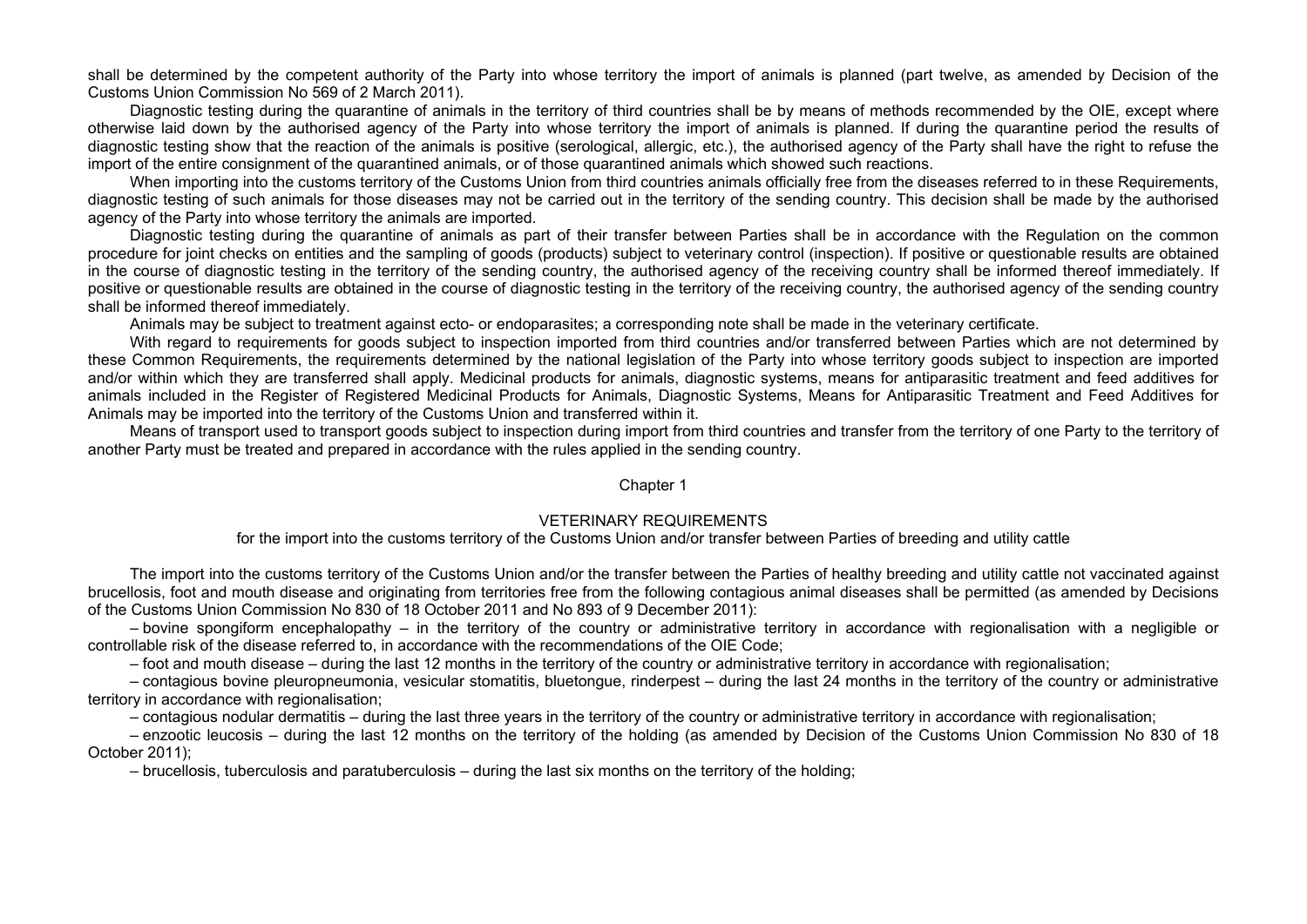– leptospirosis – during the last three months on the territory of the holding;

– anthrax – during the last 20 days on the territory of the holding.

Animals must not be provided with feed containing ruminant animal proteins, with the exception of substances recommended by the OIE Code.

During quarantine, animals shall be subject to diagnostic testing for brucellosis, tuberculosis, paratuberculosis, enzootic leucosis, trichomoniasis (T. fetus), campylobacteriosis (Campylobacter fetus venerealis) for bulls, chlamydiosis, leptospirosis (provided that the animals have not been previously vaccinated or treated for prophylactic purposes with dihydrostreptomycin or a substance registered in the exporting country and having the equivalent effect), as well as daily visual examination.

Animals having signs of diseases shall be subject to clinical examination with daily temperature measurement.

Testing for other diseases on the OIE list may be requested by the authorized body of the Party provided that programmes for prevention and/or eradication of such diseases are implemented on the territory of the requesting Party(as amended by Decisions of the Customs Union Commission No 569 of 2 March 2011, No 830 of 18 October 2011 and No 893 of 9 December 2011).

With regard to breeding cattle, additional testing shall be carried out for infectious rhinotracheitis and bovine viral diarrhoea (provided that the animals have not been previously vaccinated).

#### Chapter 2

### VETERINARY REQUIREMENTS

for the import into the customs territory of the Customs Union and/or transfer between Parties of semen from stud bulls

The import into the customs territory of the Customs Union and/or transfer between Parties of semen from healthy stud bulls obtained in artificial insemination enterprises shall be permitted.

The semen must originate from enterprises situated in territories free from the following contagious animal diseases (as amended by Decision of the Customs Union Commission No 830 of 18 October 2011):

– foot and mouth disease – during the last 12 months in the territory of the country or administrative territory in accordance with regionalisation;

– rinderpest, bluetongue, contagious bovine pleuropneumonia – during the last 24 months in the territory of the country or administrative territory in accordance with regionalisation;

– brucellosis, tuberculosis and paratuberculosis – during the last six months on the territory of the holding;

– infectious rhinotracheitis, bovine viral diarrhoea, trichomoniasis (Trichomonas fetus), campylobacteriosis (Campylobacter fetus venerealis), enzootic leucosis – during the last 12 months on the territory of the holding (as amended by Decisions of the Customs Union Commission No 830 of 18 October 2011 and No 893 of 9 December 2011);

– leptospirosis – three months on the territory of the holding;

– anthrax – during the last 20 days on the territory of the holding.

Stud bulls must not be provided with feed containing ruminant animal proteins, with the exception of substances recommended by the OIE Code.

Stud bulls shall be kept in semen collection centers and/or artificial insemination enterprises for not less than 30 days prior to semen collection and must not be used for natural insemination during that time. (as amended by Decision of the Customs Union Commission No 893 of 9 December 2011)

Stud bulls must not be kept together with sheep and goats in artificial insemination enterprises.

During the maintenance period in semen collection centers prior to semen collection stud bulls shall be tested (in compliance with the methods and terms recommended by the OIE) for tuberculosis, paratuberculosis, brucellosis, leptospirosis (provided that the animals have not been previously vaccinated or treated for prophylactic purposes with dihydrostreptomycin or a substance registered in the exporting country and having the equivalent effect), enzootic leucosis, bluetongue, infectious rhinotracheitis, viral diarrhoea, trichomoniasis (*T. fetus*), campylobacteriosis (*Campylobacter fetus venerealis*) for bulls, chlamydiosis.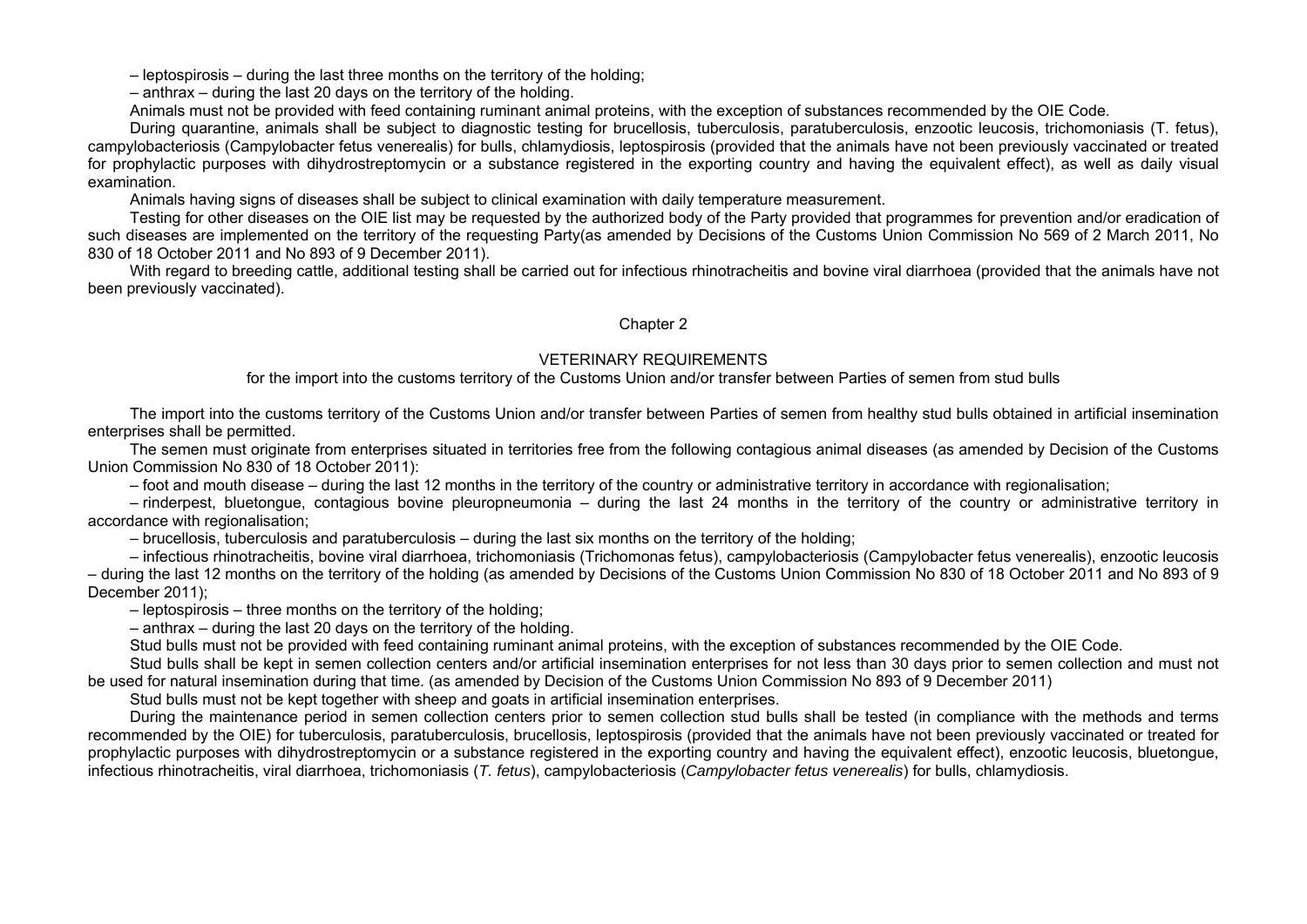Testing for other diseases on the OIE list may be requested by the authorized body of the Party provided that programmes for prevention and/or eradication of such diseases are implemented on the territory of the requesting Party. (as amended by Decision of the Customs Union Commission No 893 of 9 December 2011) (section excluded by Decision of the Customs Union Commission No 893 of 9 December 2011)

Semen shall be selected, treated, stored and transported in accordance with the recommendations of the OIE Code. (as amended by Decision of the Customs Union Commission No 893 of 9 December 2011)

#### Chapter 3

### VETERINARY REQUIREMENTS

for the import into the customs territory of the Customs Union and/or transfer between Parties of cattle embryos

The import into the customs territory of the Customs Union and/or transfer between Parties of embryos from healthy breeding animals shall be permitted. Stud bulls must be kept in artificial insemination enterprises, and embryo-donor cows in centres, places and supplier's holdings, free from contagious animal diseases for at least six months prior to semen or embryo collection.

Donor cows must be inseminated with semen corresponding to these Requirements.

Donor cows must be kept on the holding for 60 days before the embryo selection operation and must have no contact with other animals imported into the country within the last 12 months.

Embryos must originate from a country or administrative territory free from the following contagious animal diseases (as amended by Decision of the Customs Union Commission No 830 of 18 October 2011):

– bluetongue – during the last 24 months preceding the start of the embryo selection operation;

- vesicular stomatitis, contagious bovine pleuropneumonia, rinderpest during the last 24 months;
- foot and mouth disease during the last 12 months.

Holdings producing cattle embryos must be free from contagious diseases, including:

- brucellosis, tuberculosis and paratuberculosis during the last six months;
- enzootic leucosis during the last 12 months.(as amended by Decision of the Customs Union Commission No 830 of 18 October 2011);
- infectious rhinotracheitis, bovine viral diarrhoea, trichomoniasis, campylobacteriosis, chlamydiosis during the last 12 months;
- leptospirosis during the last three months;
- anthrax during the last 20 days.

Animals must not be provided with feed containing ruminant animal proteins, with the exception of substances recommended by the OIE Code.

Donor cows producing embryos and stud bulls whose semen is used for the insemination of cows shall be subject to regular clinical and diagnostic testing for tuberculosis, paratuberculosis, brucellosis, leptospirosis, enzootic leucosis, bluetongue, bovine viral diarrhoea, infectious rhinotracheitis, trichomoniasis, campylobacteriosis, chlamydiosis and other infectious diseases at the request of the authorised agency of the Party into whose territory the import/transfer takes place (as amended by Decision of the Customs Union Commission No 830 of 18 October 2011).

Following embryo collection, donor cows and stud bulls must be kept under veterinary observation for at least 30 days. If any of the infectious diseases referred to in these Requirements are detected in any animal during this period, the import of embryos into the customs territory of the Customs Union or their transfer within it shall be prohibited.

The embryos and their environment must be free from pathogenic and toxicogenic microorganisms.

The embryos must be selected, stored and transported in accordance with the recommendations of the OIE Code.

Chapter 4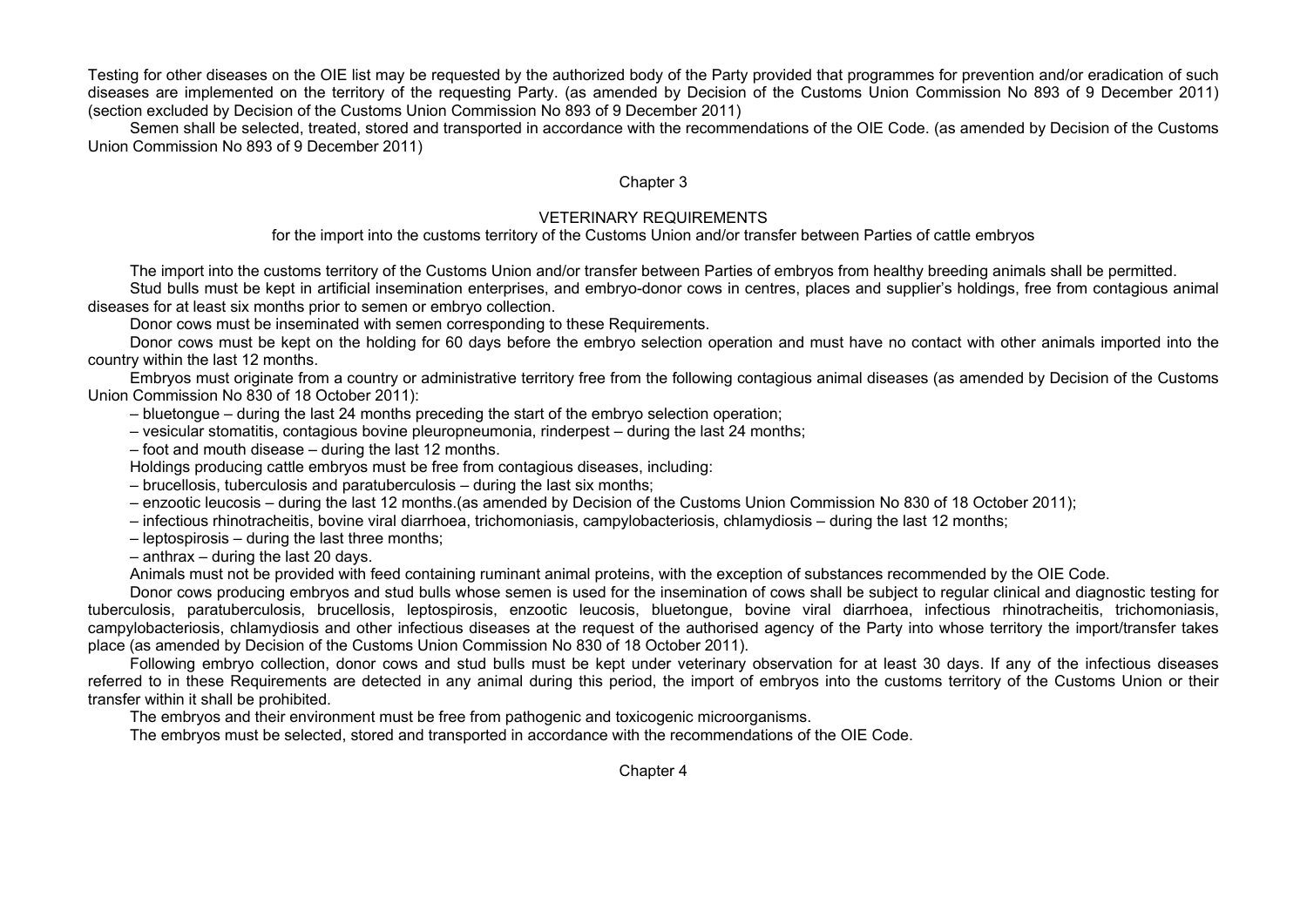### VETERINARY REQUIREMENTS

for the import into the customs territory of the Customs Union and/or transfer between Parties of cattle, sheep and goats for slaughter

The import into the customs territory of the Customs Union and/or the transfer between Parties of healthy cattle, sheep and goats for slaughter not vaccinated against brucellosis, leptospirosis and sheep pox and goat pox originating from territories free from contagious animal diseases shall be permitted (as amended by Decision of the Customs Union Commission No 830 of 18 October 2011):

– bovine spongiform encephalopathy and ovine scrapie – in the territory of a country or administrative territory in accordance with regionalisation with a negligible or controllable risk of the disease referred to, in accordance with the recommendations of the OIE Code;

– maedi-visna virus, adenomatosis, arthritis-encephalitis virus – during the last 36 months in the territory of the country or administrative territory in accordance with regionalisation:

– foot and mouth disease – during the last 12 months in the territory of the country or administrative territory in accordance with regionalisation;

– contagious bovine and small-ruminant pleuropneumonia, vesicular stomatitis, bluetongue, rinderpest – during the last 24 months in the territory of the country;

– peste des petits ruminants, nodular dermatitis – during the last 36 months in the territory of the country or administrative territory in accordance with regionalisation;

– tuberculosis, brucellosis and paratuberculosis – during the last six months on the territory of the holding;

– sheep pox and goat pox – during the last six months in the territory of the country or administrative territory in accordance with regionalisation;

– enzootic leucosis – during the last 12 months on the territory of the holding (as amended by Decision of the Customs Union Commission No 830 of 18 October 2011);

– leptospirosis – during the last three months on the territory of the holding;

– anthrax – during the last 20 days on the territory of the holding.

Animals must not be provided with feed containing ruminant animal proteins, with the exception of substances recommended by the OIE Code.

Animals imported into the customs territory of the Customs Union and/or transferred between Parties must not be subject to the influence of natural or synthetic oestrogenic or hormonal substances, thyreostatic medicinal products, antibiotics, pesticides and other medicinal products injected prior to slaughter later than the periods recommended in the instructions for use (part three, as amended by Decision of the Customs Union Commission No 569 of 2 March 2011).

Animals transferred across the customs border of the Customs Union or within its territory must be kept in quarantine for at least 21 days, during which thermometer measurements and diagnostic tests shall be carried out on animals for brucellosis and tuberculosis (part four, as amended by Decision of the Customs Union Commission No 830 of 18 October 2011).

The import into and/or transfer within the customs territory of the Customs Union of animals with negative results from diagnostic tests shall be permitted. The animals must be slaughtered for meat not later than 72 hours after reaching the point of destination.

Chapter 5

### VETERINARY REQUIREMENTS

for the import into the customs territory of the Customs Union and/or transfer between Parties of breeding and utility sheep and goats

The import into the customs territory of the Customs Union and/or the transfer between Parties of healthy breeding and utility sheep and goats not vaccinated against brucellosis and originating from territories free from the following contagious animal diseases shall be permitted (as amended by Decision of the Customs Union Commission No 830 of 18 October 2011):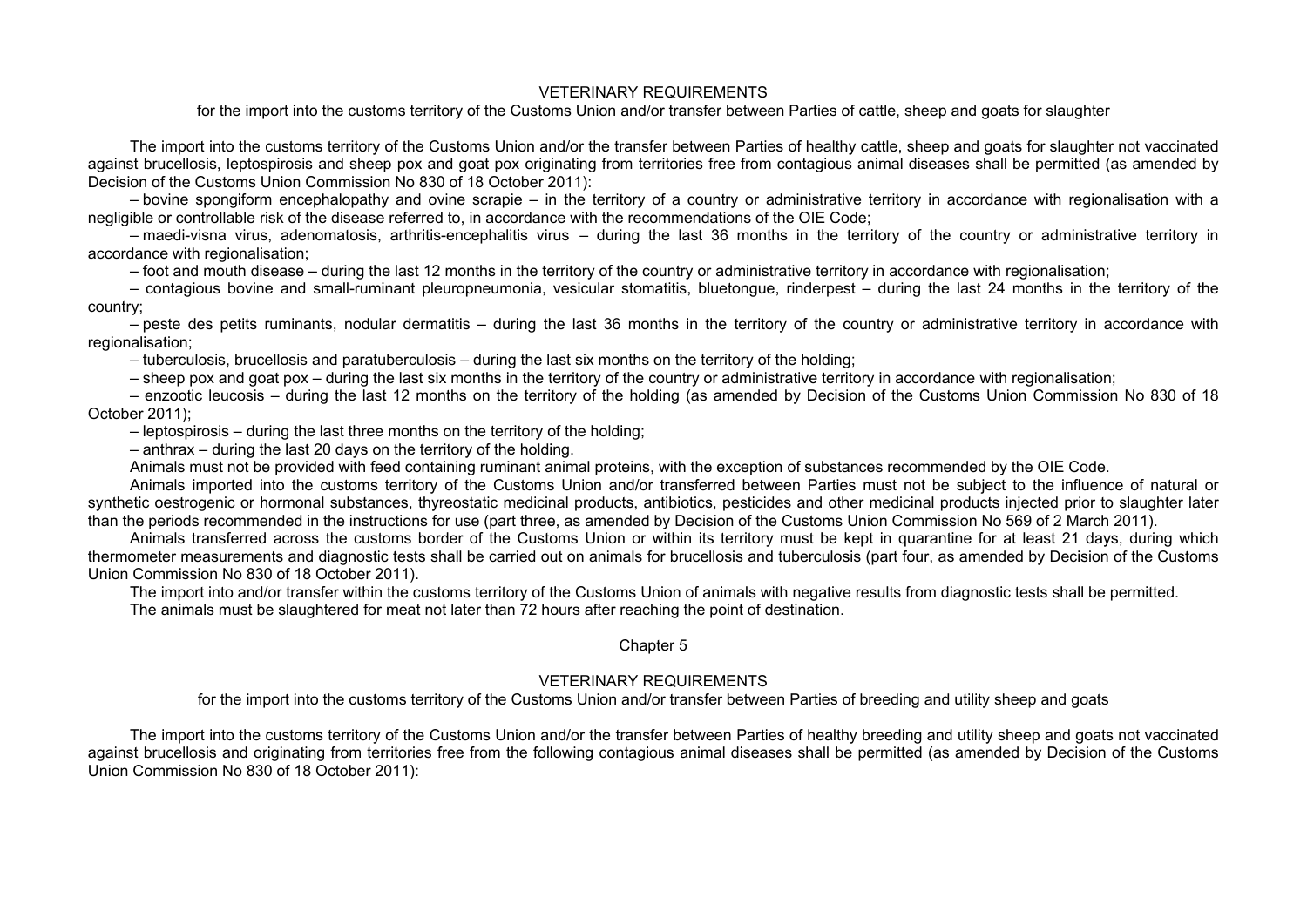– bovine spongiform encephalopathy and ovine scrapie – in the territory of a country or administrative territory in accordance with regionalisation with a negligible or controllable risk of the disease referred to, in accordance with the recommendations of the OIE Code;

– maedi-visna virus, adenomatosis, arthritis-encephalitis virus, border disease, peste des petits ruminants – during the last 36 months in the territory of the country or administrative territory in accordance with regionalisation;

– foot and mouth disease – during the last 12 months in the territory of the country or administrative territory in accordance with regionalisation;

– rinderpest, bluetongue – during the last 24 months in the territory of the country or administrative territory in accordance with regionalisation;

– sheep pox and goat pox – during the last six months in the territory of the country or administrative territory in accordance with regionalisation;

– tuberculosis, paratuberculosis, brucellosis, infectious agalactia – during the last six months on the territory of the holding;

– listeriosis, infectious mastitis, campylobacteriosis, epididymitis of sheep – during the last 12 months on the territory of the holding (as amended by Decision of the Customs Union Commission No 830 of 18 October 2011);

– leptospirosis, infectious pleuropneumonia – during the last three months on the territory of the holding;

– anthrax – during the last 20 days on the territory of the holding.

Animals must not be provided with feed containing ruminant animal proteins, with the exception of substances recommended by the OIE Code.

During quarantine, animals shall be subject to clinical examination with daily temperature measurement and diagnostic testing for brucellosis, ovine epididymitis, tuberculosis, leptospirosis, bluetongue, paratuberculosis, chlamydiosis, maedi-visna virus, adenomatosis, arthritis-encephalitis virus, listeriosis and, at the request of the authorised agency of the Party into whose territory the import (transfer) occurs, for other infectious diseases (as amended by Decisions of the Customs Union Commission No 569 of 2 March 2011 and No 830 of 18 October 2011).

#### Chapter 6

### VETERINARY REQUIREMENTS

for the import into the customs territory of the Customs Union and/or transfer between Parties of semen from rams and bucks

The import into the customs territory of the Customs Union and/or transfer between Parties of semen from healthy breeding rams and bucks obtained in artificial insemination enterprises where vaccination against brucellosis has not been carried out shall be permitted.

The semen must originate from enterprises situated in territories free from the following contagious animal diseases (as amended by Decision of the Customs Union Commission No 830 of 18 October 2011):

– maedi-visna virus, adenomatosis, arthritis-encephalitis virus, border disease, peste des petits ruminants – during the last 36 months in the territory of the country or administrative territory in accordance with regionalisation;

– rinderpest, bluetongue – during the last 24 months in the territory of the country or administrative territory in accordance with regionalisation;

– foot and mouth disease, Q fever – during the last 12 months in the territory of the country or administrative territory in accordance with regionalisation;

– tuberculosis, paratuberculosis, sheep pox, infectious agalactia, brucellosis – during the last six months on the territory of the holding;

– enzootic abortion in sheep (chlamydia) – during the last 24 months on the territory of the holding (as amended by Decision of the Customs Union Commission No 830 of 18 October 2011);

– infectious mastitis, campylobacteriosis, epididymitis of sheep – during the last 12 months on the territory of the holding (as amended by Resolution of the Customs Union Commission No 830 of 18 October 2011);

– leptospirosis, infectious pleuropneumonia – during the last three months on the territory of the holding;

– anthrax – during the last 20 days on the territory of the holding.

Breeding rams and bucks must not be provided with feed containing ruminant animal proteins, with the exception of substances recommended by the OIE Code.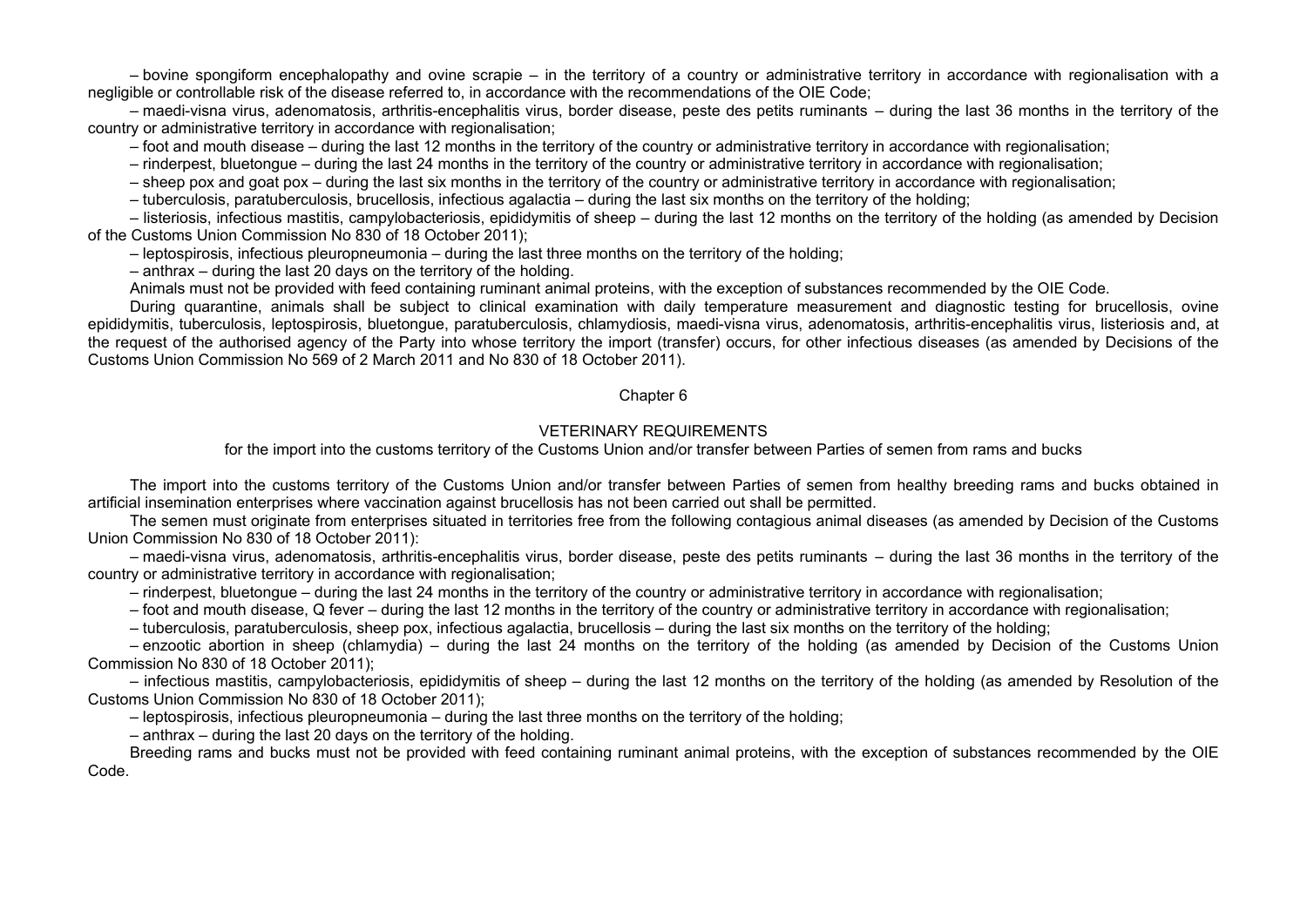Breeding rams and bucks must be kept in artificial insemination enterprises for six months prior to semen collection and must not be used for natural insemination during this time.

Breeding rams and bucks must not be kept together with cattle in artificial insemination enterprises.

During the periods recommended by the OIE prior to semen collection, breeding rams and bucks shall be tested for tuberculosis, brucellosis, ovine epididymitis, listeriosis, paratuberculosis, chlamydiosis, maedi-visna virus, adenomatosis, caprine arthritis-encephalitis virus and bluetongue, infectious agalactia and leptospirosis and, at the request of the authorised agency of the Party into whose territory the import (transfer) occurs, for other infectious diseases (as amended by Decisions of the Customs Union Commission No 569 of 2 March 2011, No 623 of 7 April 2011 and No 830 of 18 October 2011).

The semen must not contain pathogenic and toxicogenic microorganisms.

The semen must be selected, stored and transported in accordance with the recommendations of the OIE Code.

### Chapter 7

### VETERINARY REQUIREMENTS

for the import into the customs territory of the Customs Union and/or transfer between Parties of breeding and utility pigs

The import into the customs territory of the Customs Union and/or the transfer between Parties of healthy breeding pigs originating from territories free from the following contagious animal diseases shall be permitted (as amended by Decision of the Customs Union Commission No 830 of 18 October 2011):

- African swine fever during the last 36 months in the territory of the country or administrative territory in accordance with regionalisation;
- foot and mouth disease during the last 12 months in the territory of the country or administrative territory in accordance with regionalisation;
- swine vesicular disease during the last 24 months in the territory of the country or administrative territory in accordance with regionalisation;
- classical swine fever during the last 12 months in the territory of the country or administrative territory in accordance with regionalisation;
- Aujeszky's disease during the last 12 months on the territory of the holding;

– trichinellosis, tuberculosis, brucellosis, porcine reproductive and respiratory syndrome, porcine enteroviral encephalomyelitis (Teschen disease) – during the last six months on the territory of the holding;

– leptospirosis – during the last three months on the territory of the holding;

– anthrax – during the last 20 days on the territory of the holding.

During quarantine, animals shall be subject to clinical examination with daily temperature measurement and diagnostic testing for classical swine fever, porcine reproductive and respiratory syndrome, brucellosis, Aujeszky's disease, chlamydiosis, transmissible gastroenteritis of swine, tuberculosis, swine vesicular disease, parvovirus infection, atrophic rhinitis, swine flu and leptospirosis and, at the request of the authorised agency of the Party into whose territory the import (transfer) occurs, for other infectious diseases (as amended by Decision of the Customs Union Commission No 569 of 2 March 2011).

### Chapter 8

## VETERINARY REQUIREMENTS

for the import into the customs territory of the Customs Union and/or transfer between Parties of semen from boars

The import into the customs territory of the Customs Union and/or transfer between Parties of semen from boars obtained in artificial insemination enterprises where vaccination against brucellosis and leptospirosis has not been carried out shall be permitted.

The semen must originate from enterprises situated in territories free from the following contagious animal diseases (as amended by Decision of the Customs Union Commission No 830 of 18 October 2011):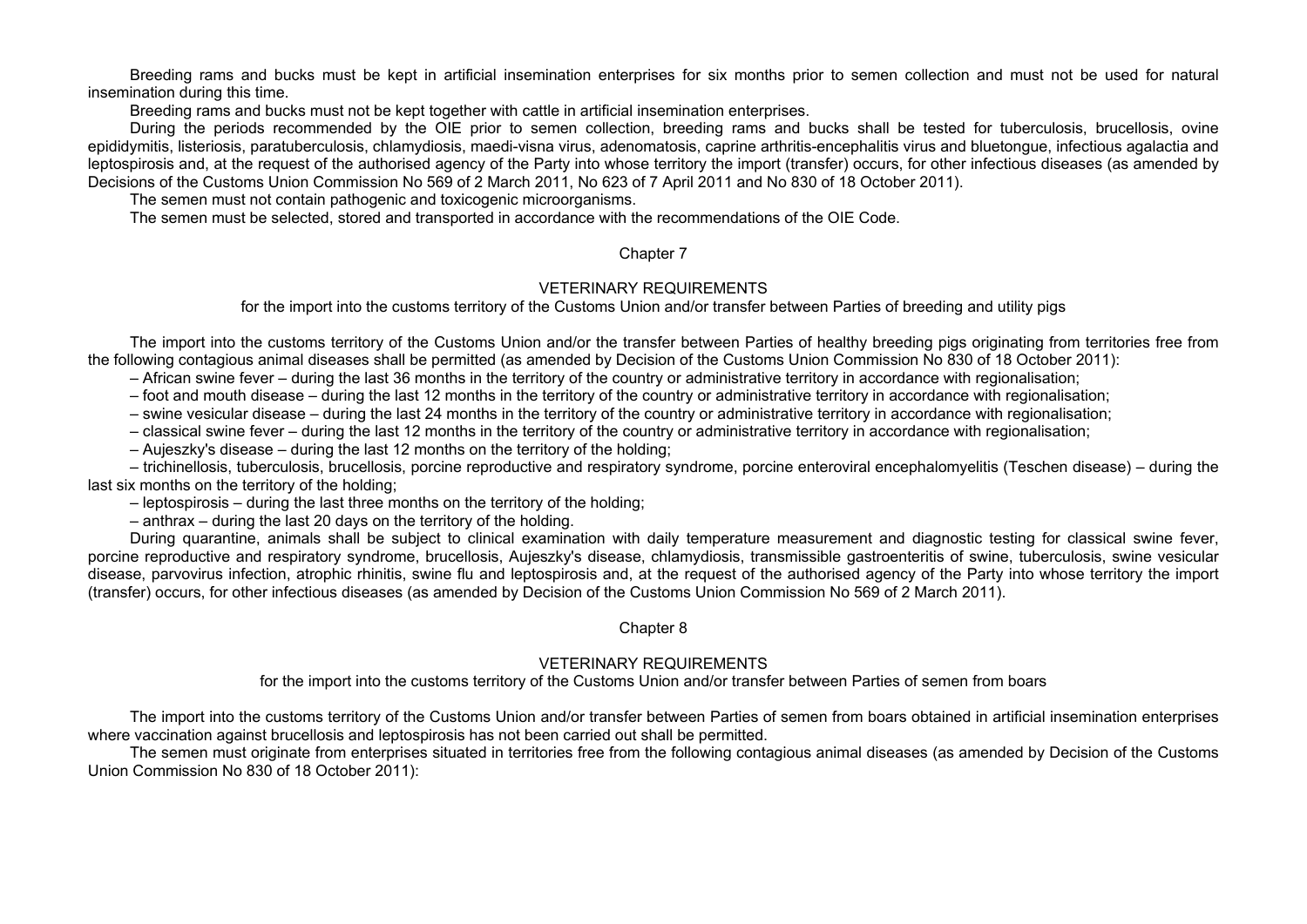– African swine fever – during the last 36 months in the territory of the country or administrative territory in accordance with regionalisation;

– foot and mouth disease – during the last 12 months in the territory of the country or administrative territory in accordance with regionalisation;

– swine vesicular disease – during the last 24 months in the territory of the country or administrative territory in accordance with regionalisation;

– classical swine fever – during the last 12 months in the territory of the country or administrative territory in accordance with regionalisation;

– Aujeszky's disease (pseudorabies) – during the last 12 months on the territory of the holding (as amended by Decision of the Customs Union Commission No 830 of 18 October 2011);

– tuberculosis, brucellosis, porcine reproductive and respiratory syndrome, porcine enteroviral encephalomyelitis (Teschen disease porcine texoviral encephalomyelitis [sic]) – during the last six months on the territory of the holding (as amended by Decision of the Customs Union Commission No 830 of 18 October 2011);

– leptospirosis – during the last three months on the territory of the holding;

– anthrax – during the last 20 days on the territory of the holding.

Boars used for donating semen must be kept in artificial insemination enterprises for six months prior to semen collection and must not be used for natural insemination during this time (as amended by Decision of the Customs Union Commission No 830 of 18 October 2011).

During the periods recommended by the OIE prior to semen collection, boars shall be tested for classical swine fever, tuberculosis, brucellosis, swine flu, leptospirosis, Aujeszky's disease (pseudorabies), swine vesicular disease, porcine reproductive and respiratory syndrome, atrophic rhinitis, parvovirus infection, transmissible viral gastroenteritis, chlamydiosis and, at the request of the authorised agency of the Party into whose territory the import (transfer) occurs, for other infectious diseases (as amended by Decisions of the Customs Union Commission No 569 of 2 March 2011, No 623 of 7 April 2011 and No 830 of 18 October 2011).

The semen of boars must not contain pathogenic and toxicogenic microorganisms.

The semen must be selected, stored and transported in accordance with the recommendations of the OIE Code.

#### Chapter 9

#### VETERINARY REQUIREMENTS

for the import into the customs territory of the Customs Union and/or transfer between Parties of pigs for slaughter

The import into the customs territory of the Customs Union and/or the transfer between Parties of clinically healthy pigs for slaughter from territories free from the following contagious animal diseases shall be permitted (as amended by Decision of the Customs Union Commission No 830 of 18 October 2011):

– African swine fever – during the last 36 months in the territory of the country or administrative territory in accordance with regionalisation or during the last 12 months subject to confirmation of certain epizootic and entomological monitoring (as amended by Decision of the Customs Union Commission No 830 of 18 October 2011);

– foot and mouth disease, classical swine fever – during the last 12 months in the territory of the country or administrative territory in accordance with regionalisation (as amended by Decision of the Customs Union Commission No 830 of 18 October 2011);

– Aujeszky's disease (pseudorabies) – during the last 12 months on the territory of the holding (as amended by Decision of the Customs Union Commission No 830 of 18 October 2011);

– trichinellosis, tuberculosis, brucellosis, porcine reproductive and respiratory syndrome, porcine enteroviral encephalomyelitis (Teschen disease porcine texoviral encephalomyelitis [sic]) – during the last six months on the territory of the holding (as amended by Decision of the Customs Union Commission No 830 of 18 October 2011);

– leptospirosis – during the last three months on the territory of the holding;

– anthrax – during the last 20 days on the territory of the holding.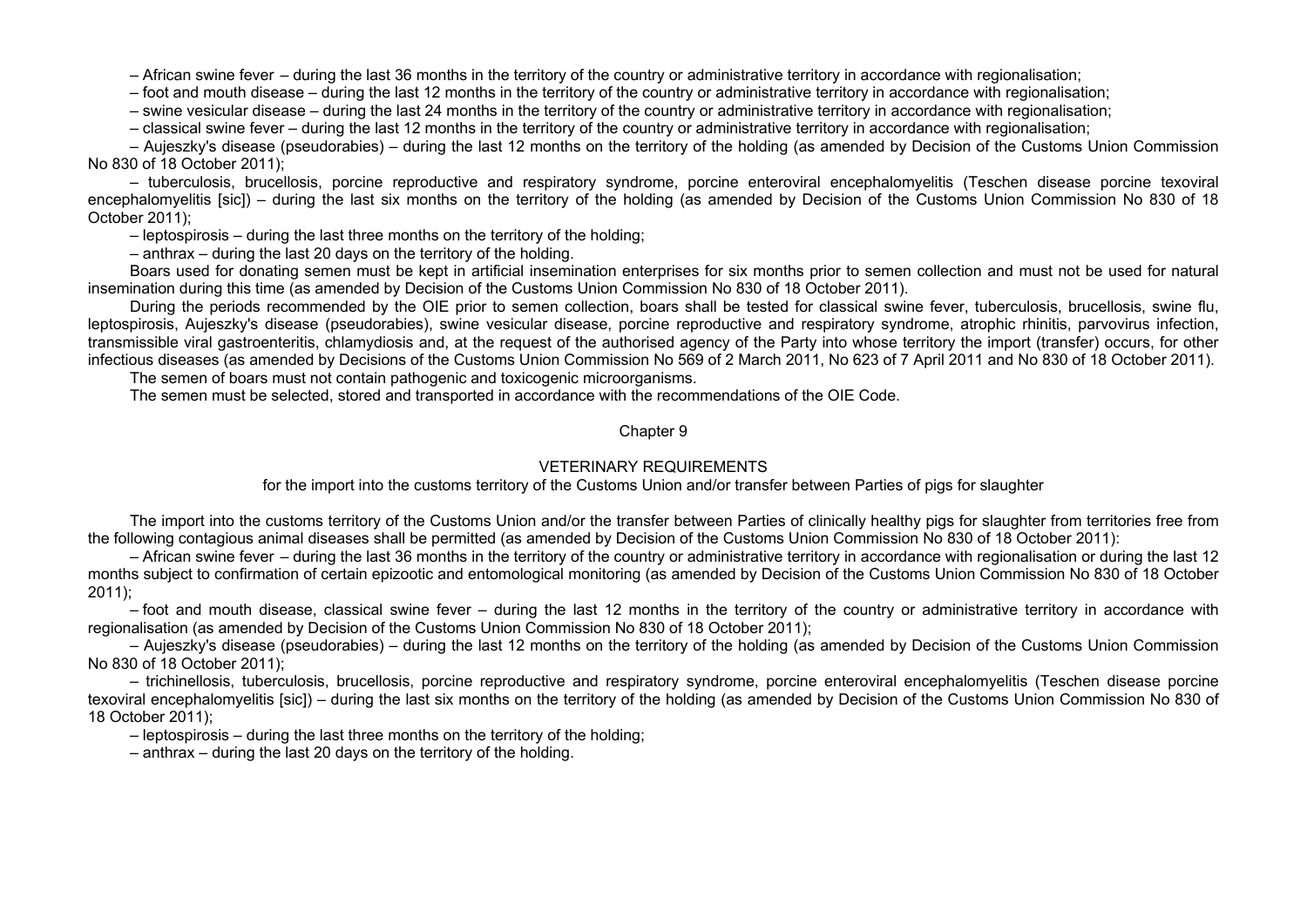– swine vesicular disease – during the last 24 months in the territory of the country or administrative territory in accordance with regionalisation, or during the last nine months where 'stamping out' has been carried out in the territory of the country or administrative territory in accordance with regionalisation, or during the last 12 months following clinical recovery or the death of the last infected animal, if 'stamping out' has not been carried out in the administrative territory in accordance with regionalisation (paragraph introduced by Decision of the Customs Union Commission No 830 of 18 October 2011).

Animals in the territory of the Customs Union must be slaughtered for meat not later than 72 hours after reaching the point of destination.

Animals imported into the customs territory of the Customs Union and/or transferred between Parties must not be subject to the influence of natural or synthetic oestrogenic or hormonal substances, thyreostatic medicinal products, antibiotics, pesticides and other medicinal products injected prior to slaughter later than the periods recommended in the instructions for use (section inserted by Decision of the Customs Union Commission No 569 of 2 March 2011).

### Chapter 10

## VETERINARY REQUIREMENTS

for the import into the customs territory of the Customs Union and/or transfer between Parties of horses for breeding, utility and sport (with the exception of sport horses for participation in competitions)

Only the import into the customs territory of the Customs Union and/or transfer between Parties of healthy horses shall be permitted.

Horses must not be vaccinated against any type of infectious encephalomyelitis or African horse sickness, and must originate from territories free from the following contagious animal diseases (as amended by Decision of the Customs Union Commission No 830 of 18 October 2011):

– any type of infectious encephalomyelitis in horses, horse sickness, vesicular stomatitis – during the last 24 months in the territory of the country or administrative territory in accordance with regionalisation;

- glanders during the last 36 months in the territory of the country or administrative territory in accordance with regionalisation;
- equine flu during the last 21 days in the territory of the country or administrative territory in accordance with regionalisation;
- equine syphilis, surra during the last six months in the administrative territory in accordance with regionalisation or on the holding;
- contagious equine metritis during the last 12 months on the territory of the holding;
- infectious anaemia during the last three months on the territory of the holding;
- equine viral arteritis in accordance with the recommendations of the OIE Code;
- nuttalliosis (babesia Equi), pyroplasmosis (babesia Cabani) during the last 30 days before sending them to holdings free from ticks;
- horse pox, mange, leptospirosis during the last three months on the territory of the holding;
- epizootic lymphangitis during the last two months on the territory of the holding;
- rhinopneumonia during the last 21 days on the territory of the holding;
- anthrax during the last 20 days on the territory of the holding.

During quarantine, animals shall be subject to clinical examination with daily temperature measurement and diagnostic testing for glanders, equine syphilis, surra (trypanosoma Evansi), pyroplasmosis (babesia Cabani), nuttalliosis (nuttallia Equi), rhinopneumonia, anaplasmosis, contagious metritis, infectious anaemia, equine viral arteritis, vesicular stomatitis, leptospirosis and, at the request of the authorised agency of the Party into whose territory the import (transfer) occurs, for other infectious diseases (as amended by Decisions of the Customs Union Commission No 569 of 2 March 2011, No 623 of 7 April 2011 and No 830 of 18 October 2011).

Animals must be vaccinated against equine flu using inactivated vaccine not later than three months prior to dispatching.

Chapter 11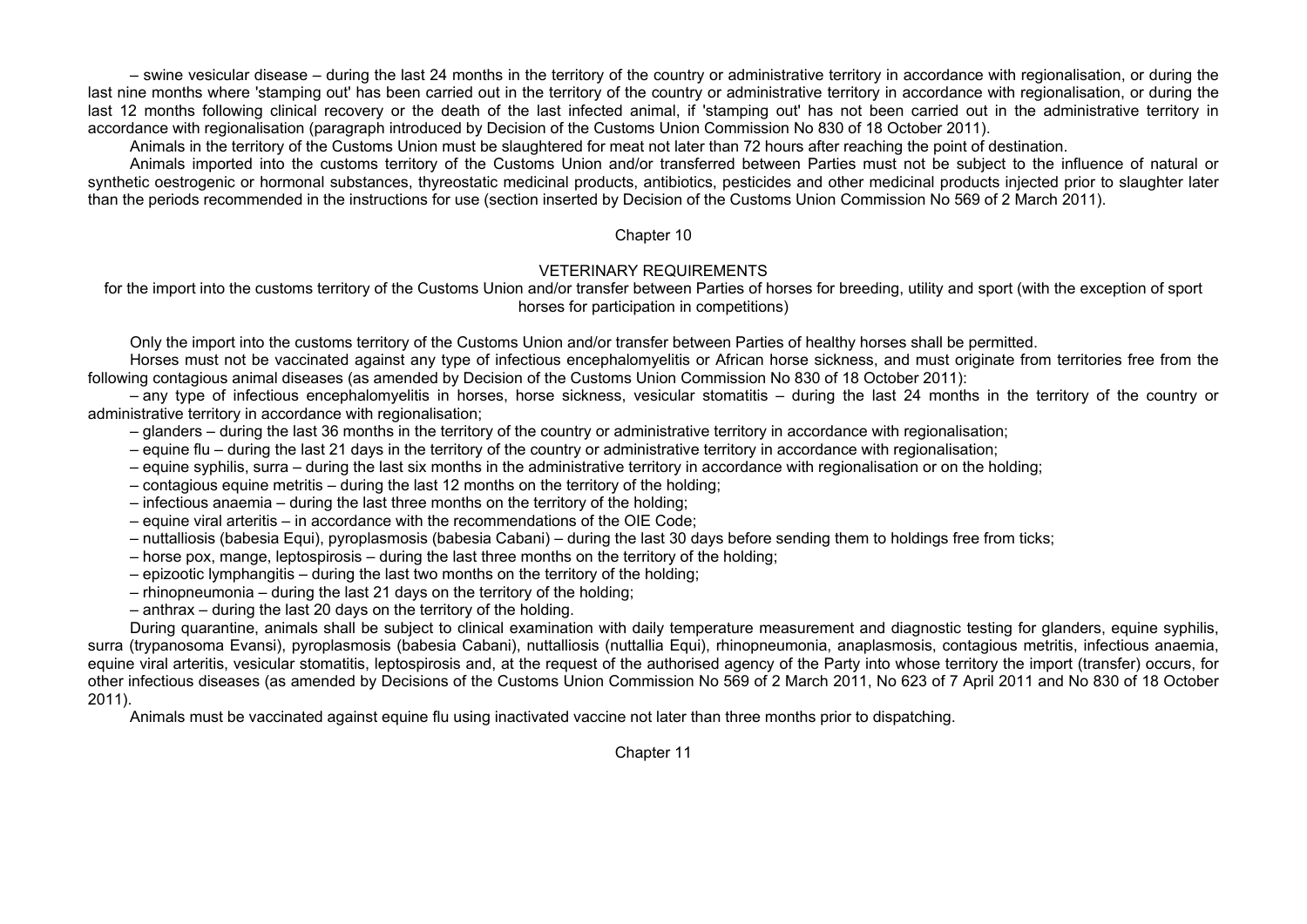### VETERINARY REQUIREMENTS

for the temporary import into the customs territory of the Customs Union and/or transfer between Parties of sport horses for participation in competitions

The temporary import into the territory of the Customs Union of sport horses for participation in competitions shall be permitted for a period of not more than 90 days.

In the event of an inability to export such horses within the period in question, the requirements laid down by the veterinary regulations of the Customs Union shall apply.

The import into the customs territory of the Customs Union and/or the transfer between Parties of healthy horses not vaccinated against all types of infectious encephalomyelitis and African horse sickness and originating from territories free from the following contagious animal diseases shall be permitted (as amended by Decision of the Customs Union Commission No 830 of 18 October 2011):

– all types of infectious encephalomyelitis – kept under observation during the last three months on the territory of the holding;

– horse sickness – during the last 12 months in the territory of the country or administrative territory in accordance with regionalisation, or held for the last 40 days in the territory of that country or administrative territory in accordance with regionalisation;

- glanders during the last three years in the territory of the country or administrative territory in accordance with regionalisation;
- equine syphilis during the last two years in the territory of the country or administrative territory;
- equine flu during the last 21 days in the territory of the country or administrative territory;
- rhinopneumonia during the last 21 days on the territory of the holding;
- equine viral arteritis in the territory of the country, in accordance with the requirements of the OIE Code;
- infectious anaemia during the last three months on the territory of the holding;
- contagious equine metritis in accordance with the requirements of the OIE Code;
- epizootic lymphangitis during the last two months on the territory of the holding;
- anthrax during the last 20 days on the territory of the holding.

Upon import into the customs territory of the Customs Union and/or transfer between Parties, horses shall be tested for glanders, equine syphilis and infectious anaemia, and vaccinated against equine flu using inactivated vaccine not later than three months prior to dispatching.

Horses imported from other countries shall be kept isolated during the entire period of stay, except for direct participation in competitions.

After the end of the competitions, the horses must be exported from the territory of the Customs Union without additional testing and treatment under the veterinary certificate issued by the country of origin, in accordance with which they were imported into the customs territory of the Customs Union.

The import of sport horses without quarantine shall be permitted if they are accompanied by an international passport. For the purposes of this chapter, an international passport shall have the same status as a veterinary certificate, provided that the competent authority attests therein that a clinical examination was carried out during the five days prior to dispatching. When sport horses are imported from third countries, the transformation of an international passport into a veterinary accompanying document in the country of destination shall not be required (section amended by Decision of the Customs Union Commission No 569 of 2 March 2011).

## Chapter 12

# VETERINARY REQUIREMENTS

for the import into the customs territory of the Customs Union and/or transfer between Parties of semen from stallions

The import into the customs territory of the Customs Union and/or transfer between Parties of semen from stallions obtained in artificial insemination enterprises shall be permitted.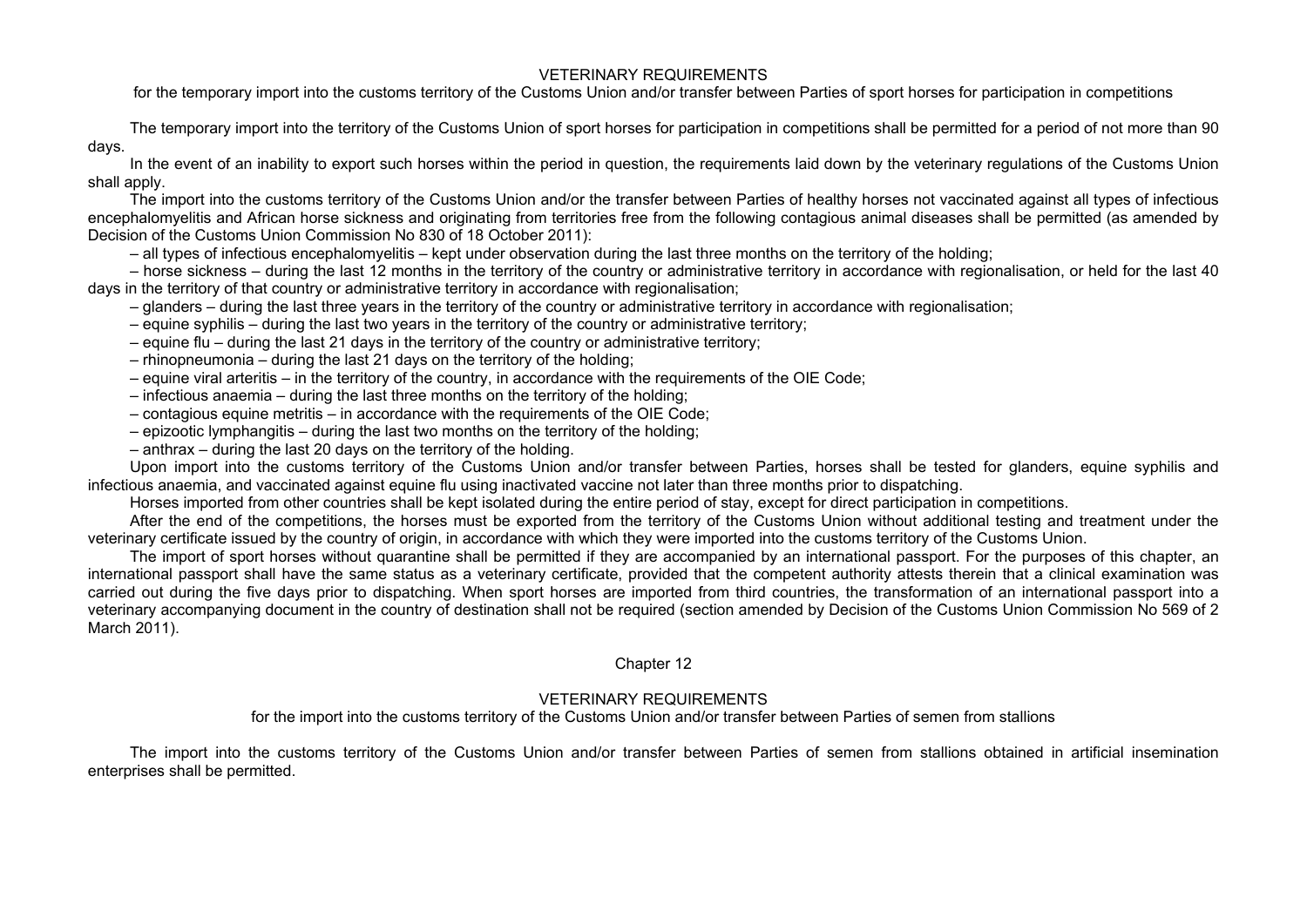The semen must originate from enterprises situated in territories free from the following contagious animal diseases (as amended by Decision of the Customs Union Commission No 830 of 18 October 2011):

– horse sickness, equine syphilis, vesicular stomatitis – during the last 24 months in the territory of the country or administrative territory in accordance with regionalisation;

– glanders – during the last six months on the territory of the holding;

– equine flu – during the last 21 days on the territory of the holding;

– contagious equine metritis – during the last 12 months on the territory of the holding;

– equine viral arteritis – in accordance with the recommendations of the OIE Code;

– leptospirosis, tuberculosis, brucellosis, surra – during the last six months on the territory of the holding (as amended by Decision of the Customs Union Commission No 569 of 2 March 2011);

– infectious anaemia – during the last three months on the territory of the holding;

– epizootic lymphangitis – during the last two months on the territory of the holding;

indent deleted – Decision of the Customs Union Commission No 569 of 2 March 2011.

Breeding stallions must be kept in artificial insemination enterprises for at least six months prior to semen collection and must not be used for natural insemination.

Breeding stallions must not be vaccinated against rhinopneumonia, horse sickness and infectious metritis.

During the periods recommended by the OIE prior to semen collection, stallions shall be tested for equine syphilis, surra, rhinopneumonia, infectious metritis, infectious anaemia, viral arteritis, vesicular stomatitis, brucellosis, tuberculosis and leptospirosis (as amended by Decision of the Customs Union Commission No 623 of 7 April 2011).

The semen must not contain pathogenic and toxicogenic microorganisms.

The semen must be selected, stored and transported in accordance with the recommendations of the OIE Code.

#### Chapter 13

### VETERINARY REQUIREMENTS

for the import into the customs territory of the Customs Union and/or transfer between Parties of horses for slaughter

The import into the customs territory of the Customs Union and/or transfer between Parties of clinically healthy horses for slaughter from territories free from the following contagious animal diseases shall be permitted:(as amended by Decision of the Customs Union Commission No 830 of 18 October 2011):

– glanders – during the last 36 months in the territory of the country or administrative territory in accordance with regionalisation;

– any type of infectious equine encephalomyelitis – during the last 24 months in the territory of the country or administrative territory in accordance with regionalisation;

– viral arteritis – in the territory of the country or administrative territory in accordance with regionalisation on the basis of the recommendations of the OIE Code;

– horse sickness, vesicular stomatitis – during the last 24 months in the territory of the country or administrative territory in accordance with regionalisation;

– equine syphilis, surra – during the last six months in the administrative territory in accordance with regionalisation or on the holding;

– infectious anaemia – during the last three months on the territory of the holding;

– anthrax – during the last 20 days on the territory of the holding.

During quarantine, animals shall be subject to clinical examination with daily temperature measurement and diagnostic testing for glanders, equine syphilis and infectious anaemia.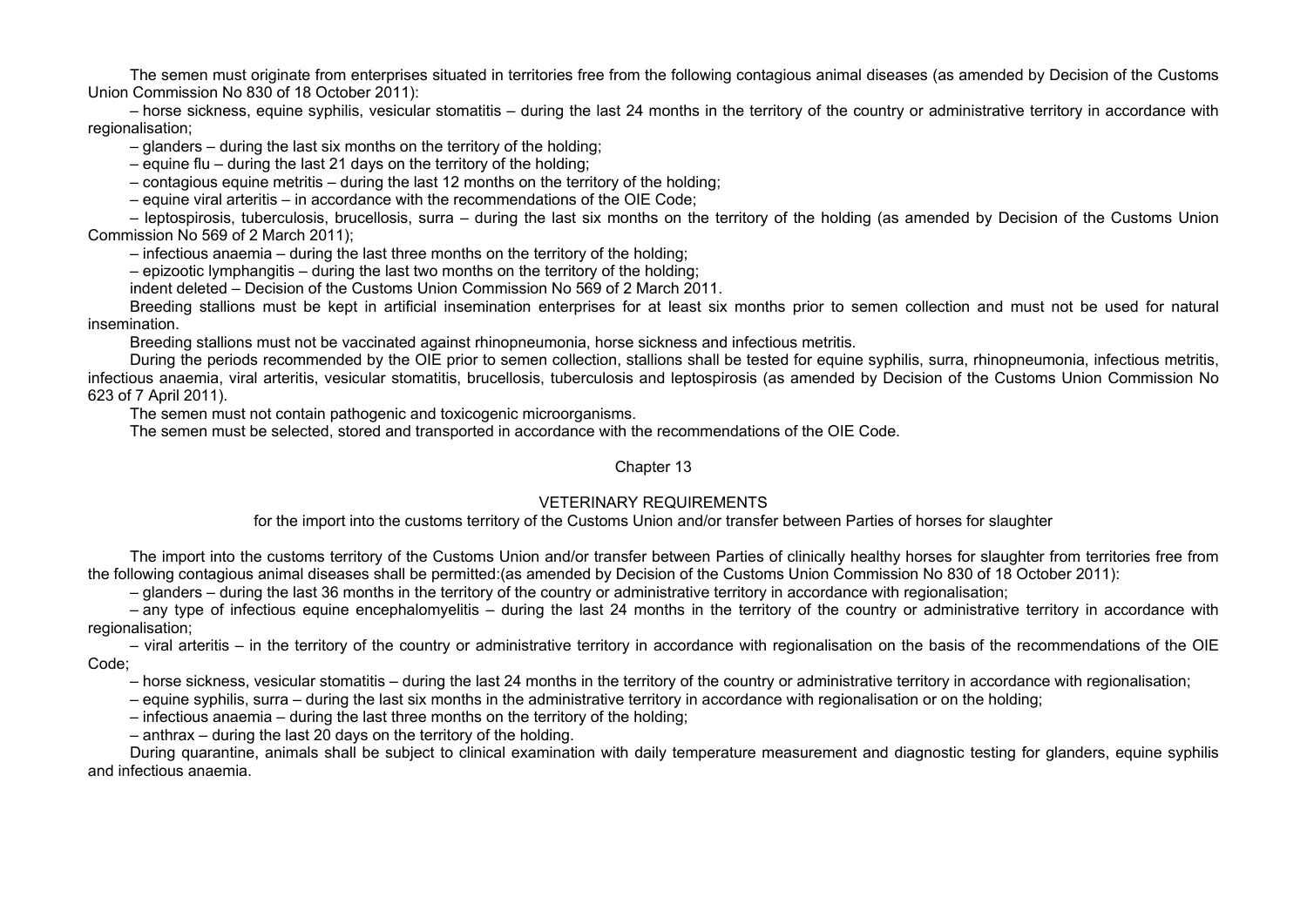Animals in the territory of the Customs Union must be slaughtered for meat not later than 72 hours after reaching the point of destination.

Horses must be tested for glanders prior to slaughter; only animals testing negative shall be sent for slaughter.

Animals imported into the customs territory of the Customs Union and/or transferred between Parties must not be subject to the influence of natural or synthetic oestrogenic or hormonal substances, thyreostatic medicinal products, antibiotics, pesticides and other medicinal products injected prior to slaughter later than the periods recommended in the instructions for use (section inserted by Decision of the Customs Union Commission No 569 of 2 March 2011).

### Chapter 14

## VETERINARY REQUIREMENTS

for the import into the customs territory of the Customs Union and/or transfer between Parties of day-old chicks, poults, ducks, geese, ostriches and hatching eggs of these species

The import into the customs territory of the Customs Union and/or the transfer between Parties of clinically healthy chicks, poults, ducks, geese, ostriches and hatching eggs of these species originating from territories free from the following contagious animal diseases shall be permitted (as amended by Resolution of the Customs Union Commission No 830 of 18 October 2011):

– bird flu – during the last six months in the administrative territory in accordance with regionalisation;

– Newcastle disease – during the last six months in the administrative territory in accordance with regionalisation or on the holding;

– salmonellosis in accordance with the recommendations of the OIE Code.

Of these:

chicken and turkey holdings:

– ornithosis (psittacosis), paramyxovirus infection, infectious chicken bronchitis, infectious laryngotracheitis, infectious encephalomyelitis, turkey rhinotracheitis, Gumboro disease, spirochetosis – during the last six months on the territory of the holding;

goose and duck holdings:

– ornithosis, Dergy's disease, viral hepatitis in ducklings, duck plague – during the last six months on the holding;

ostrich holdings:

– Venezuelan encephalitis, Crimean hemorrhagic fever – during the last 12 months in the territory of the country or administrative territory in accordance with regionalisation;

– Rift Valley fever – during the last 48 months in the territory of the country or administrative territory in accordance with regionalisation;

– ornithosis (psittacosis), fowl pox, avian tuberculosis, pasteurellosis, paramyxovirus infections, infectious hydropericarditis, cysticercosis – during the last six months on the holding;

– anthrax – during the last 20 days on the territory of the holding.

The parent flock must be free from the above-mentioned diseases.

In addition, the parent flocks of chickens and turkeys must test negative in serological tests for the pullorum antigen.

Day-old chicks must be vaccinated against Marek's disease.

Hatching eggs must be from birds meeting the above-mentioned veterinary requirements.

Hatching eggs must be disinfected twice, not later than two hours after laying and immediately before dispatching.

Hatching eggs and day-old chicks must be supplied in disposable containers.

Chapter 15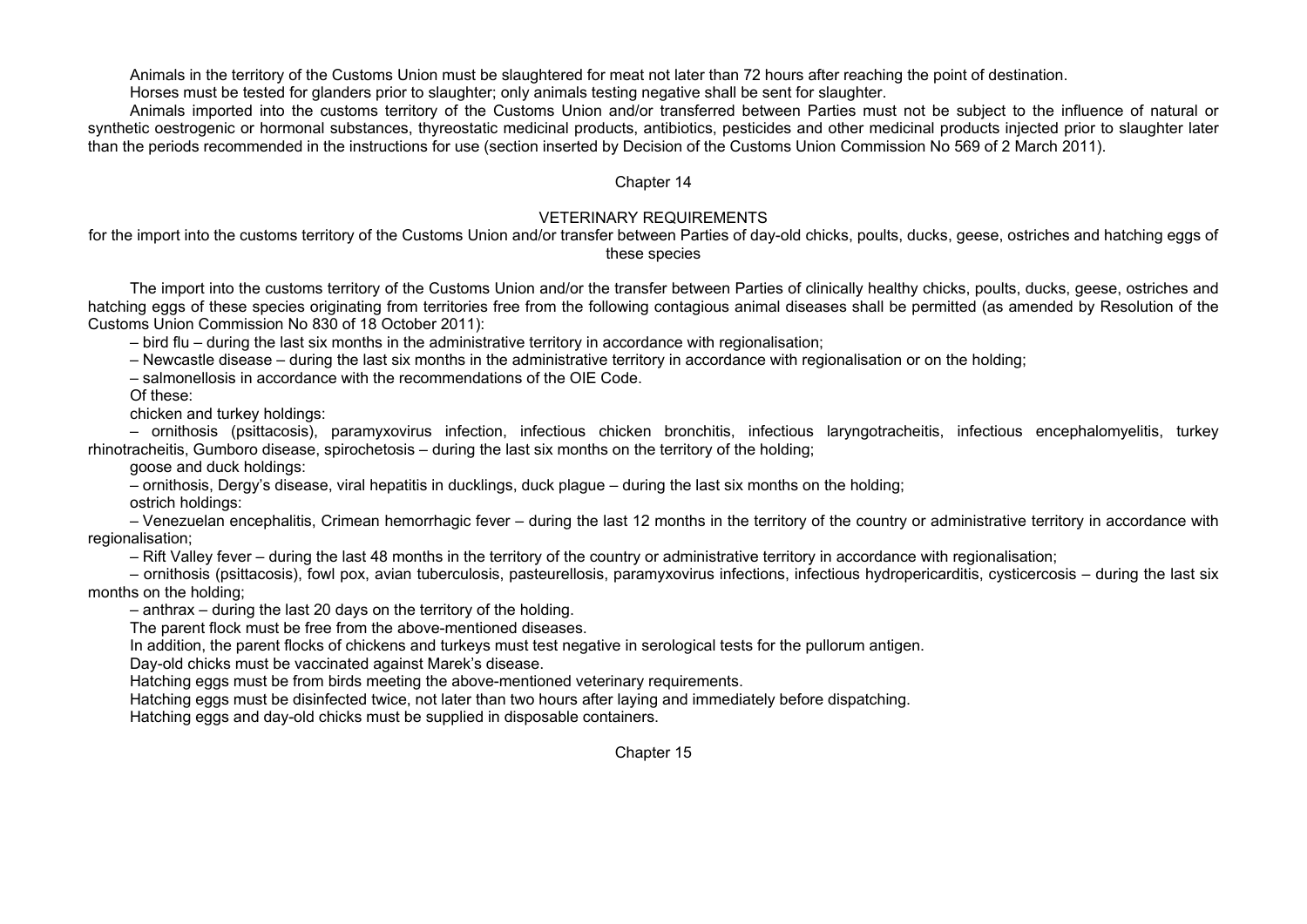## VETERINARY REQUIREMENTS

for the import into the customs territory of the Customs Union and/or transfer between Parties of fur-bearing animals, rabbits, dogs and cats (as amended by Decision of the Customs Union Commission No 830 of 18 October 2011)

The import into the customs territory of the Customs Union and/or the transfer between Parties of clinically healthy fur-bearing animals, rabbits, dogs and cats from territories free from the following contagious animal diseases shall be permitted:

for all species of animals:

– any type of viral encephalomyelitis, trypanosomosis – during the last 12 months in the territory of the country or administrative territory in accordance with regionalisation;

– anthrax – during the last 20 days on the territory of the holding.

For foxes, Arctic foxes, dogs and cats:

– Aujeszky's disease, tularaemia, dermatophytosis (ringworm, microsporia) – during the last 12 months in the administrative territory in accordance with regionalisation or on the holding;

– rabies, tuberculosis – during the last six months in the administrative territory or on the holding;

for minks and ferrets:

– mink encephalopathy, Aleutian disease – during the last 36 months on the holding;

– tularaemia – during the last 12 months on the holding;

– rabies, tuberculosis – during the last six months in the administrative territory in accordance with regionalisation or on the holding; for rabbits:

– viral haemorrhagic disease, tularaemia, pasteurellosis, listeriosis – during the last 12 months on the holding;

– myxomatosis, smallpox (caused by cowpox virus and vaccinia virus) – during the last six months on the holding.

During quarantine, the animals shall be subject to individual clinical examination and diagnostic tests for the following:

– minks – Aleutian disease;

– cats – dermatophytosis.

Animals shall be vaccinated as follows not later than 14 days prior to dispatch, provided that they have not been vaccinated during the last 12 months:

- foxes, Arctic foxes against canine distemper;
- minks and ferrets against botulism, canine distemper, pseudomonosis, viral enteritis;
- coypu against pasteurellosis;
- dogs against rabies, canine distemper, hepatitis, viral enteritis, parvovirus and adenovirus infections, leptospirosis;

– cats – against rabies and panleukopenia;

– rabbits – against myxomatosis, pasteurellosis, viral haemorrhagic disease and, at the request of the authorised agency of the Party into whose territory the import (transfer) occurs, other infectious diseases.

The import of not more than two dogs and cats transported for personal use shall be permitted without import authorisation or quarantine where accompanied by an international passport, which shall in this case be equivalent to a veterinary certificate, subject to the presence within it of a note from the competent authority to the effect that a clinical examination has been carried out within five days prior to dispatch. In the case of imports from third countries, the transformation of an international passport into a veterinary accompanying document in the country of destination shall not be required.

Chapter 16

# VETERINARY REQUIREMENTS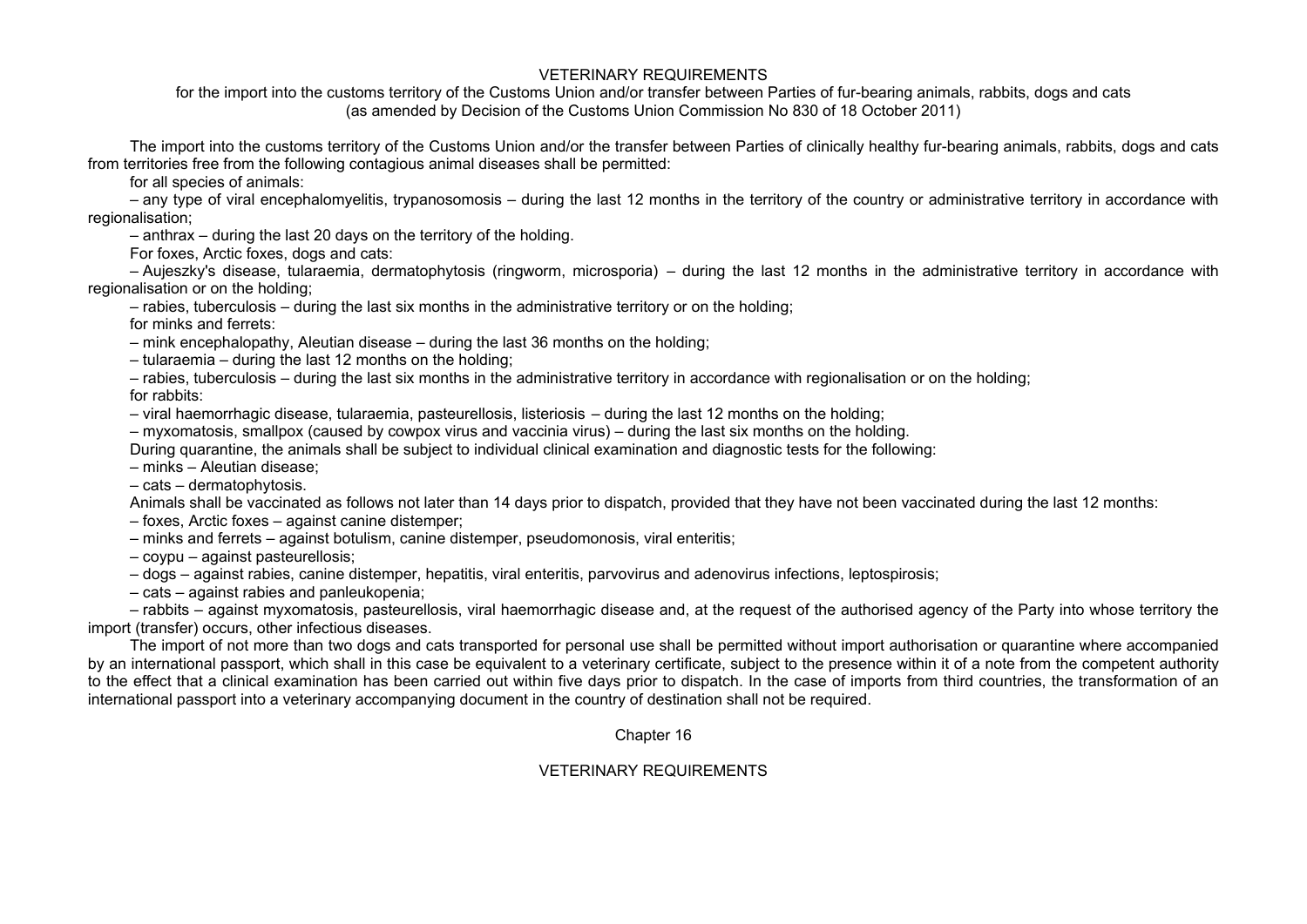for the import into the customs territory of the Customs Union and/or transfer between Parties of wild, zoo and circus animals (as amended by Decision of the Customs Union Commission No 830 of 18 October 2011)

The import into the customs territory of the Customs Union and/or the transfer between Parties of clinically healthy wild, zoo and circus animals (mammals, birds, fish, amphibians and reptiles) from territories or waters free from contagious animal diseases shall be permitted:

for all animals susceptible to the following diseases:

– foot and mouth disease – during the last 12 months in the territory of the country or administrative territory in accordance with regionalisation;

– rinderpest – during the last 24 months in the territory of the country or administrative territory in accordance with regionalisation;

– African swine fever – during the last 36 months in the territory of the country or administrative territory in accordance with regionalisation;

– bluetongue – during the last 24 months in the territory of the country or administrative territory in accordance with regionalisation;

– leptospirosis – during the last three months on the holding;

– anthrax – during the last 20 days on the holding;

– haemorrhagic fever of varying etiology – during the last six months in the territory of the country or administrative territory in accordance with regionalisation;

– bird flu, subject to mandatory declaration in accordance with the OIE Code – during the last six months in the administrative territory in accordance with regionalisation;

– bird flu, caused by viruses of various serotypes – during the last three months on the holding;

– ornithosis (psittacosis), infectious bronchitis, pox, reovirus infection and turkey rhinotracheitis – during the last six months on the holding;

– Newcastle disease – during the last 12 months in the administrative territory in accordance with regionalisation or on the holding;

for large cloven-hoofed animals (cattle, European bison, buffalo, zebu, yaks, antelopes, giraffes, bison, deer, etc.) susceptible to the following diseases:

– bovine spongiform encephalopathy and ovine scrapie – in the territory of the country or administrative territory in accordance with regionalisation with a negligible or controllable risk of the disease referred to, in accordance with the recommendations of the OIE Code;

– bovine contagious nodular dermatitis (tuberculosis) – during the last 36 months in the territory or administrative territory in accordance with regionalisation;

– Rift Valley fever – during the last 48 months in the territory of the country or administrative territory in accordance with regionalisation;

– peste des petits ruminants – during the last 36 months in the territory of the country or administrative territory in accordance with regionalisation;

– epizootic haemorrhagic disease in deer, Akabane disease, vesicular stomatitis, contagious pleuropneumonia – during the last 24 months in the territory of the country or administrative territory in accordance with regionalisation;

- Aujeszky's disease (pseudorabies) during the last 12 months on the territory of the holding;
- brucellosis, tuberculosis and paratuberculosis during the last six months on the territory of the holding;
- enzootic leucosis, viral diarrhoea during the last 12 months on the territory of the holding;

for small cloven-hoofed animals (sheep, goats, fallow deer, aurochs [sic], mouflon, ibex, roe deer, etc.) susceptible to the following diseases:

– Rift Valley fever – during the last 48 months in the territory of the country or administrative territory in accordance with regionalisation;

– peste des petits ruminants – during the last 36 months in the territory of the country or administrative territory in accordance with regionalisation;

– epizootic haemorrhagic disease in deer – during the last 36 months in the territory of the country or administrative territory in accordance with regionalisation;

– rinderpest – 24 months in the territory of the country (administrative territory in accordance with regionalisation);

– Q fever – during the last 12 months in the territory of the country or administrative territory in accordance with regionalisation;

– maedi-visna virus, adenomatosis, arthritis-encephalitis virus, border disease – during the last 36 months in the territory of the country or administrative territory in accordance with regionalisation;

- paratuberculosis during the last six months on the holding;
- scrapie during the last seven years in the territory of the country or administrative territory in accordance with regionalisation;

– tuberculosis, brucellosis – during the last six months on the holding;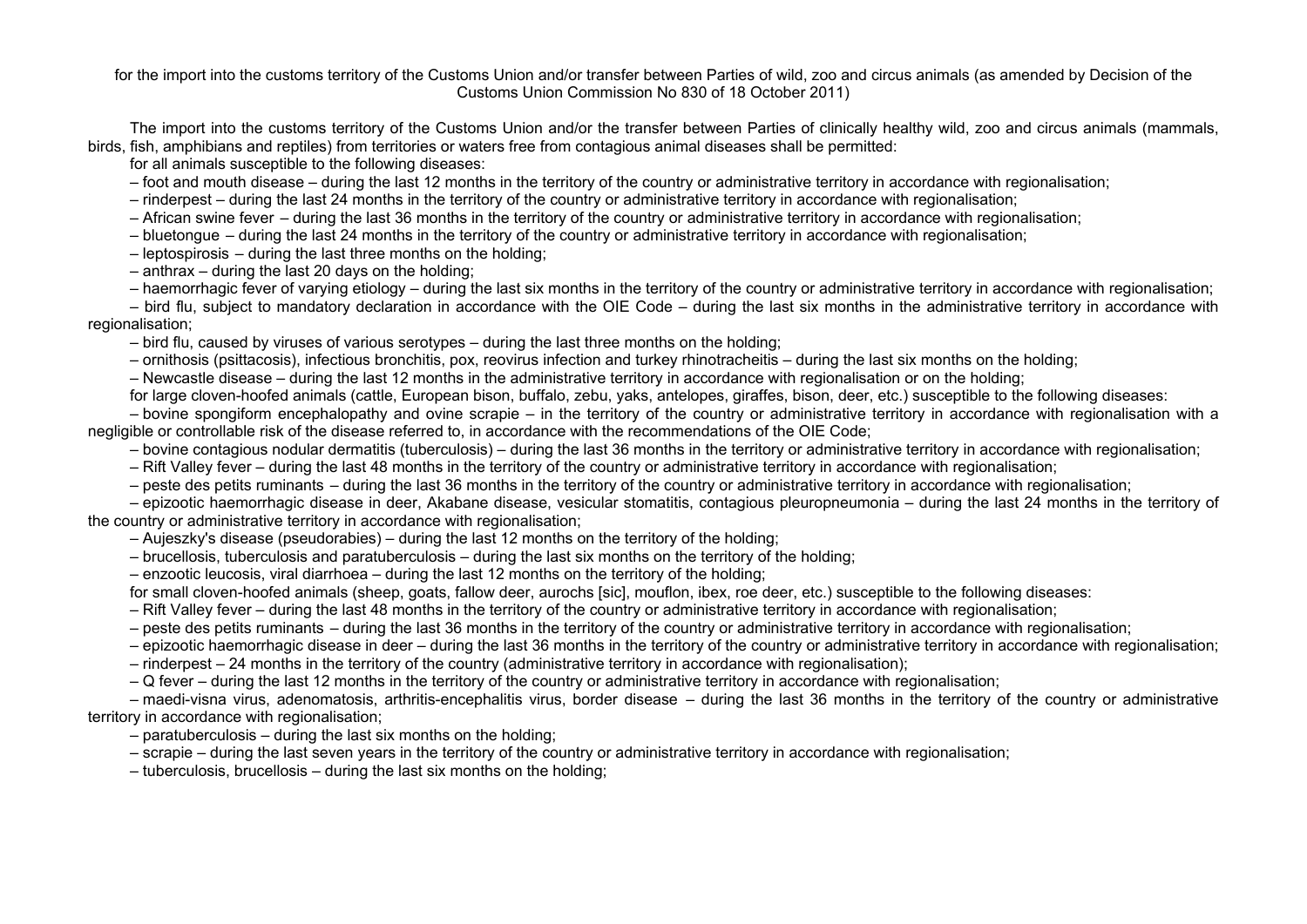– sheep pox and goat pox – during the last 12 months in the territory of the country or administrative territory in accordance with regionalisation;

for solipeds (horses, donkeys, mules, ponies, zebras, koulans, Przewalski horses, kiangs, etc.) susceptible to the following diseases:

– horse plague – during 36 months in the territory of the country or administrative territory in accordance with regionalisation;

– any type of infectious encephalomyelitis – during the last 24 months in the territory of the country or administrative territory in accordance with regionalisation;

– viral arteritis – in the territory of the country, in accordance with the requirements of the OIE Code;

– glanders – during the last 36 months in the territory of the country or administrative territory in accordance with regionalisation;

– equine syphilis (Trypanosoma equiperdum), surra (trypanosoma Evansi), pyroplasmosis (babesia Cabani), nuttalliosis (nuttallia Equi) – during the last 12 months in the administrative territory in accordance with regionalisation;

– rabies – during the last six months on the territory of the holding;

– contagious equine metritis – during the last 12 months on the territory of the holding;

N.B.: for the import of horses, Chapter 10 of the 'Veterinary Requirements for the import into the customs territory of the Customs Union and/or transfer between Parties of horses for breeding, utility and sport (with the exception of sport horses for participation in competitions)' must be complied with.

for domestic and wild pigs (peccaries) susceptible to the following diseases:

– African swine fever – during the last 36 months in the territory of the country or administrative territory in accordance with regionalisation;

– classical swine fever – during the last 12 months in the country or administrative territory in accordance with regionalisation;

– swine vesicular disease, vesicular stomatitis – during the last 24 months in the territory of the country or administrative territory in accordance with regionalisation;

– Aujeszky's disease (pseudorabies) – during the last 12 months in the administrative territory in accordance with regionalisation or on the holding;

– porcine enteroviral encephalomyelitis (Teschen disease, porcine texoviral encephalomyelitis [sic]) – during the last six months on the territory of the holding;

– porcine reproductive and respiratory syndrome – during the last six months on the territory of the holding;

for carnivores susceptible to the following diseases:

– plague, viral enteritis, toxoplasmosis, infectious hepatitis – during 12 months on the territory of the holding;

– rabies – during the last six months on the territory of the holding;

– tularaemia – during the last 24 months in the territory of the country or administrative territory in accordance with regionalisation;

for waterfowl susceptible to the following diseases:

– Dergy's disease, duck plague, viral hepatitis in ducklings – during the last six months on the holding;

for rodents susceptible to the following diseases:

- Rift Valley fever during the last 48 months on the territory of the holding;
- tularaemia during the last 24 months in the territory of the country or administrative territory in accordance with regionalisation;
- Aujeszky's disease (pseudorabies) in accordance with the requirements of the OIE Code;
- myxomatosis, viral haemorrhagic disease in rabbits, lymphocytic choriomeningitis during the last six months on the territory of the holding;

– toxoplasmosis – during the last 12 months on the territory of the holding;

for pinnipeds and cetaceans susceptible to the following diseases:

– seal plague (morbilliviral infection), vesicular exanthema – during the last 36 months in their habitats (places of origin);

for elephants, giraffes, okapis, hippopotamus, rhinos, tapirs, edentates and aardvarks, insectivores, marsupials, bats, raccoons (raccoons, pandas, coatis, ringtails) and other exotic animals susceptible to the following diseases:

– Rift Valley fever – during the last 48 months in the territory of the country or administrative territory in accordance with regionalisation;

– Venezuelan encephalitis – during the last 24 months in the territory of the country or administrative territory in accordance with regionalisation;

– nodular dermatitis – 36 months in the territory of the country or administrative territory in accordance with regionalisation;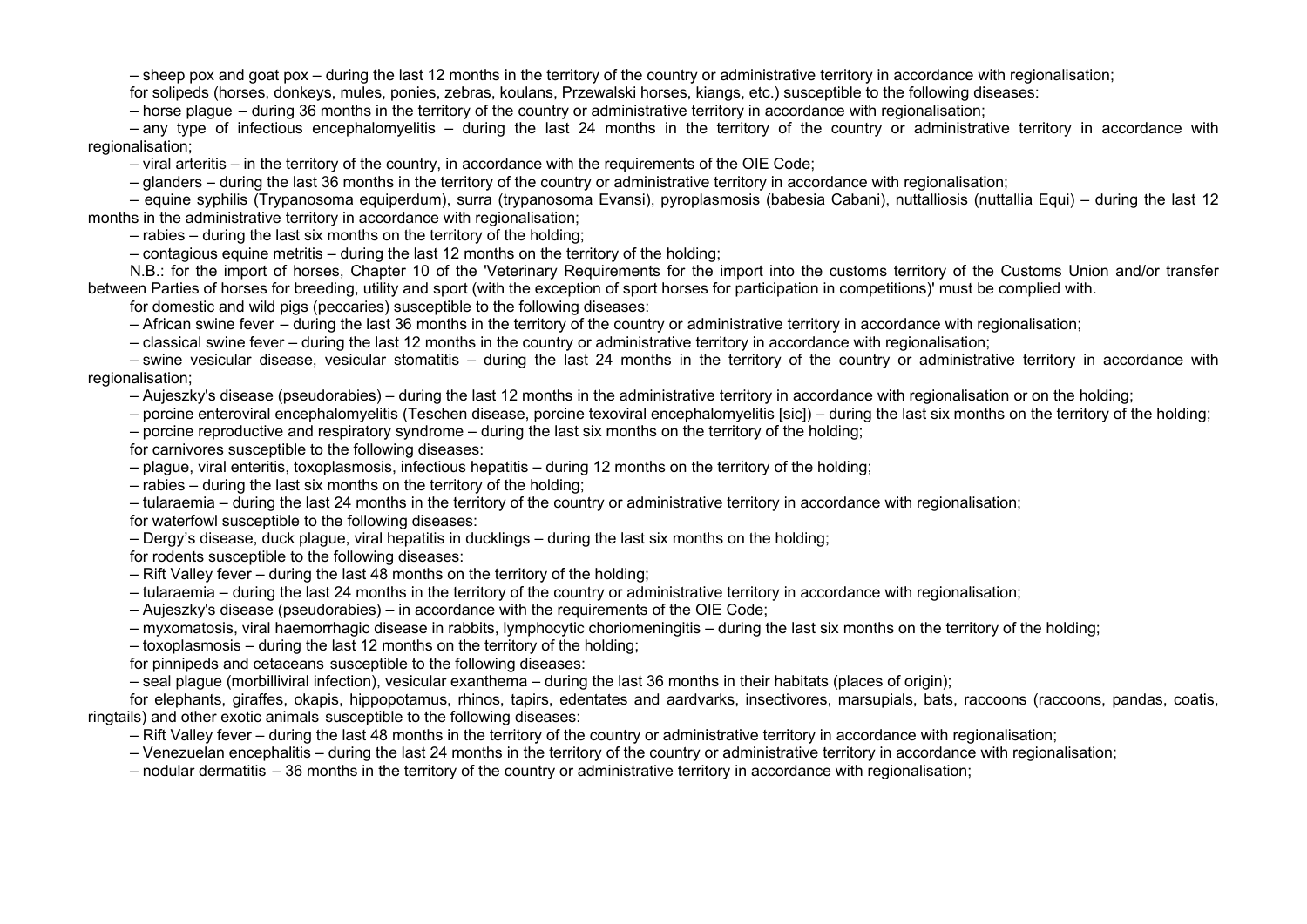– African horse sickness, Aujeszky's disease (pseudorabies), transmissible encephalomyelitis in minks, leprosy, lymphocytic choriomeningitis, typhoid and typhus – 12 months in the territory of the country or administrative territory in accordance with regionalisation;

– rabies – during the last six months on the territory of the holding;

– tularaemia – during the last 24 months in the territory of the country or administrative territory in accordance with regionalisation.

During quarantine, animals shall be subject to diagnostic testing:

– large ungulates – for brucellosis, tuberculosis, paratuberculosis, enzootic leucosis and bluetongue;

– small ungulates – for brucellosis, paratuberculosis and bluetongue;

– solipeds – for glanders, equine syphilis, surra, pyroplasmosis, nuttalliosis, rhinopneumonia, infectious metritis, infectious anaemia, viral arteritis, anaplasmosis;

– carnivores: dogs, wolves, jackals, foxes, Arctic foxes, minks and hyenas – for Aleutian disease;

– birds (parrots, pigeons) – for ornithosis (psittacosis), bird flu, Newcastle disease.

Animals shall be vaccinated as follows not later than 20 days prior to dispatch, provided that they have not been vaccinated during the last six months:

– all carnivores – against rabies;

- dogs, foxes, Arctic foxes, wolves, jackals against canine distemper and pseudomonosis;
- minks and ferrets against viral enteritis;
- coypu against pasteurellosis;
- cats against rabies, panleukopenia and viral rhinotracheitis;
- rodents (rabbits) against myxomatosis and viral haemorrhagic disease;
- birds (galliformes) against Newcastle disease.

At the request of the authorised agency of the Party into whose territory the import (transfer) occurs, provision may be made for vaccination against other diseases.

The requirements and conditions for quarantine for circus animals shall be decided when an import permit is issued by the authorised agency of the Party.

#### Chapter 17

## VETERINARY REQUIREMENTS

for the import into the customs territory of the Customs Union and/or transfer between Parties of live fish, fertilised fish eggs, aquatic animals, crustaceans, molluscs, invertebrates and other hydrobionts

The import into the customs territory of the Customs Union and/or the transfer between Parties of clinically healthy hydrobionts (fish, fertilised fish eggs, aquatic animals, crustaceans, frogs, molluscs, invertebrates and others) raised in or extracted from environmentally safe bodies of water, originating from holdings and administrative territories free from the dangerous contagious diseases referred to in the OIE Aquatic Animal Health Code shall be permitted (as amended by Decision of the Customs Union Commission No 830 of 18 October 2011).

The import of poisonous fish from the families: (Tetraodontidae, Volidae, Diodontidae and Canthigasteridae), and also fish containing biotoxins hazardous to human health, into the territory of the Customs Union shall not be permitted except where imported for demonstration purposes and for aquaria (as amended by Decisions of the Customs Union Commission No 569 of 2 March 2011 and No 623 of 7 April 2011).

Bivalves, echinoderms, tunicates and gastropods (hereinafter referred to as molluscs) must be kept for a certain period in special cleaning centres. The exporting country shall establish a control system for phycotoxins in molluscs. The level of phycotoxins in molluscs must not exceed permissible levels.

Hydrobionts must be supplied in disposable containers.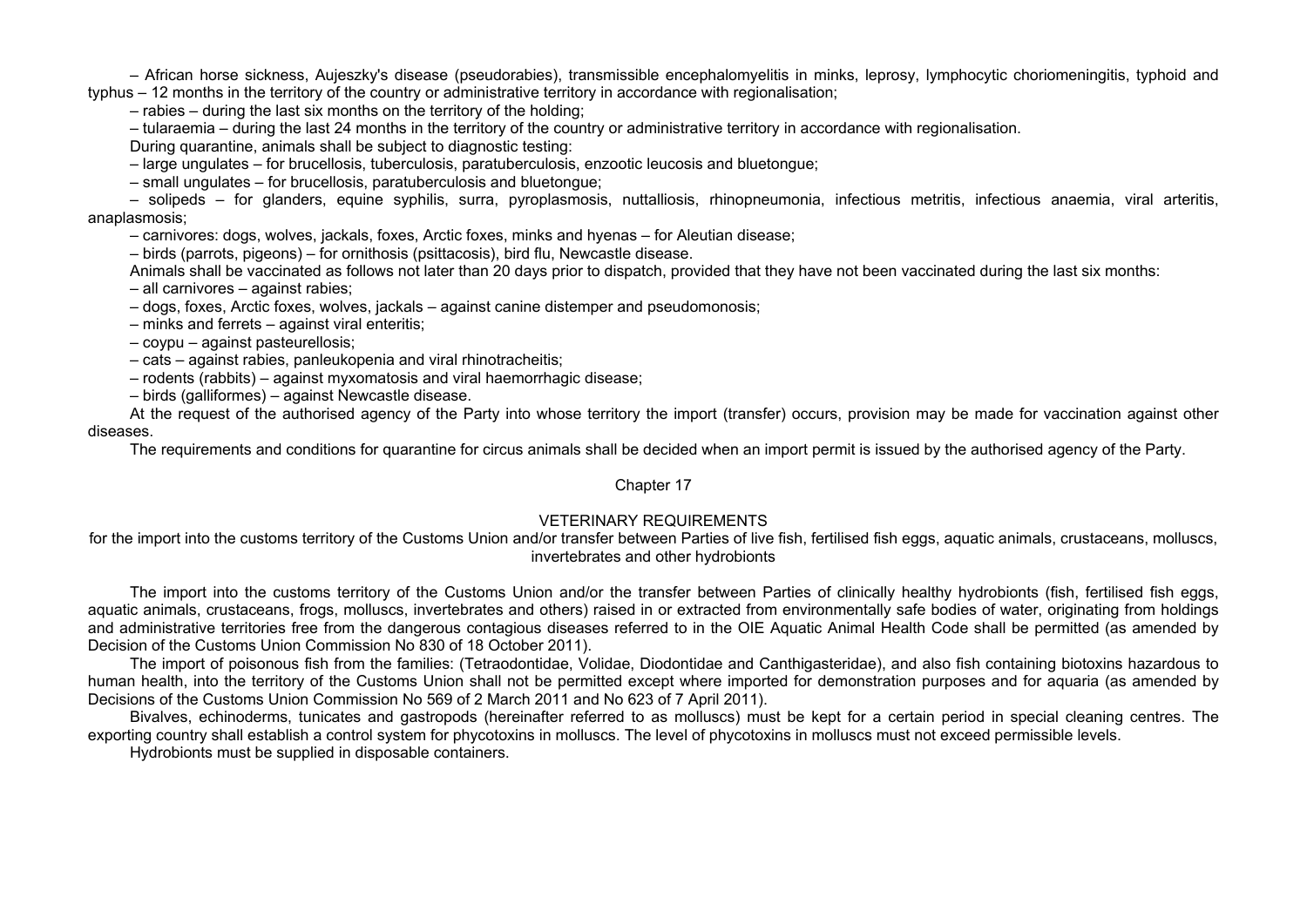#### Chapter 18

#### VETERINARY REQUIREMENTS

for the import into the customs territory of the Customs Union and/or transfer between Parties of honey bees, bumblebees and alfalfa leafcutter bees

The import into the customs territory of the Customs Union and/or the transfer between Parties of healthy bumblebee and honey bee colonies, their queens and packets, and larvae (cocoons) of alfalfa leafcutter bees originating from well-kept holdings (apiaries, laboratories) and administrative territories of exporting countries and of the Customs Union free from the following diseases shall be permitted:

for honey bees:

– acarine disease, American foulbrood, tropilelapsosis, Aethina tumida beetle, European foulbrood, nosema disease, varroatosis (presence of forms of acaricide-resistant acarines) – during the last 24 months and other contagious diseases of bees during the last eight months in the administrative territory in accordance with regionalisation;

for bumblebees:

– locustacarosis, crithidiosis, aspergillosis, spherulariosis, acute viral paralysis, Kashmir bee virus, entopox virus and, in the absence of mites growing in pollen and in places for breeding, also mellitobiae, braconids, almond moth (Vitula edmandsae) – during the last 24 months;

for cocoons of alfalfa leafcutter bees**:**

– ascospherosis, bacteriosis and where not more than 0.05 % of cocoons are affected by chalcid flies (mellitobiae, pteromalus, monodontomerus, tetrastichus, dibrachis), wasps, bee flies or cuckoo bees in the year when cocoons are collected) (part one, amended by Decision of the Customs Union Commission No 830 of 18 October 2011).

Bumblebee and bee families shall be selected 30 days, and queens 1–3 days, prior to dispatch into the customs territory of the Customs Union or into the territory of the Party.

The formation of consignments of alfalfa leafcutter bee cocoons shall take into consideration the well-being of each supplier's holding.

Brand-new containers and packaging materials shall be used for transportation.

Feed used during transportation must originate from locations (administrative territories) with favourable conditions in terms of contagious bee and bumblebee diseases and must have no contact with diseased bees or bumblebees.

The packaging materials used for transporting bumblebees, honey bees and queens, and alfalfa leafcutter bees must undergo preventive disinfection and mite control before filling.

#### Chapter 19

#### VETERINARY REQUIREMENTS

for the import into the customs territory of the Customs Union and/or transfer between Parties of reindeer

The import into the customs territory of the Customs Union and/or the transfer between Parties of clinically healthy reindeer not vaccinated against brucellosis and originating from holdings or territories free from the following contagious animal diseases shall be permitted (as amended by Decision of the Customs Union Commission No 830 of 18 October 2011):

– bovine spongiform encephalopathy and ovine scrapie – in the territory of the country in accordance with the requirements of the OIE Code;

– vesicular stomatitis, contagious bovine pleuropneumonia – during the last 24 months in the territory of the country or administrative territory in accordance with regionalisation;

– foot and mouth disease – during the last 12 months in the territory of the country or administrative territory in accordance with regionalisation;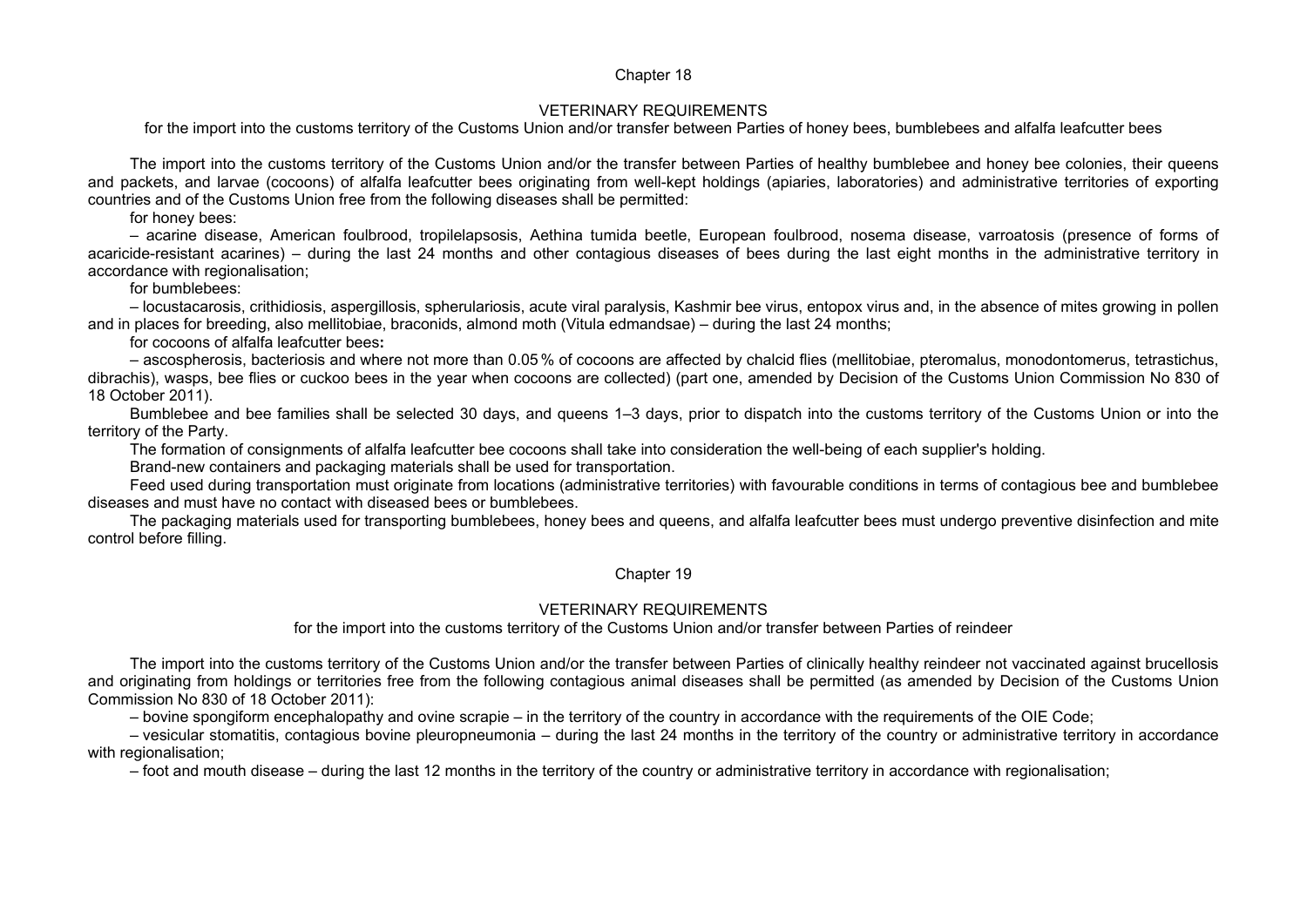– rinderpest – during the last 24 months in the territory of the country or administrative territory in accordance with regionalisation;

– vesicular stomatitis – during the last 24 months in the territory of the country or administrative territory in accordance with regionalisation;

– peste des petits ruminants – during the last 36 months in the territory of the country or administrative territory in accordance with regionalisation;

– enzootic leucosis – during the last 12 months on the territory of the holding (as amended by Decision of the Customs Union Commission No 830 of 18 October 2011);

– brucellosis, tuberculosis and paratuberculosis – during the last six months on the territory of the holding;

– leptospirosis – during the last three months on the territory of the holding;

– anthrax – during the last 20 days on the territory of the holding.

The import of animals that have not been provided with feed containing ruminant animal proteins, with the exception of substances authorised by the OIE, shall be permitted.

During quarantine, diagnostic testing shall be carried out for brucellosis, necrobacteriosis, tuberculosis and, at the request of the authorised agency of the Party into whose territory the import (transfer) occurs, for other infectious diseases (as amended by Decision of the Customs Union Commission No 569 of 2 March 2011).

### Chapter 20

# VETERINARY REQUIREMENTS

for the import into the customs territory of the Customs Union and/or transfer between Parties of camels and other representatives of the camel family (llamas, alpacas, vicunas)

The import into the customs territory of the Customs Union and/or the transfer between Parties of clinically healthy camels and other representatives of the camel family originating from well-kept holdings and territories in accordance with regionalisation, free from the following contagious animal diseases, shall be permitted (as amended by Decision of the Customs Union Commission No 830 of 18 October 2011):

In accordance with Decision of the Customs Union Commission No 569 of 2 March 2011, the words 'camel plague' shall be deleted.

– African horse sickness, camel plague (zooanthroponotic plague), nodular dermatitis – during the last 36 months in the territory of the country;

– rinderpest – during the last 24 months in the territory of the country or administrative territory in accordance with regionalisation;

– camel pox – during the last six months in the territory of the country or administrative territory in accordance with regionalisation;

- bluetongue during the last 24 months in the territory of the country or administrative territory in accordance with regionalisation;
- foot and mouth disease during the last 12 months in the territory of the country or administrative territory in accordance with regionalisation;
- glanders during the last 36 months in the territory of the country or administrative territory in accordance with regionalisation;

– brucellosis, tuberculosis and paratuberculosis – during the last six months on the territory of the holding;

– leptospirosis – during the last three months on the territory of the holding;

– anthrax – during the last 20 days on the territory of the holding.

The import of animals that have not been provided with feed containing ruminant animal proteins, with the exception of substances authorised by the OIE, shall be permitted.

During quarantine, diagnostic testing shall be carried out for bluetongue, glanders, su-auru, tuberculosis, paratuberculosis, brucellosis, contagious pleuropneumonia and African horse sickness in animals of the camel family.

Chapter 21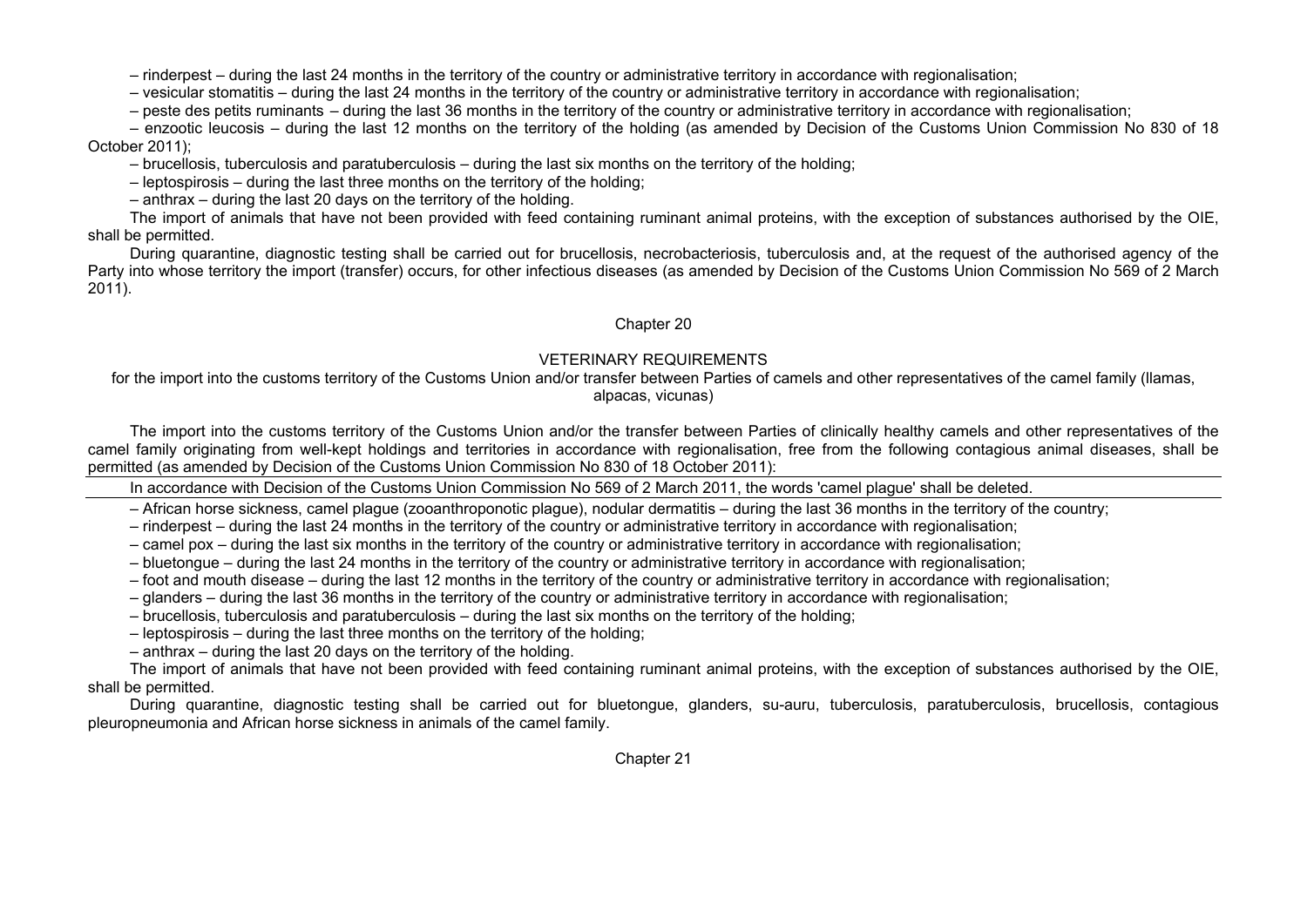### VETERINARY REQUIREMENTS

for the import into the customs territory of the Customs Union and/or transfer between Parties of primates

The import into the customs territory of the Customs Union and/or the transfer between Parties of healthy primates originating from holdings free from contagious animal diseases, including the following, shall be permitted:

– Rift Valley fever, tularaemia – during the last six months on the territory of the holding;

– haemorrhagic fever (Lassa, Ebola, Marburg, etc.), monkey pox, human plague (in holdings and administrative territories from which primates are exported and in which no cases of these diseases have ever been reported in humans and/or animals) (part one, as amended by Decision of the Customs Union Commission No 830 of 18 October 2011).

Animals selected for dispatching into the territory of the Customs Union shall be kept in special quarantine bases in the territory of the receiving country for at least 30 days. During quarantine, individual clinical examination and compulsory temperature measurement shall be carried out. During this period, diagnostic testing shall be carried out for:

– the presence of antibodies for haemorrhagic fever pathogens (Lassa, Ebola, Marburg, Dengue, yellow fever, HIV, lymphatic [sic] choriomeningitis), hepatitis A, B and C, monkey pox, herpes B;

– the presence of enterobacterial pathogens: Escherichia, salmonellae, shigellae, campylobacter, leprosy, rickettsiosis, borreliosis;

– tuberculosis.

### Chapter 22

(as amended by Decision of the Customs Union Commission No 893 of 9 December 2011)

## VETERINARY AND HEALTH REQUIREMENTS

for the import into the customs territory of the Customs Union and/or transfer between Parties of meat and other edible meat raw materials

The import into the customs territory of the Customs Union and/or the transfer between Parties of meat and other edible meat raw materials originating from the slaughter and processing of healthy animals in slaughterhouses and meat processing enterprises shall be permitted.

Animals whose meat and other edible meat raw materials are intended for export into the territory of the Customs Union shall be subject to veterinary inspection prior to slaughter, and their carcasses, heads and internal organs shall be subject to post-slaughter veterinary and health inspection. Meat and other edible meat raw materials must be accepted as fit for human consumption.

Carcasses (half-carcasses, quarter-carcasses) must bear a clear stamp from the state veterinary inspectorate indicating the title or number of the meatprocessing factory (meat-packing factory) where the animals were slaughtered. Dressed meat must bear a mark (veterinary stamp) on the packaging or polyblock. The identification label must be attached to the packaging in such a way that opening the packaging would be impossible without violating the integrity of the identification label or attached to the packaging (applied to the packaging) in such a way that it would be impossible to be reused. In such a case the packaging must be designed so that in the event of its unpacking it would be impossible to recover its original appearance.

Meat and other edible meat raw materials must originate from the slaughter of healthy animals raised on holdings or in administrative territories in accordance with regionalisation, officially free from the following animal diseases:

For all species of animals:

– foot and mouth disease – during the last 12 months in the territory of the country or administrative territory in accordance with regionalisation;

– anthrax – during the last 20 days on the territory of the holding.

For large ruminants: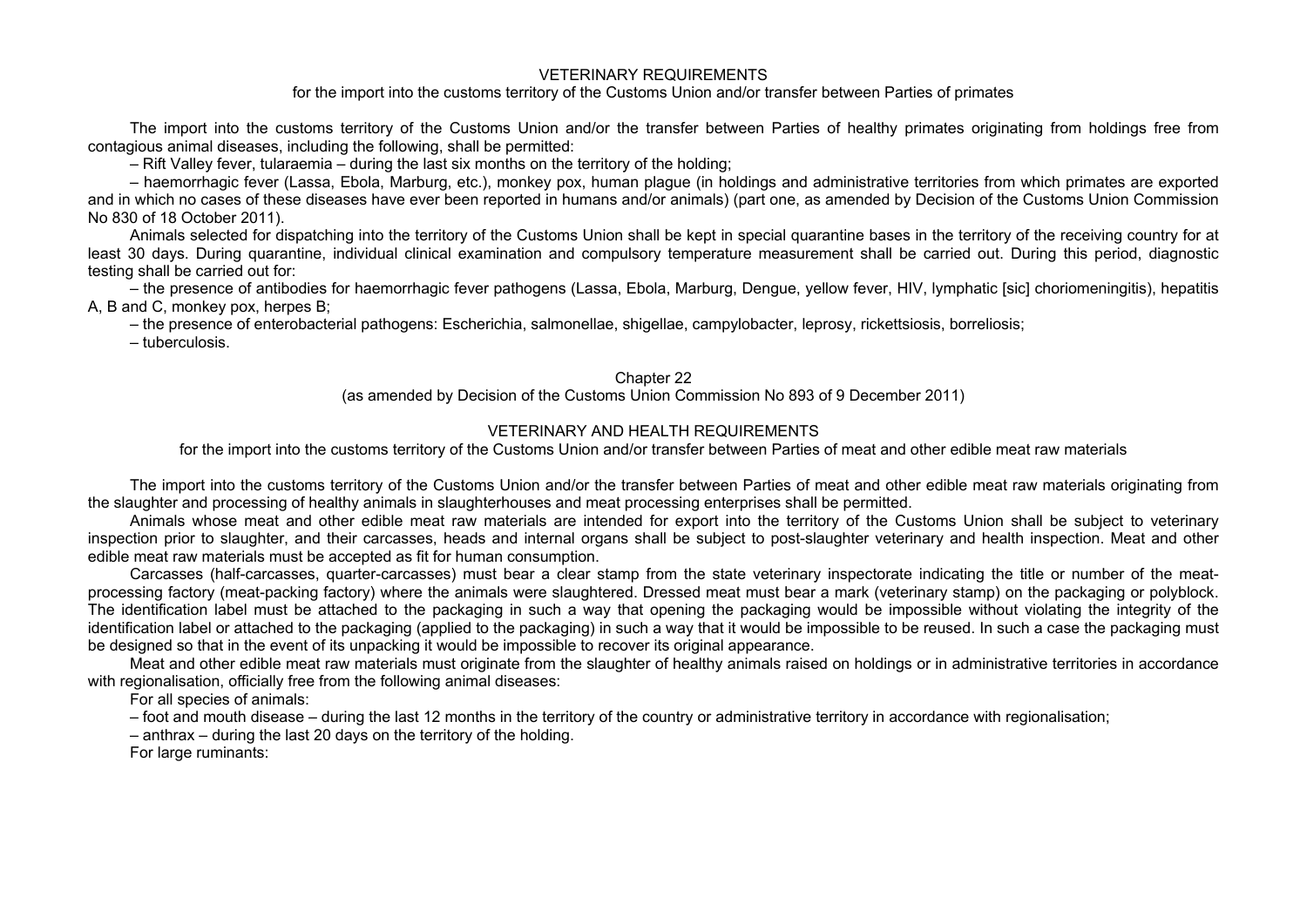– bovine spongiform encephalopathy – in accordance with the recommendations of the OIE Code and risk classification in relation to bovine spongiform encephalopathy of the exporting country, zone or compartment;

– rinderpest,– during the last 24 months in the territory of the country or administrative territory in accordance with regionalisation;

– contagious pleuropneumonia – during the last 24 months in case of import (transfer) of lungs;

– brucellosis, tuberculosis – during the last 6 months on the territory of the holding;

– enzootic leucosis – during the last 12 months on the holding;

For sheep and goats:

–ovine scrapie – in accordance with the recommendations of the OIE Code;

– peste des petits ruminants – during the last 36 months in the territory of the country or administrative territory in accordance with regionalisation or during 6 months in the course of stamping-out from the date of slaughter of the last affected animal;

– rinderpest – during the last 24 months in the territory of the country or administrative territory in accordance with regionalisation;

–brucellosis, tuberculosis – during the last 6 months on the territory of the holding;

For pigs:

– African swine fever – during the last 36 months in the territory of the country or administrative territory in accordance with regionalisation;

– swine vesicular disease – during the last 24 months in the territory of the country or administrative territory in accordance with regionalisation or during the last 9 months on the territory of the country or administrative territory in accordance with regionalisation where stamping-out was carried out;

– classical swine fever – during the last 12 months in the territory of the country or administrative territory in accordance with regionalisation;

– Aujeszky's disease – in the territory of the country, in accordance with the recommendations of the OIE Code in case of import (transfer) of heads and internal organs;

– porcine enteroviral encephalomyelitis (porcine texoviral encephalomyelitis, Teschen disease)– during the last 6 months in the territory of the country or administrative territory in accordance with regionalisation;

– trichinellosis – in case of absence of recorded cases of the disease during the last three months on the territory of the holding;

– porcine reproductive and respiratory syndrome – during the last 6 months on the territory of the holding;

The import into the customs territory of the Customs Union and/or transfer between Parties of the following shall be permitted:

– meat and other edible beef and lamb raw materials produced from the slaughter of animals not provided with feed containing ruminant animal proteins, excluding substances recommended by the OIE Code;

– pork subject to complying with one of the following conditions:

each pig carcass has been tested for trichinellosis with negative results

or the pork has been frozen as indicated in the table below:

| Time (hours) | Temperature (°C) |
|--------------|------------------|
| 106          | $-18$            |
| 82           | $-21$            |
| 63           | $-23.5$          |
| 48           | $-26$            |
| 35           | $-29$            |
| 22           | $-32$            |
|              | $-35$            |
|              | -37              |

The import into the customs territory of the Customs Union and/or transfer between Parties of meat and other edible meat raw materials shall not be permitted where obtained from carcasses which: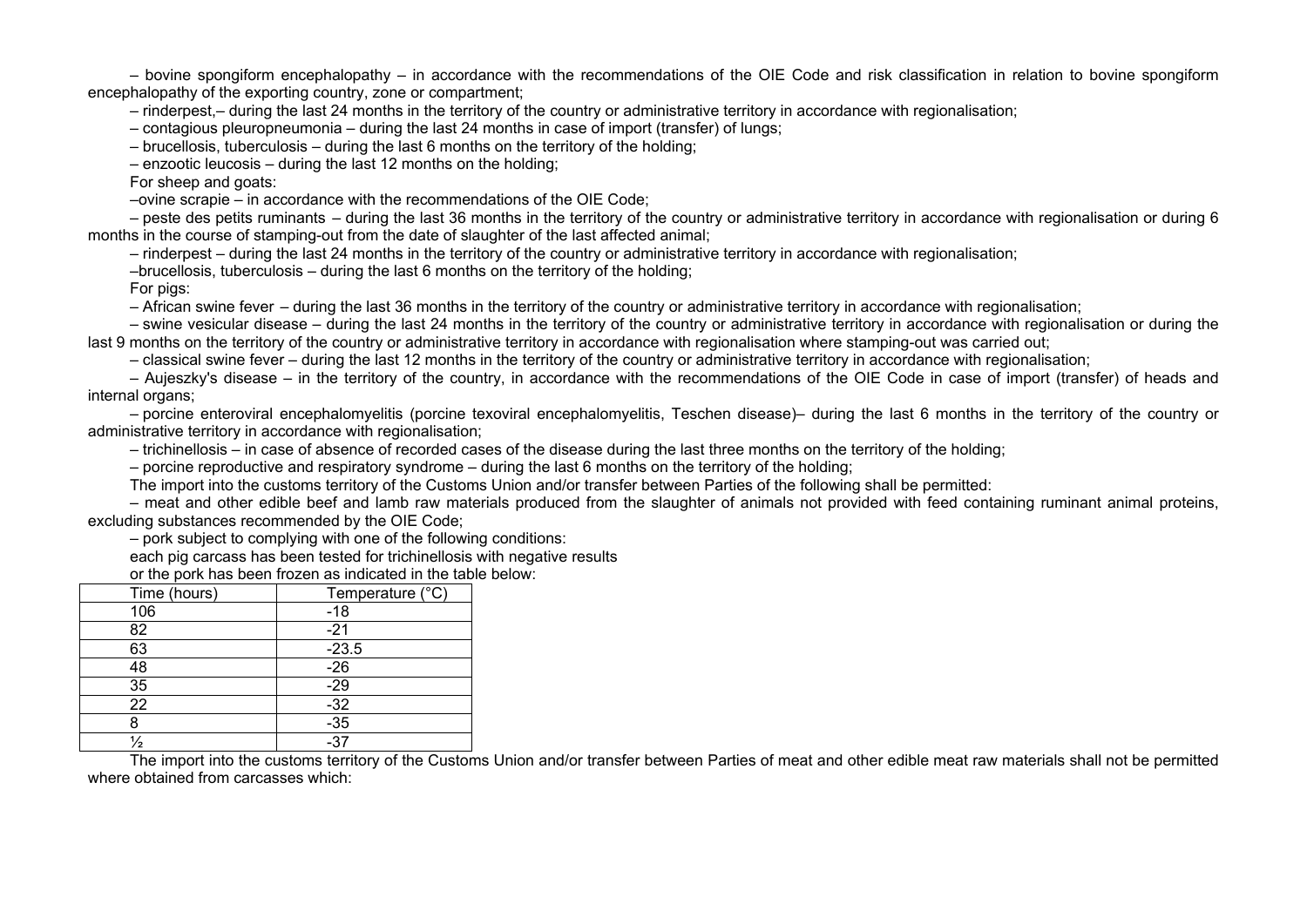– were found during post-slaughter veterinary and health inspection to show changes characteristic of foot and mouth disease, plague, anaerobic infections, tuberculosis, enzootic leucosis and other contagious diseases, infection by helminths (cysticerosis, trichinellosis, sarcosporidiosis, onchocercosis, echinococcosis, etc.), and have been subject to poisoning by various substances;

– were defrosted during the storage period;

– show signs of spoiling;

– have a thigh muscle-thickness temperature higher than minus 8 degrees Celsius for frozen meat and higher than 4 degrees Celsius for chilled meat;

– have traces of inner organs, haemorrhaging in tissues, non-removed abscesses, gadfly larvae, trimmings from serous membranes and removed lymph nodes, mechanical impurities, and also have a colouring, smell or flavour unusual for the meat (of fish, medicinal products, herbs, etc.);

– contain preserving agents;

– are colonised by salmonellae in the amount hazardous for human health in accordance with the requirements set on the territory of the Customs Union;

– have been treated with colouring agents.

Microbiological, physical-chemical, chemical-toxicological and radiological indicators in meat and other edible meat raw material must correspond to the veterinary and health rules and requirements laid down in the territory of the Customs Union.

### Chapter 23

## VETERINARY AND HEALTH REQUIREMENTS

### for the import into the customs territory of the Customs Union and/or transfer between Parties of poultrymeat

The import into the customs territory of the Customs Union and/or transfer between Parties of poultrymeat obtained from the slaughter of healthy birds in slaughtering plants and processed in poultry-processing plants shall be permitted.

Birds whose meat is intended for export into the territory of the Customs Union shall be subject to pre-slaughter veterinary examination, and their carcasses and organs to post-slaughter veterinary and health inspection.

Poultrymeat must be accepted as fit for human consumption and bear a mark (veterinary stamp) on the packaging or polyblock. The identification label must be attached to the packaging in such a way that opening the packaging would be impossible without violating the integrity of the identification label.

Poultrymeat must originate from the slaughter of healthy birds from holdings and administrative territories in accordance with regionalisation, officially free from the following animal diseases (as amended by Decision of the Customs Union Commission No 830 of 18 October 2011):

a) bird flu, subject to compulsory declaration in accordance with the OIE Code – during the last six months;

b) other influenza viruses – during the last three months on the holding;

c) Newcastle disease – during the last six months in the territory of the country or administrative territory in accordance with regionalisation;

d) ornithosis (psittacosis) – for chicken and turkey holdings – during the last six months on the territory of the holding;

e) goose and duck holdings – Dergy's disease, viral hepatitis in ducklings, duck plague, ornithosis (psittacosis) – during the last six months on the territory of the holding;

f) birds shall be taken for slaughter from holdings recognised as free from salmonellosis in accordance with the requirements of the OIE Code.

The import into the customs territory of the Customs Union and/or transfer between Parties of poultrymeat shall not be permitted where it:

– is found during post-slaughter veterinary and health inspection to show changes characteristic of contagious diseases and infection by helminths, and where it has been subject to poisoning by various substances;

– is from uneviscerated and semieviscerated birds;

– has poor organoleptic indicators;

– has a muscle-thickness temperature higher than minus 12 degrees Celsius for frozen birds (the temperature for storage must be minus 18 degrees Celsius);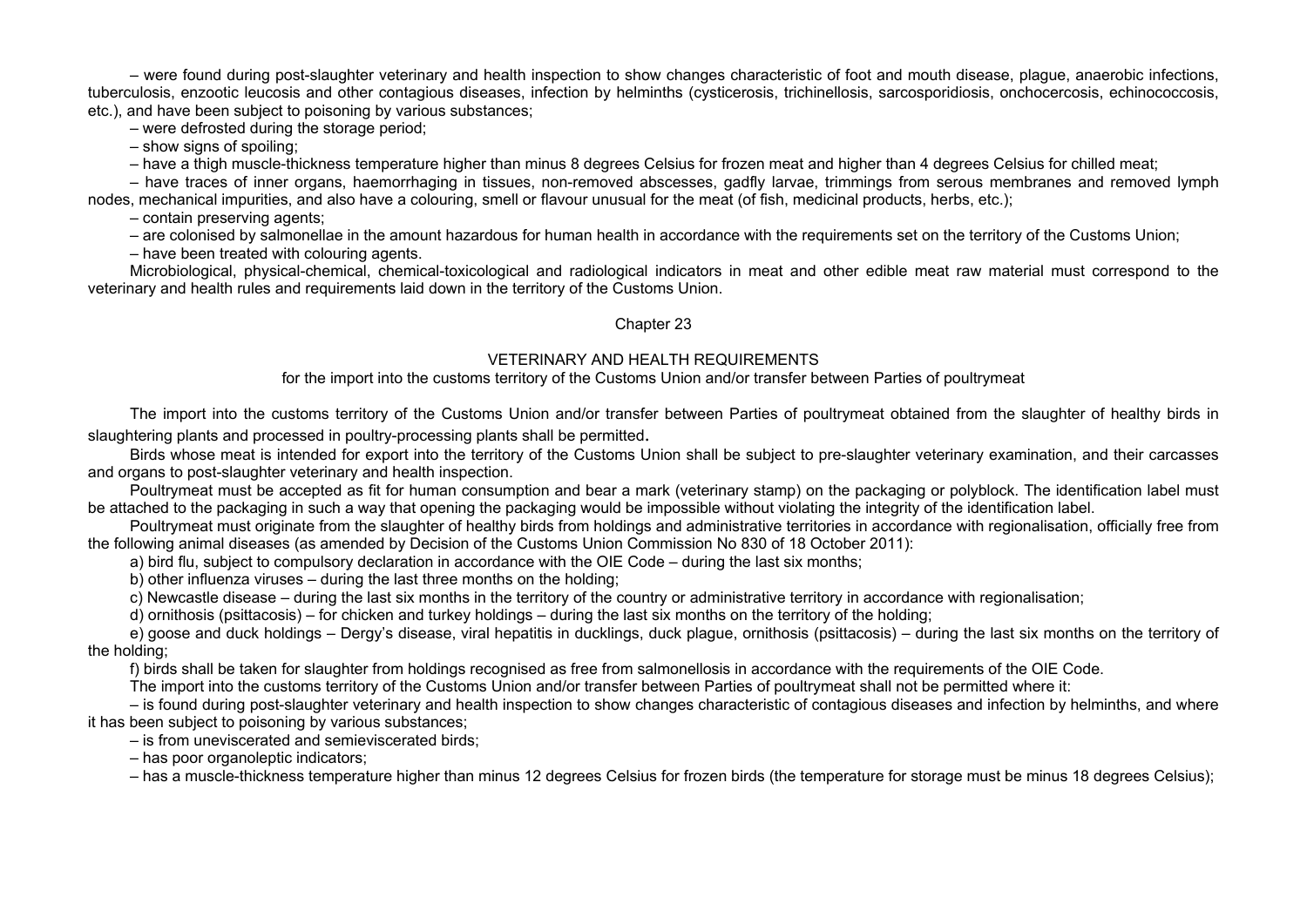– contains preserving agents;

– has been colonised by salmonellae on carcass surfaces, in the thicker muscles or organ tissues;

– has been treated with colouring and odoriferous substances, ionising radiation or ultraviolet rays;

 $-$  has dark pigmentation (except for turkeys and guinea fowl);

– shows signs of spoiling;

– has been obtained from the slaughter of birds subject to the influence of natural or synthetic oestrogenic or hormonal substances, thyreostatic medicinal products, antibiotics, pesticides and other medicinal products injected prior to slaughter later than the periods recommended in the instructions for use.

Microbiological, physical-chemical, chemical-toxicological and radiological indicators in poultrymeat must correspond to the veterinary and health rules and requirements in force in the territory of the Customs Union.

### Chapter 24

## VETERINARY AND HEALTH REQUIREMENTS

for the import into the customs territory of the Customs Union and/or transfer between Parties of horsemeat

The import into the customs territory of the Customs Union and/or transfer between Parties of horsemeat obtained from the slaughter of healthy horses in slaughtering plants and processed in meat-processing plants shall be permitted.

Animals shall be subject to pre-slaughter veterinary examination (clinical examination and one-off ophthalmic malleinisation in the event of negative findings for glanders), and their carcasses, heads and internal organs to post-slaughter veterinary and health inspection. Meat must be accepted as fit for human consumption.

Horse carcasses must bear a stamp from the state veterinary inspectorate indicating the title or number of the meat-processing factory where the animals were slaughtered. Dressed meat must bear a mark (veterinary stamp) on the packaging or polyblock. The identification label must be attached to the packaging in such a way that opening the packaging would be impossible without violating the integrity of the identification label.

The horsemeat must originate from animals raised on holdings officially free from the following animal diseases (as amended by Decision of the Customs Union Commission No 830 of 18 October 2011):

– African horse sickness – during the last 24 months in the territory of the country or administrative territory in accordance with regionalisation;

– infectious anaemia – during the last three months on the territory of the holding;

– glanders – during the last 36 months in the territory of the country or administrative territory in accordance with regionalisation;

– epizootic lymphangitis – during the last two months on the territory of the holding;

– anthrax – during the last 20 days on the territory of the holding.

The import into the customs territory of the Customs Union and/or transfer between Parties of meat shall be permitted where it:

– is found during post-slaughter veterinary and health inspection to show changes characteristic of contagious diseases and infection by helminths, and where it has been subject to poisoning by various substances;

– bears the traces of inner organs, haemorrhaging in tissues, non-removed abscesses, gadfly larvae, trimmings from serous membranes and removed lymph nodes, mechanical impurities, and also has a smell or flavour unusual for the meat;

– has a muscle-thickness temperature higher than minus 8 degrees Celsius for frozen meat and higher than 4 degrees Celsius for chilled meat;

– has been colonised by salmonellae or other bacterial infection pathogens;

– has been treated with colouring agents and odoriferous substances, ionising radiation or ultraviolet rays;

– has been obtained from the slaughter of animals subject to the influence of natural or synthetic oestrogenic or hormonal substances, thyreostatic medicinal products, antibiotics, pesticides and other medicinal products injected prior to slaughter later than the periods recommended in the instructions for use.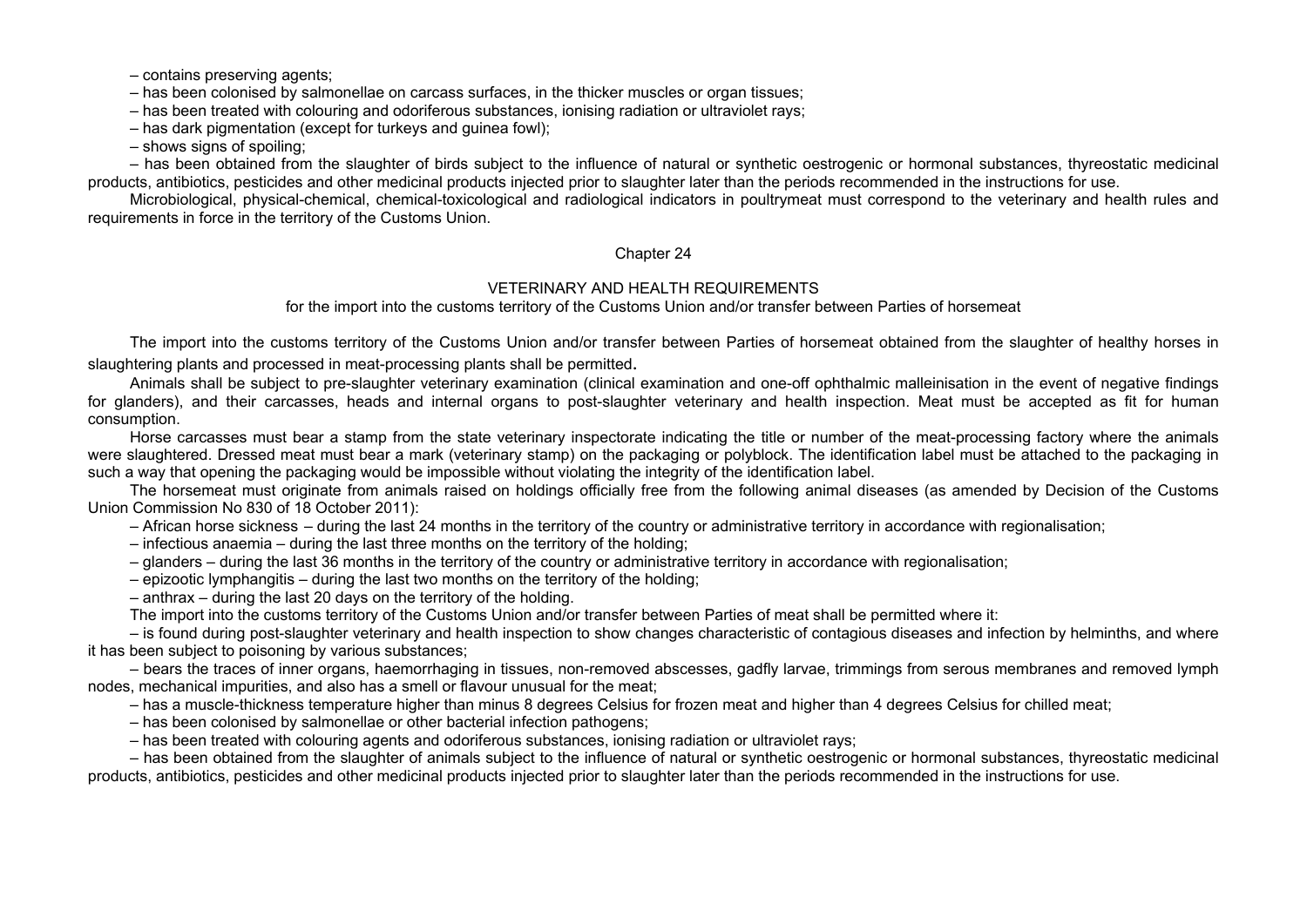Microbiological, physical-chemical, chemical-toxicological and radiological indicators in horsemeat must correspond to the veterinary and health rules and requirements in force in the territory of the Customs Union.

#### Chapter 25

### VETERINARY AND HEALTH REQUIREMENTS

for the import into the customs territory of the Customs Union and/or transfer between Parties of canned food, sausages and other types of finished meat products

The import into the customs territory of the Customs Union and/or transfer between Parties of finished meat products, by-products and fat from all species of animals and birds, and other meat products for human consumption produced in meat-processing plants (hereinafter 'finished meat products') shall be permitted.

The raw materials used for the production of finished meat products must originate from clinically healthy animals and undergo veterinary and health inspection.

Where the status of the country is in accordance with the requirements of the OIE Code, the shipment into the territory of the Customs Union of finished meat products obtained from the slaughter of animals subject to the influence of natural or synthetic oestrogenic or hormonal substances, thyreostatic medicinal products, antibiotics, pesticides and other medicinal products injected prior to slaughter later than the periods recommended in the instructions for use shall not be permitted.

Finished meat products must be accepted as fit for human consumption. Products must bear a mark (veterinary stamp) on the packaging. The identification label must be drawn up in the official language of the Customs Union and attached to the packaging in such a way that opening the packaging would be impossible without violating the integrity of the identification label.

Microbiological, physical-chemical, chemical-toxicological and radiological indicators in finished meat products must correspond to the veterinary and health rules and requirements in force in the territory of the Customs Union.

The import into the customs territory of the Customs Union and/or transfer between Parties of finished meat products in hermetically sealed packaging in unbroken containers shall be permitted.

#### Chapter 26

### VETERINARY AND HEALTH REQUIREMENTS

for the import into the customs territory of the Customs Union and/or transfer between Parties of the meat of domestic rabbits

The import into the customs territory of the Customs Union and/or transfer between Parties of the meat of domestic rabbits obtained from the slaughter of healthy animals in slaughtering plants and processed in meat-processing plants shall be permitted.

Rabbits shall be subject to pre-slaughter veterinary examination, and their carcasses and organs to post-slaughter veterinary and health inspection. Rabbit meat must be accepted as fit for human consumption and bear a mark (veterinary stamp) on the packaging. The identification label must be attached to the packaging in such a way that opening the packaging would be impossible without violating the integrity of the identification label.

The meat must originate from the slaughter of healthy rabbits from holdings and/or administrative territories in accordance with regionalisation, officially free from the following contagious diseases (as amended by Decision of the Customs Union Commission No 830 of 18 October 2011):

– myxomatosis, tularaemia, pasteurellosis, listeriosis – during the last six months on the holding;

– rabbit haemorrhagic disease – during the last 12 months on the territory of the holding.

The import into the customs territory of the Customs Union and/or transfer between Parties of rabbit meat shall not be permitted where it: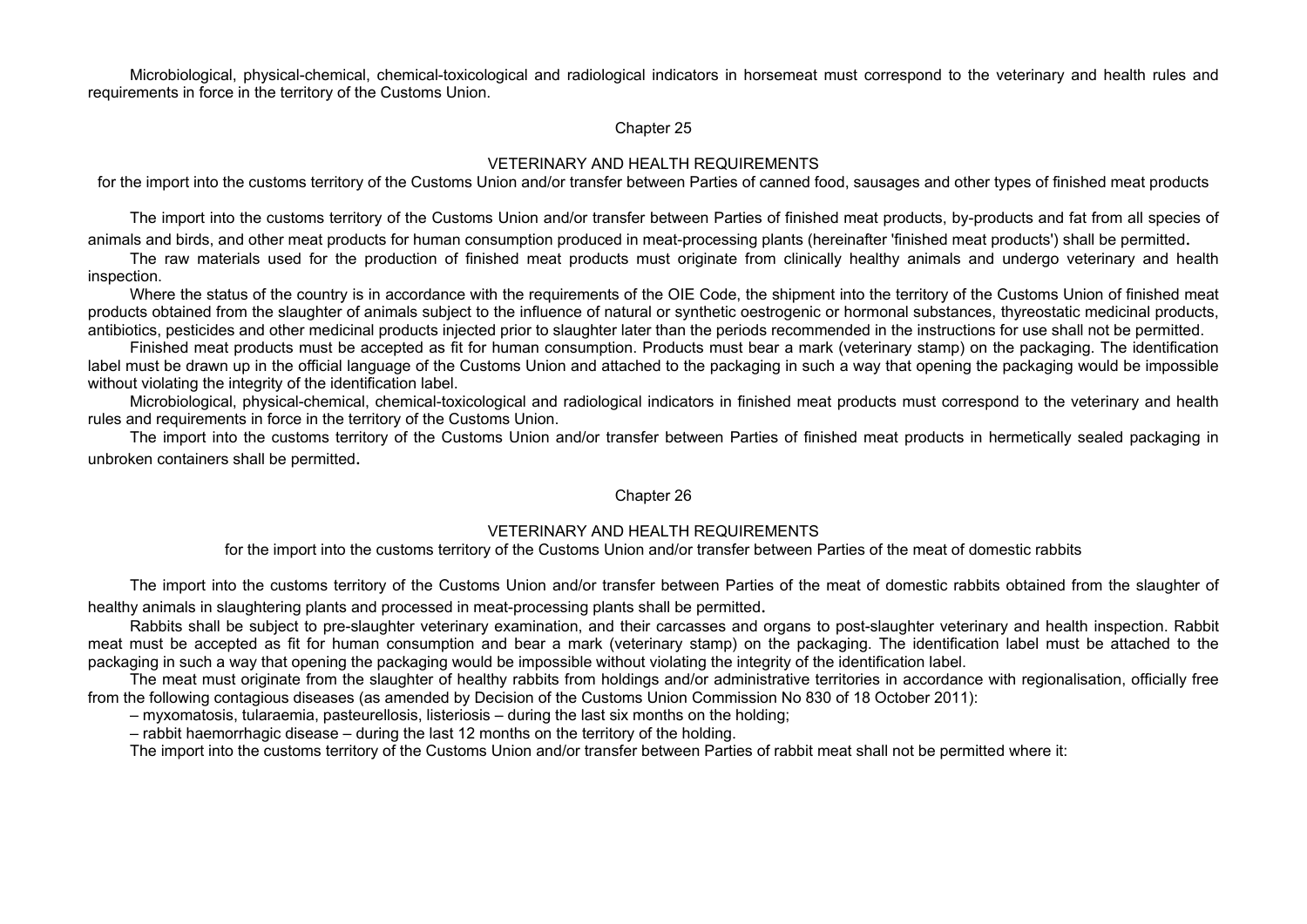– is found during post-slaughter veterinary and health inspection to show changes characteristic of contagious diseases and infection by helminths, and where it has been subject to poisoning by various substances;

– has poor organoleptic indicators;

– contains preservative agents;

– has been colonised by salmonellae on carcass surfaces, in the thicker muscles or organ tissues;

– has been treated with colouring agents and odoriferous substances, ionising radiation or ultraviolet rays;

– has dark pigmentation;

– has been defrosted during the storage period;

– has a muscle-thickness temperature higher than minus 12 degrees Celsius for frozen rabbit meat (the temperature for storage must be minus 18 degrees Celsius)*;*

– has been obtained from the slaughter of rabbits subject to the influence of natural or synthetic oestrogenic or hormonal substances, thyreostatic medicinal products, antibiotics, pesticides and other medicinal products injected prior to slaughter later than the periods recommended in the instructions for use.

Microbiological, physical-chemical, chemical-toxicological and radiological indicators in rabbit meat must correspond to the veterinary and health rules and requirements in force in the territory of the Customs Union.

### Chapter 27

### VETERINARY AND HEALTH REQUIREMENTS

for the import into the customs territory of the Customs Union and/or transfer between Parties of milk from large and small ruminants and of dairy products

The import into the customs territory of the Customs Union and/or the transfer between Parties of milk and dairy products obtained from healthy animals on holdings officially free from the following contagious animal diseases shall be permitted (as amended by Decision of the Customs Union Commission No 830 of 18 October 2011):

– foot and mouth disease – during the last 12 months in the territory of the country or administrative territory in accordance with regionalisation;

– rinderpest – during the last 24 months in the territory of the country or administrative territory in accordance with regionalisation;

- peste des petits ruminants during the last 36 months in the territory of the country or administrative territory in accordance with regionalisation;
- contagious pleuropneumonia during the last 24 months in the territory of the country or administrative territory in accordance with regionalisation;

– enzootic leucosis – during the last 12 months on the territory of the holding (as amended by Decision of the Customs Union Commission No 830 of 18 October 2011);

– brucellosis in cattle, tuberculosis and paratuberculosis – during the last six months on the holding;

– brucellosis in sheep and goats, small-ruminant tuberculosis – during the last six months on the holding;

– sheep pox and goat pox – during the last six months in the territory of the country or administrative territory in accordance with regionalisation.

Milk used to produce dairy products shall have undergone heat treatment sufficient to eliminate pathogenic microorganisms hazardous to human health. The dairy products supplied must be subject to processing to ensure the absence of viable pathogenic flora. Dairy products shall be accepted as fit for human consumption.

Microbiological, physical-chemical, chemical-toxicological and radiological indicators in milk and dairy products must correspond to the veterinary and health rules and requirements in force in the territory of the Customs Union.

The import into the customs territory of the Customs Union and/or the transfer between Parties of milk and dairy products shall not be permitted where their organoleptic characteristics have changed or the integrity of the packaging has been violated.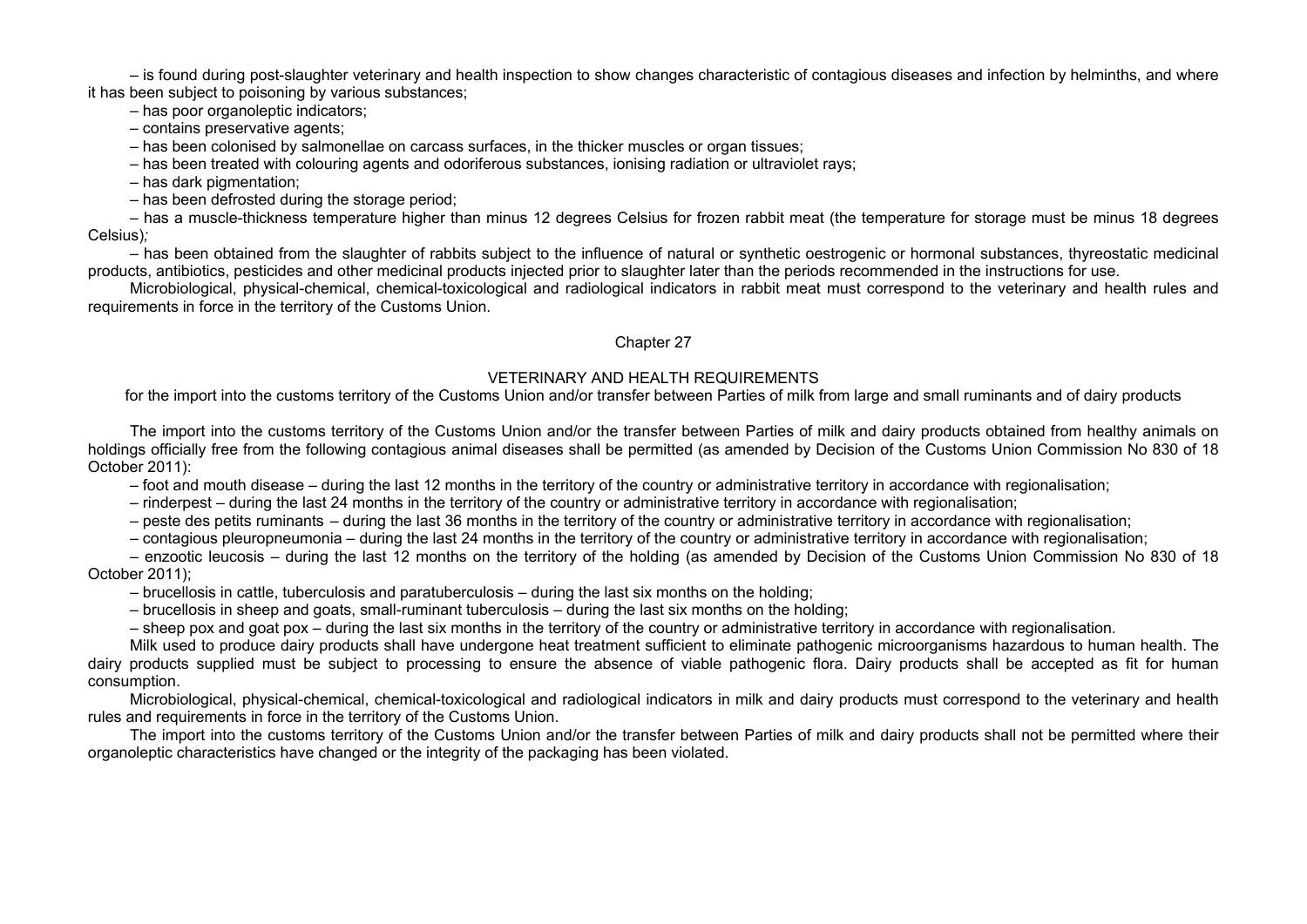#### Chapter 28

#### VETERINARY AND HEALTH REQUIREMENTS

for the import into the customs territory of the Customs Union and/or transfer between Parties of the meat of wild animals

The import into the customs territory of the Customs Union and/or transfer between Parties of the meat of wild animals (feathered game), including such exotic animals as: crocodiles, kangaroos, turtles, ostriches and others authorised for hunting, including those raised on a closed territory or in their natural habitat, produced in meat-processing plants shall be permitted.

The meat must originate from the slaughter of healthy animals (feathered game) and exotic animals living (kept) in hunting ranges or breeding enterprises officially free from the following contagious animal diseases:

for all species of animals:

– rabies – during the last six months in the territory of the country or administrative territory in accordance with regionalisation;

– anthrax – during the last 20 days on the territory of the hunting range, holding or other habitat;

for large ruminant ungulates:

– foot and mouth disease – during the last 12 months in the territory of the country or administrative territory in accordance with regionalisation;

– contagious bovine and small-ruminant pleuropneumonia – during 12 months in the territory of the country or administrative territory in accordance with regionalisation;

– rinderpest, contagious pleuropneumonia – during the last 24 months in the territory of the country or administrative territory in accordance with regionalisation;

– peste des petits ruminants – during the last 36 months in the territory of the country or administrative territory in accordance with regionalisation;

– haemorrhagic septicaemia – during the last 36 months in the territory of the country or administrative territory in accordance with regionalisation;

– bovine spongiform encephalopathy and ovine scrapie – in the territory of the country in accordance with the recommendations of the OIE Code;

– bluetongue – during the last 24 months in the territory of the country or administrative territory in accordance with regionalisation;

– bovine contagious nodular dermatitis (tuberculosis) – during the last 36 months in the territory or administrative territory in accordance with regionalisation;

– Rift Valley fever – during the last four years in the territory of the country or administrative territory in accordance with regionalisation;

– paratuberculosis – during the last three years on the territory of the holding (breeding enterprise), hunting range or other habitat;

– brucellosis, tuberculosis – during the last six months on the territory of the holding (breeding enterprise), hunting range or other habitat;

– enzootic leucosis – during the last 12 months on the holding or hunting range;

for small ruminant ungulates:

– foot and mouth disease – during the last 12 months in the territory of the country or administrative territory in accordance with regionalisation;

– bovine spongiform encephalopathy and ovine scrapie – in the territory of the country in accordance with the recommendations of the OIE Code;

– rinderpest, peste des petits ruminants – during the last 36 months in the territory of the country or administrative territory in accordance with regionalisation;

– Rift Valley fever – during the last 48 months in the territory of the country or administrative territory in accordance with regionalisation;

– contagious pleuropneumonia, bluetongue – during 24 months in the territory of the country or administrative territory in accordance with regionalisation;

– Q fever – during the last 12 months in the territory of the country or administrative territory in accordance with regionalisation;

– paratuberculosis, arthritis**-**encephalitis – during the last 36 months on the territory of the holding (breeding enterprise), hunting range or other habitat;

– maedi-visna virus – during the last 36 months in the territory of the country or administrative territory in accordance with regionalisation;

– tuberculosis, brucellosis – during the last six months on the territory of the holding (breeding enterprise), hunting range or other habitat;

– sheep pox and goat pox – during the last 12 months in the territory of the country or administrative territory in accordance with regionalisation; for small non-ruminant ungulates: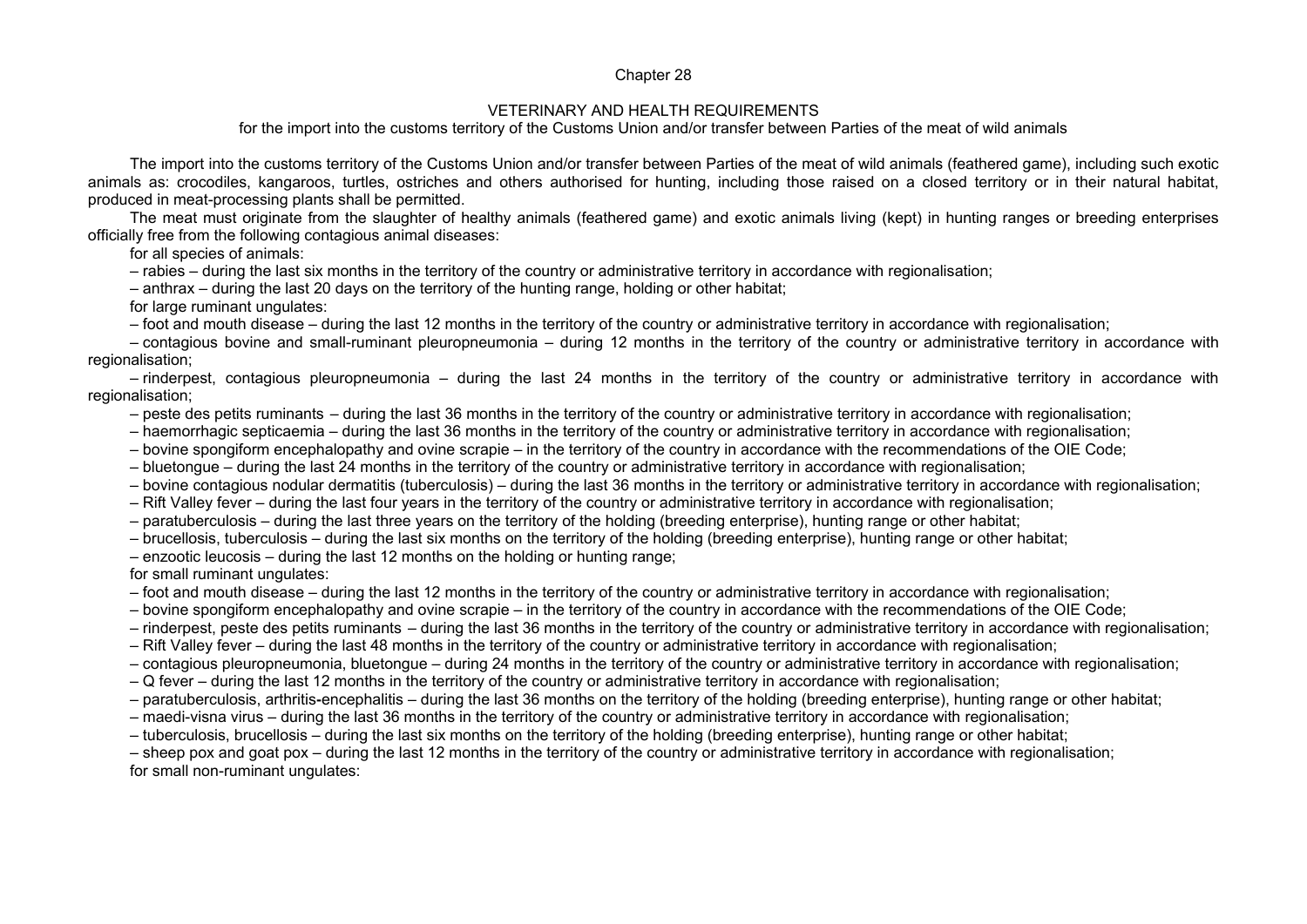– African swine fever – in the territory of the country or administrative territory in accordance with regionalisation;

– foot and mouth disease – during the last 12 months in the territory of the country or administrative territory in accordance with regionalisation;

– porcine reproductive and respiratory syndrome – during the last 12 months on the territory of the hunting range or other habitat;

– classical swine fever – during the last 12 months in the territory of the country or administrative territory in accordance with regionalisation;

– Aujeszky's disease (pseudorabies) – in the territory of the country or administrative territory in accordance with regionalisation;

– porcine enteroviral encephalomyelitis (Teschen disease, porcine texoviral encephalomyelitis [sic])– during the last 36 months in the territory of the country or administrative territory in accordance with regionalisation;

for solipeds:

– foot and mouth disease – during the last 12 months in the territory of the country or administrative territory in accordance with regionalisation;

– infectious anaemia, equine syphilis, epizootic lymphangitis – during 12 months on the territory of the holding (breeding enterprise), hunting range or other habitat;

– glanders – during the last 36 months in the territory of the country or administrative territory in accordance with regionalisation;

– any type of infectious equine encephalomyelitis, infectious anaemia – during 24 months in the territory of the country or administrative territory in accordance with regionalisation;

– equine syphilis – during the last 24 months in the territory of the country or administrative territory in accordance with regionalisation;

for rabbits and hares:

– myxomatosis, tularaemia, pasteurellosis, listeriosis – during six months on the territory of the holding (breeding enterprise), hunting range or other habitat;

– rabbit viral haemorrhagic disease – during the last 12 months on the holding;

for feathered game (birds):

– bird flu of all serotypes – during six months in the territory of the country;

– Newcastle disease – during the last 12 months in the territory of the country or administrative territory in accordance with regionalisation;

– fowlpox, ornithosis, aspergillosis, tuberculosis, duck plague – during the last six months on the territory of the holding (breeding enterprise), hunting range or other habitat (part two, as amended by Decision of the Customs Union Commission No 830 of 18 October 2011).

Wild animals (feathered game) and exotic animals whose meat is intended for export into the territory of the Customs Union shall be subject to veterinary examination prior to slaughter, and their heads, internal organs and carcasses (all animals) shall be subject to post-slaughter veterinary and health inspection.

The meat must be accepted as fit for human consumption.

The meat must bear the stamp of the state veterinary inspectorate, clearly indicating the name and number of the meat-processing establishment in which the wild animals were processed. Dressed meat and other meat for human consumption must bear a mark (veterinary stamp) on the packaging or polyblock. The identification label must be attached to the packaging in such a way that opening the packaging would be impossible without violating the integrity of the identification label.

During the veterinary and health inspection of meat and other meat for human consumption there must be no observable changes characteristic of contagious diseases or infections by helminths, untrimmed serous membranes or non-removed lymph nodes.

Meat from the animals (every carcass) must test negative for trichinellosis.

Meat must not contain haematomas, non-removed abscesses, gadfly larvae, mechanical impurities, or have a smell or flavour unusual for the meat (of fish, medicinal products, herbs, etc.).

Meat must be stored and transported under the appropriate temperature conditions, with a thigh-muscle thickness temperature no higher than minus 8 degrees Celsius for frozen meat (minus 18 degrees Celsius for storage) or higher than 4 degrees Celsius for chilled meat; it must not be defrosted, must not contain preserving agents, must not be colonised by salmonellae or other bacterial infection pathogens and must not be treated with colouring agents, ionising radiation or ultraviolet rays.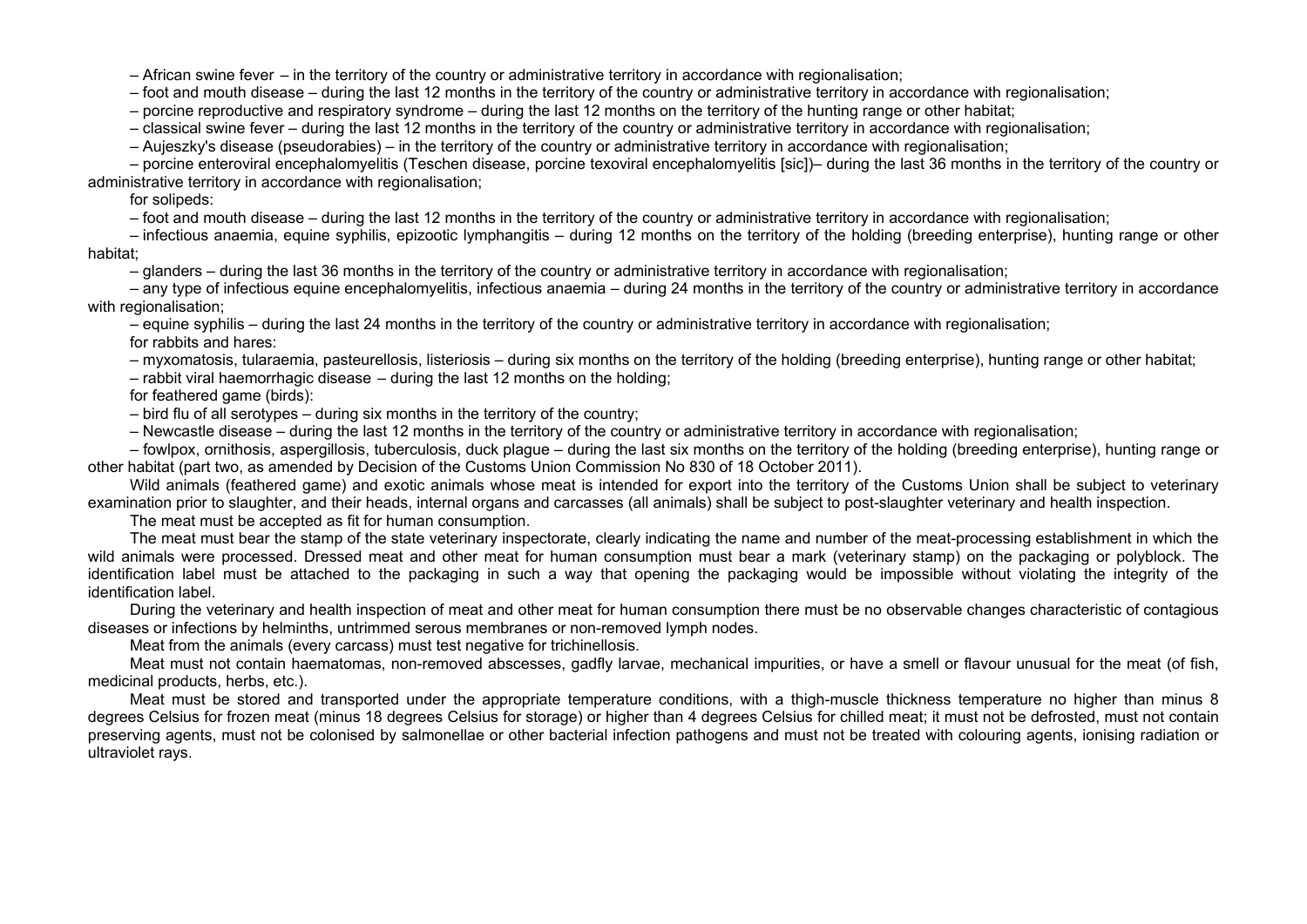Microbiological, physical-chemical, chemical-toxicological and radiological indicators in the meat must correspond to the veterinary and health rules and requirements in force in the territory of the Customs Union.

Chapter 29

## VETERINARY AND HEALTH REQUIREMENTS

for the import into the customs territory of the Customs Union and/or transfer between Parties of food products from fish**,** crustaceans, molluscs, other fishery products and processed products thereof

The import into the customs territory of the Customs Union and/or transfer between Parties of products from aquatic biological resources (live fish, chilled fish, frozen fish, fish eggs, crustaceans, molluscs, mammals and other aquatic animals and fishery products), (hereinafter referred to as 'fishery products') raised in or extracted from environmentally safe bodies of water, and also food products after processing in enterprises, shall be permitted.

Fishery products must be tested for the presence of parasites and bacterial and viral infections.

Where parasites are present within the limits laid down, fishery products must be made safe using existing methods.

The import into the customs territory of the Customs Union and/or transfer between Parties of fishery products shall not be permitted where they:

– are frozen fish with a product-thickness temperature higher than minus 18 degrees Celsius;

– are colonised by salmonellae or other bacterial infection pathogens;

– have been treated with colouring agents, ionising radiation or ultraviolet rays;

– show changes characteristic of contagious diseases;

– have poor organoleptic indicators;

– have been defrosted during the storage period;

– are poisonous fish from the families Tetraodontidae, Volidae, Diodontidae and Canthigasteridae;

– contain biotoxins hazardous to human health (as amended by Decision of the Customs Union Commission No 569 of 2 March 2011).

Bivalve molluscs, echinoderms, tunicates and gastropods (hereinafter referred to as 'molluscs') must be kept for a certain period in cleaning centres.

During veterinary and health inspection, fishery products must be declared fit for human consumption, and must not contain natural or synthetic oestrogenic or hormonal substances, thyreostatic medicinal products, antibiotics, other medicinal preparations or pesticides (as amended by Decision of the Customs Union Commission No 623 of 7 April 2011).

Microbiological, physical-chemical, chemical-toxicological and radiological indicators in fishery products, the presence of phycotoxins and other contaminants (in molluscs) must correspond to the veterinary and health rules and requirements in force in the territory of the Customs Union.

Chapter 30

## VETERINARY AND HEALTH REQUIREMENTS

for the import into the customs territory of the Customs Union and/or transfer between Parties of natural honey and beekeeping products

The import into the customs territory of the Customs Union and/or transfer between Parties of natural honey and beekeeping products obtained from holdings (apiaries) and administrative territories in accordance with regionalisation, free from dangerous contagious diseases of farm and domestic animals and also from American foulbrood, European foulbrood and Nosema disease, shall be permitted.

Honey and beekeeping products must be accepted as fit for human consumption.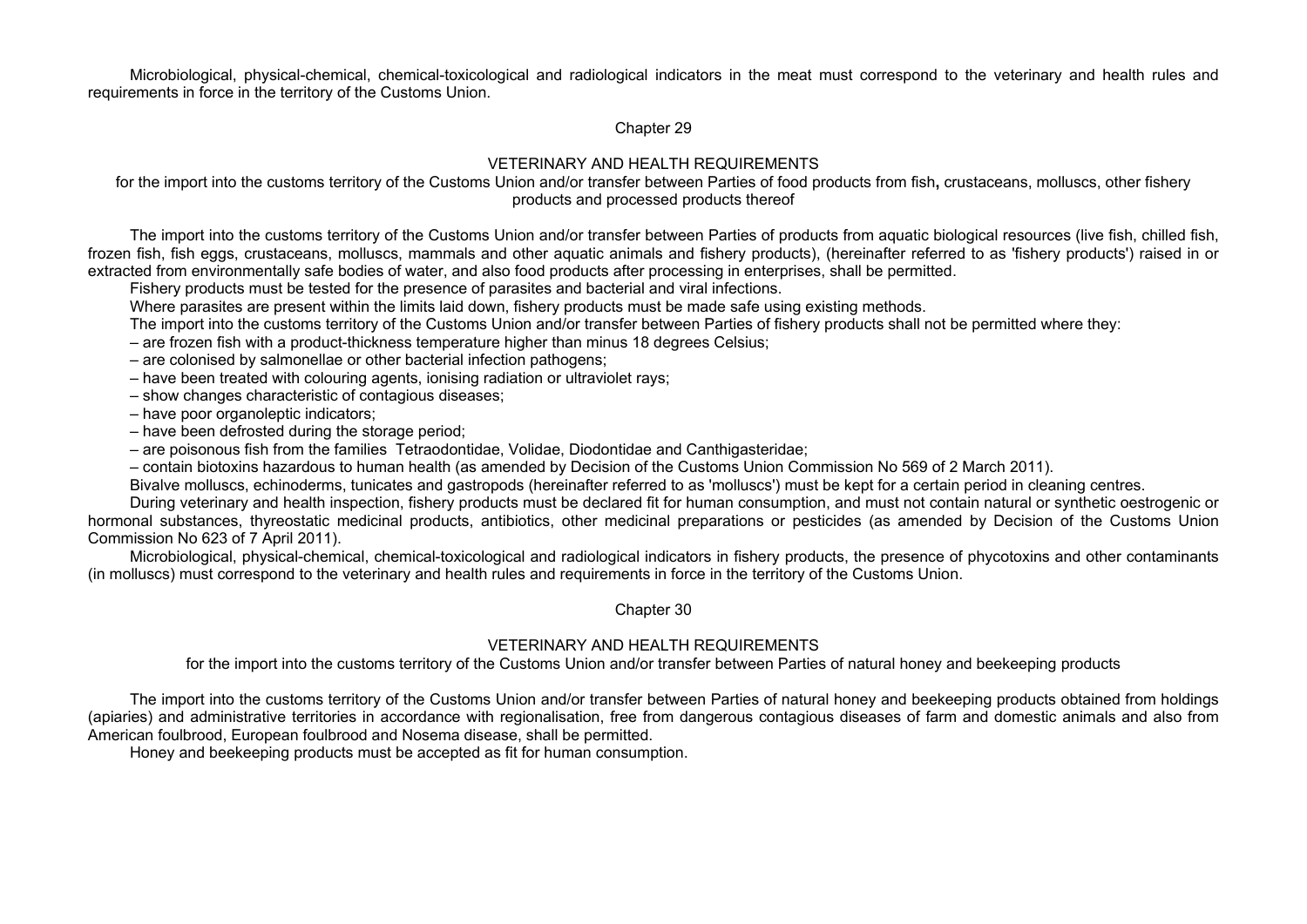The import into the customs territory of the Customs Union and/or transfer between Parties of honey and beekeeping products shall not be permitted where they:

– have modified organoleptic or physical-chemical characteristics or the integrity of the packaging has been violated;

– contain natural or synthetic oestrogenic hormonal substances or thyreostatic medicinal products.

The presence in natural honey and beekeeping products of traces of such medicinal products as chloramphenicol, chlorpharmazine, colchicine, dapsone, dimetridazol, nitrofurans, ronidazol, coumaphos (more than 100 µg/kg) and amitraz (more than 200 µg/kg) shall not be permitted. The presence in natural honey and beekeeping products of traces of other medicinal products used for treating and processing bees shall not be permitted. The producer must indicate all pesticides used in the course of honey collection and in the production of beekeeping products.

Chemical-toxicological (heavy metals, pesticides), radiological and other indicators in natural honey and beekeeping products must correspond to the veterinary and health rules and standards in force in the territory of the Customs Union.

#### Chapter 31

### VETERINARY AND HEALTH REQUIREMENTS

for the import into the customs territory of the Customs Union and/or transfer between Parties of egg powder, melange, albumen and other food products from the processing of hens' eggs

The import into the customs territory of the Customs Union and/or transfer between Parties of egg powder, melange, albumen and other food products from the processing of hens' eggs obtained from healthy birds on holdings free from contagious animal diseases and produced in enterprises shall be permitted.

The eggs used for processing must originate from holdings free from the following contagious animal diseases (as amended by Decision of the Customs Union Commission No 830 of 18 October 2011):

– bird flu, subject to compulsory declaration in accordance with the OIE Code – during the last 12 months in the territory of the country or administrative territory or during three months in the course of 'stamping out' and of negative results from epizootic controls in accordance with regionalisation (as amended by Decision of the Customs Union Commission No 830 of 18 October 2011);

indent deleted (Decision of the Customs Union Commission No 830 of 18 October 2011)

– Newcastle disease – during the last 12 months in the territory of the country or administrative territory in accordance with regionalisation or during three months in the course of 'stamping out' and of negative results from epizootic controls, or the goods underwent processing to ensure inactivation (loss of infectivity) of the Newcastle disease virus in accordance with the provisions of the OIE Code and, following processing, all appropriate measures were taken to avoid contact between egg products and potential sources of the Newcastle disease virus (as amended by Decision of the Customs Union Commission No 830 of 18 October 2011);

indent deleted (Decision of the Customs Union Commission No 830 of 18 October 2011).

The import into the customs territory of the Customs Union and/or transfer between Parties of food products from eggs shall not be permitted where they:

– have modified organoleptic characteristics or the integrity of the packaging has been violated;

– have been colonised by salmonellae or other bacterial infection pathogens;

– have been treated with chemical substances, ionising radiation or ultraviolet rays;

The supplied food products made from or containing eggs must be subject to processing to ensure the absence of viable pathogenic flora.

Food products made from eggs must be accepted by the competent state agency of the exporting country as fit for human consumption and free for sale without restrictions.

Microbiological, physical-chemical, chemical-toxicological, radiological and other indicators in food products made from eggs must correspond to the veterinary and health rules and standards in force in the territory of the Customs Union.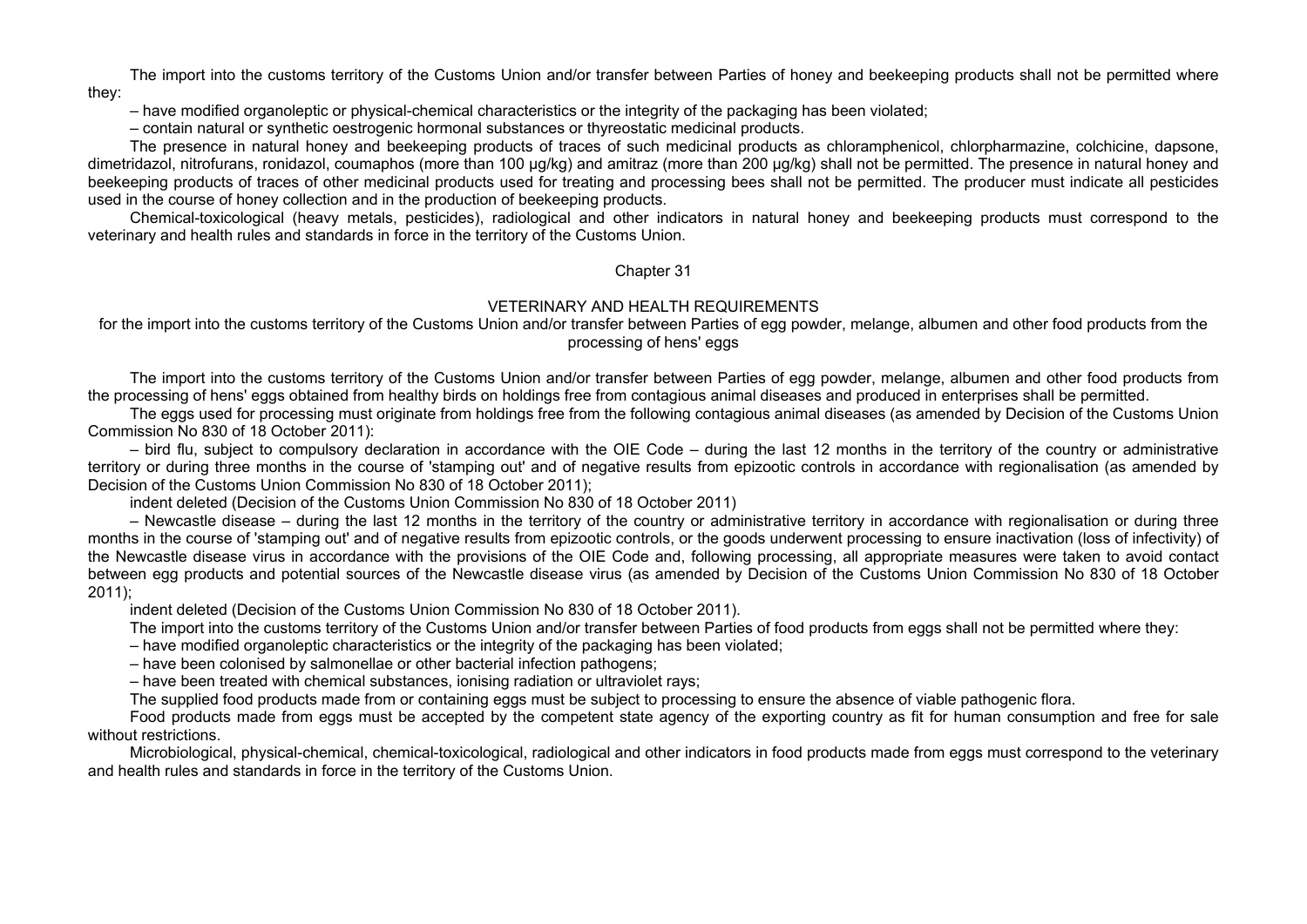#### Chapter 32

#### VETERINARY AND HEALTH REQUIREMENTS

for the import into the customs territory of the Customs Union and/or transfer between Parties of eggs for human consumption

The import into the customs territory of the Customs Union and/or the transfer between Parties of eggs for human consumption obtained from healthy birds on holdings free from contagious animal diseases and produced in enterprises shall be permitted.

The eggs must originate from holdings free from the following contagious animal and bird diseases (as amended by Decision of the Customs Union Commission No 830 of 18 October 2011):

– bird flu, subject to compulsory declaration in accordance with the OIE Code – during the last six months;

– other influenza viruses – during the last three months on the holding;

– Newcastle disease – during the last 12 months in the territory of the country or administrative territory in accordance with regionalisation;

– ornithosis (psittacosis), paramyxovirus infection, infectious chicken bronchitis, Gumboro disease, infectious laryngotracheitis, infectious encephalomyelitis – during the last six months on the territory of the holding;

Eggs for human consumption must be accepted as fit for human consumption.

Microbiological, chemical-toxicological and radiological indicators in eggs for human consumption must correspond to the veterinary and health rules and standards in force in the territory of the Customs Union.

### Chapter 33

### VETERINARY AND HEALTH REQUIREMENTS

for the import into the customs territory of the Customs Union and/or transfer between Parties of raw materials consisting of leather, horns and hooves, intestinal raw materials, fur, sheepskin and lambskin, wool, goat hair, bristle, horsehair, and feathers and down from chickens, ducks, geese and other birds

The import into the customs territory of the Customs Union and/or the transfer between Parties of raw materials consisting of leather, horns and hooves, intestinal raw materials, fur, sheepskin and lambskin, wool, goat hair, bristle, horsehair, and feathers and down from chickens, ducks, geese and other birds, and of other animal raw materials obtained form healthy animals (birds) on holdings officially free from contagious animal diseases and produced in enterprises shall be permitted.

The raw materials shall originate from holdings free from the following contagious diseases of susceptible animal (and bird) species (as amended by Decision of the Customs Union Commission No 830 of 18 October 2011):

– bovine spongiform encephalopathy and ovine scrapie – in accordance with the recommendations of the OIE Code;

– African swine fever, African horse sickness, rinderpest and peste des petits ruminants – during the last 36 months in the territory of the country or administrative territory in accordance with regionalisation (as amended by Decision of the Customs Union Commission No 569 of 2 March 2011);

– foot and mouth disease – during the last 12 months in the territory of the country or administrative territory in accordance with regionalisation;

– contagious nodular dermatitis – during the last 36 months in the territory of the country or administrative territory in accordance with regionalisation;

– sheep pox and goat pox – during the last six months in the territory of the country or administrative territory in accordance with regionalisation;

– anthrax – during the last 20 days on the territory of the holding;

– bird flu – during the last three months in the territory of the country or administrative territory in accordance with regionalisation (as amended by Decision of the Customs Union Commission No 830 of 18 October 2011);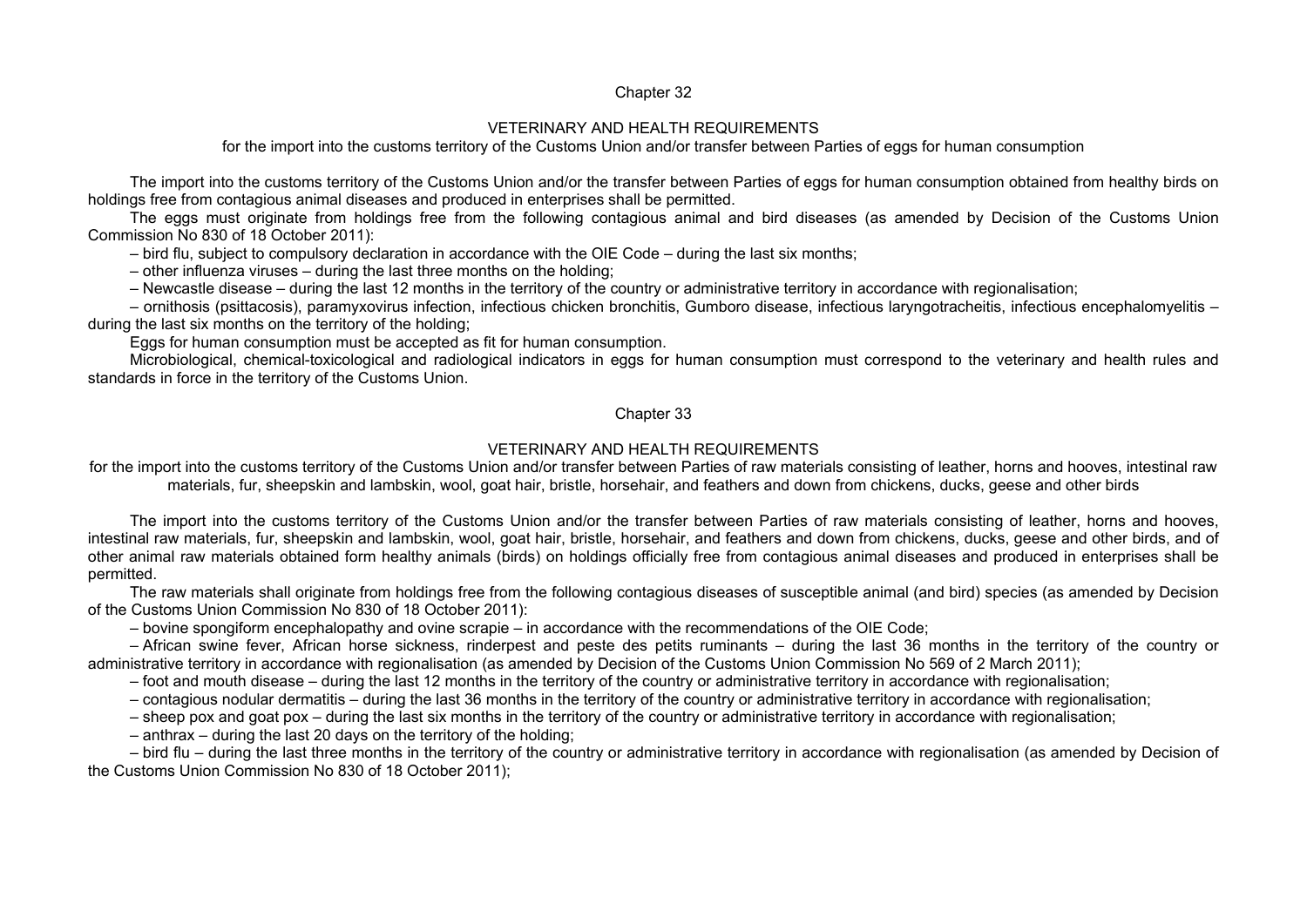– Newcastle disease – during the last six months in the territory of the country or administrative territory in accordance with regionalisation prior to slaughter (as amended by Decision of the Customs Union Commission No 830 of 18 October 2011);

– ornithosis (psittacosis) – during the last six months on the territory of the holding;

Raw materials consisting of leather, sheepskin and lambskin and assorted fur must be tested for anthrax (part three, as amended by Decision of the Customs Union Commission No 623 of 7 April 2011).

Raw materials consisting of leather and hide must be clearly marked (tagged).

Methods of preservation must correspond to international requirements and ensure the safety of the raw materials in veterinary and health terms.

The import into the customs territory of the Customs Union of mixed raw materials, with the exception of fur and lambskin, shall not be permitted.

Wool, goat hair, bristle, horsehair, feathers and down which have not been subject to hot washing shall be sent for further processing (washing and disinfection) to enterprises in the Party into whose territory they have been imported or transferred.

### Chapter 34

## VETERINARY AND HEALTH REQUIREMENTS

for the import into the customs territory of the Customs Union and/or transfer between Parties of meal from fish, marine mammals, crustaceans and invertebrates

The import into the customs territory of the Customs Union and/or transfer between Parties of meal from fish, marine mammals, crustaceans and invertebrates obtained by processing and intended for the production of feed and for feeding agricultural animals, birds and fur-bearing animals (hereinafter 'fish meal') dispatched from enterprises shall be permitted. Fish meal must be produced in enterprises located in territories with a good record in terms of contagious animal diseases.

Fish meal must meet the following veterinary and health requirements:

| Total quantity of bacteria                                                             | not more than 500 000 microbial cells/q |
|----------------------------------------------------------------------------------------|-----------------------------------------|
| Pathogenic microflora                                                                  | not permitted;                          |
| including salmonella in 25 g                                                           | not permitted;                          |
| Enteropathogenic Escherichia                                                           | not permitted;                          |
| Botulinum toxins                                                                       | not permitted;                          |
| Peroxides                                                                              | not more than 0.1% of iodine;           |
| Aldrin                                                                                 | not permitted;                          |
| Hexachlorocyclohexane (total isomers)                                                  | not more than 0.2 mg/kg;                |
| DDT (total metabolites)                                                                | not more than 0.4 mg/kg;                |
| Heptochlorine                                                                          | not permitted;                          |
| Lead                                                                                   | not more than 5.0 mg/kg;                |
| Cadmium                                                                                | not more than 1 mg/kg;                  |
| (as amended by Decision of the Customs Union Commission No 830 of 18 October 2011)     |                                         |
| Mercury                                                                                | not more than $0.5 \text{ mg/kg}$ ;     |
| Arsenic                                                                                | not more than 2.0 mg/kg;                |
| Content of radionuclides of caesium-134, -137 not more than 1.62 x 10(8)               |                                         |
|                                                                                        | curies/kg (600 becquerels);             |
| Copper                                                                                 | not more than 80 mg/kg;                 |
| (indent introduced by Decision of the Customs Union Commission No 623 of 7 April 2011) |                                         |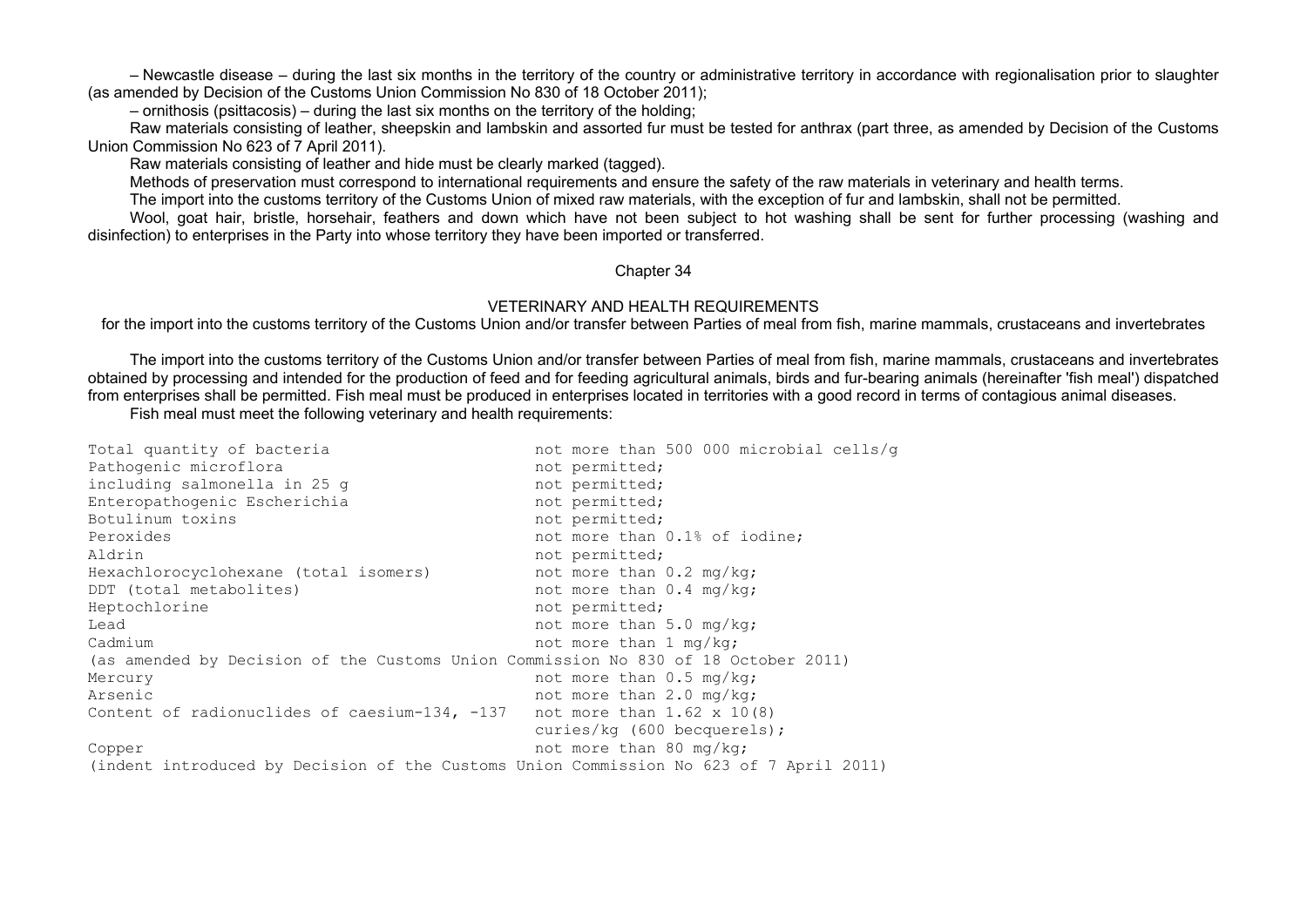Zinc 2.1 and 2.1 and 2.1 and 2.1 and 2.1 and 2.1 and 2.1 and 2.1 and 2.1 and 2.1 and 2.1 and 2.1 and 2.1 and 2.1 and 2.1 and 2.1 and 2.1 and 2.1 and 2.1 and 2.1 and 2.1 and 2.1 and 2.1 and 2.1 and 2.1 and 2.1 and 2.1 and 2 (indent introduced by Decision of the Customs Union Commission No 623 of 7 April 2011).

The product must be subjected to thermal treatment at not less than 80 degrees Celsius for a period of 30 minutes.

Chapter 35

### VETERINARY AND HEALTH REQUIREMENTS

for the import into the customs territory of the Customs Union and/or transfer between Parties of feed and feed additives of animal (including bird and fish) origin

The import into the customs territory of the Customs Union and/or the transfer between Parties of feed and feed additives produced from animal raw materials originating from holdings free from the following contagious animal diseases shall be permitted (as amended by Decision of the Customs Union Commission No 830 of 18 October 2011):

– bovine spongiform encephalopathy and ovine scrapie – in the territory of the country in accordance with the recommendations of the OIE Code;

– African swine fever – in the territory of the country or administrative territory in accordance with regionalisation during a three-year period;

– horse sickness, rinderpest – during the last 24 months in the territory of the country or administrative territory in accordance with regionalisation;

– classical swine fever – during the last 12 months in the country or administrative territory in accordance with regionalisation, kept therein for not less than the last three months;

– sheep pox and goat pox – during the last six months on the territory of the holding;

– anthrax – during the last 20 days on the territory of the holding;

– equine flu – during the last 21 days in the territory of the country or administrative territory in accordance with regionalisation, or processed in such a way as to ensure inactivation of the virus;

– bird flu – during the last 12 months on the territory of the holding, or kept on the territory of such a holding during the last 21 days, or processed in such a way as to ensure inactivation of the virus;

– other influenza viruses – during the last three months on the holding;

– Newcastle disease – during the last 12 months in the territory of the country or administrative territory in accordance with regionalisation;

– ornithosis (psittacosis) – during the last six months on the territory of the holding;

Ruminant proteins shall not be used for the production of feed and feed additives (part two, as amended by Decision of the Customs Union Commission No 623 of 7 April 2011).

Raw materials for feed preparation must originate only from slaughterhouses and must be subject to post-slaughter veterinary and health inspection.

Raw materials must be treated at a temperature of not less than 133 degrees Celsius (271.4 degrees Fahrenheit) for not less than 20 minutes at a pressure of 3 bar (42.824 pounds per square cm), or must be treated in accordance with an alternative thermal treatment system corresponding to the safety requirements as laid down by the microbiological standard.

Feed and feed additives must not contain salmonellae, botulinum toxin or enteropathogenic or anaerobic microflora. The total quantity of bacteria must not exceed 500 000 microbial cells/g.

Chapter 36

### VETERINARY AND HEALTH REQUIREMENTS

for the import into the customs territory of the Customs Union and/or transfer between Parties of animal feed of plant origin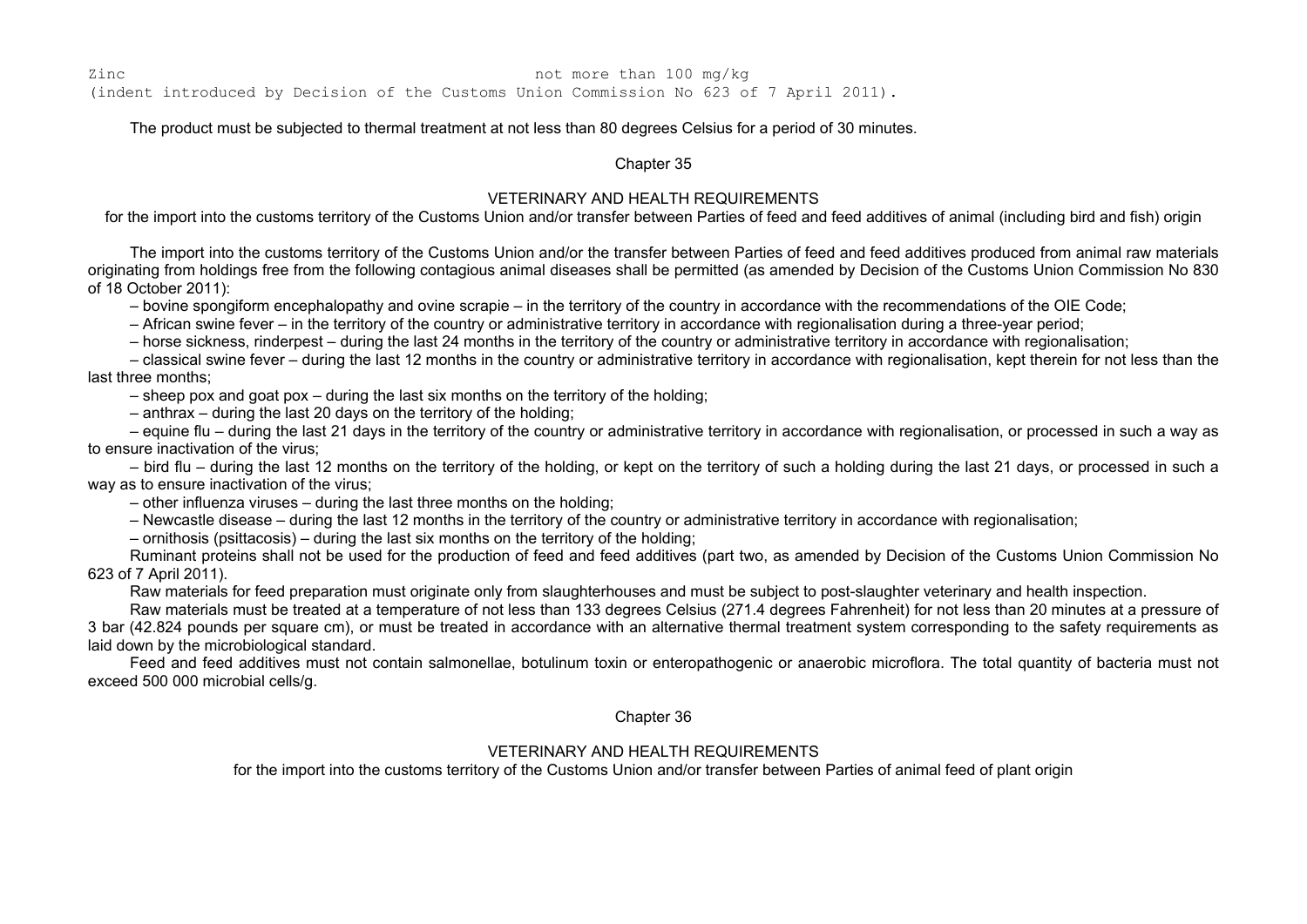The import into the customs territory of the Customs Union and/or transfer between Parties of the following shall be permitted: feed raw materials, feed of plant origin and feed containing components of plant origin (feed grain, soybeans, peas, tapioca, peanut oil cakes, soy, sunflower, etc.) for animals (hereinafter referred to as 'feed'), originating in and dispatched from administrative territories free from the following contagious animal diseases (as amended by Decision of the Customs Union Commission No 830 of 18 October 2011):

– rinderpest, peste des petits ruminants, African and classical swine fever, African horse sickness, foot and mouth disease, sheep pox and goat pox, highly pathogenic avian influenza – during 12 months in the administrative territory (state, province, department, land, district, region, etc.) (as amended by Decision of the Customs Union Commission No 569 of 2 March 2011).

Feed shall be imported or transferred from processing plants.

Feed must not be toxic to animals.

Feed must not contain grain with traces of fusarium at a concentration of more than 1 % of the feed mass (part four, as amended by Decision of the Customs Union Commission No 830 of 18 October 2011).

Feed must not contain heavy metals, mycotoxins and pesticides above prescribed standards (introduced by Decision of the Customs Union Commission No 830 of 18 October 2011).

Maximum permissible amounts for certain types of feed grains and other fodder

| 1. Wheat, barley, oats:<br>a) toxic elements: |                                                                                                            |
|-----------------------------------------------|------------------------------------------------------------------------------------------------------------|
| mercury                                       | 0.03;                                                                                                      |
| cadmium                                       | 0.1;                                                                                                       |
| lead                                          | 0.2;                                                                                                       |
| arsenic                                       | 0.2;                                                                                                       |
| b) mycotoxins:                                |                                                                                                            |
| zearalenone                                   | 0.1;                                                                                                       |
| $T-2$ toxin $0.06$ ;                          |                                                                                                            |
| desoxynivalenol 1.0;                          |                                                                                                            |
| aflatoxin B1 0.002;                           |                                                                                                            |
| ochratoxin A                                  | 0.005;                                                                                                     |
| Total aflatoxins                              |                                                                                                            |
| $B^1$ , $B^2$ , $G^2$ , $G^2$                 | 0,004;                                                                                                     |
|                                               | c) pesticides (data on usage during production, storage and transportation for each delivery are required) |
| $2.$ Corn:                                    |                                                                                                            |
| a) toxic elements:                            |                                                                                                            |
| mercury                                       | 0.02;                                                                                                      |
| cadmium                                       | 0.1;                                                                                                       |
| lead                                          | 0.2;                                                                                                       |
| b) mycotoxins:                                |                                                                                                            |
| aflatoxin B1                                  | 0.002;                                                                                                     |
| zearalenone                                   | 0.1;                                                                                                       |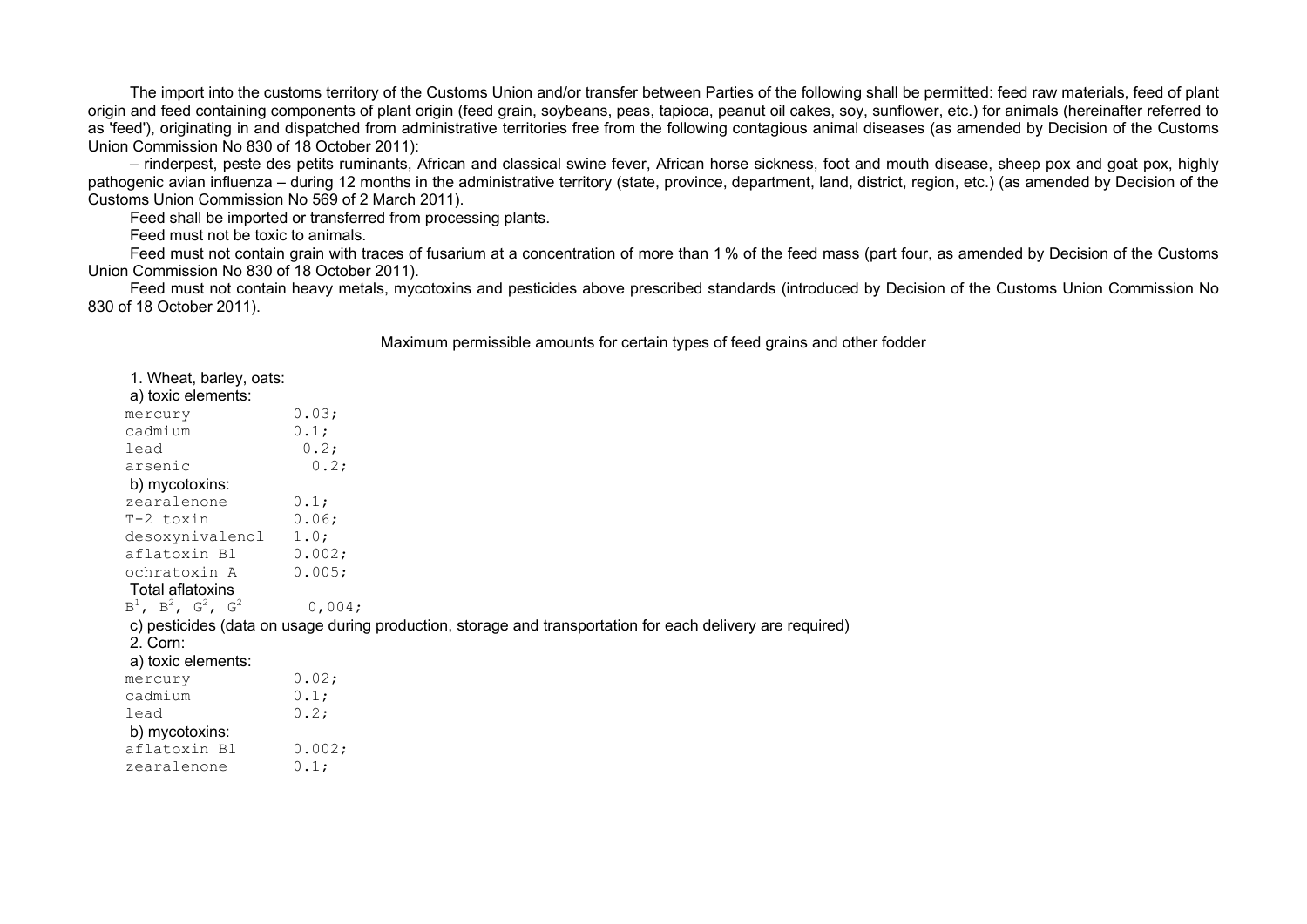| T-2 toxin                                 | 0.06;                                                                                                               |
|-------------------------------------------|---------------------------------------------------------------------------------------------------------------------|
| desoxynivalenol                           | 1.0;                                                                                                                |
| ochratoxin A                              | 0.005;                                                                                                              |
| <b>Total aflatoxins</b>                   |                                                                                                                     |
| $B^1$ , $B^2$ , $G^2$ , $G^2$             | 0,01;                                                                                                               |
|                                           | c) pesticides (data on usage during production, storage and transportation for each supplying country are required) |
| 3. Peas:                                  |                                                                                                                     |
| toxic elements:                           |                                                                                                                     |
| mercury                                   | 0.02;                                                                                                               |
| cadmium                                   | 0.1;                                                                                                                |
| lead                                      | 0.5;                                                                                                                |
| arsenic                                   | 0.3;                                                                                                                |
| mycotoxins:                               |                                                                                                                     |
| aflatoxin B1                              | 0.05;                                                                                                               |
| hexachlorocyclohexane                     |                                                                                                                     |
|                                           | (alpha-, beta-, gamma-isomers) 0.5;                                                                                 |
| DDT and its metabolites                   | 0.05                                                                                                                |
| organomercury pesticides - not permitted; |                                                                                                                     |
|                                           | 2.4-D acid and its salts and esters - not permitted;                                                                |
| pest infestations - not permitted;        |                                                                                                                     |
| 4. Soya beans:                            |                                                                                                                     |
| a) toxic elements:                        |                                                                                                                     |
| mercury                                   | 0.02;                                                                                                               |
| cadmium                                   | 0.1;                                                                                                                |
| lead                                      | 0.5;                                                                                                                |
| arsenic                                   | 0.3;                                                                                                                |
| b) mycotoxins:                            |                                                                                                                     |
| aflatoxin B1                              | 0.002;                                                                                                              |
| T-2 toxin                                 | 0.06;                                                                                                               |
| zearalenone                               | 0.1;                                                                                                                |
| ochratoxin A                              | 0.005;                                                                                                              |
| urease activity                           | $0.1 - 0.2$                                                                                                         |
| nitrate content                           |                                                                                                                     |
| not more than                             | 450;                                                                                                                |
| nitrite content                           |                                                                                                                     |
| not more than                             | 10;                                                                                                                 |
|                                           | c) pesticides (data on usage during production, storage and transportation for each supplying country are required) |
| 5. Tapioca:                               |                                                                                                                     |
| a) natural contaminants:                  |                                                                                                                     |
| isocyanides                               | 20:                                                                                                                 |
| b) mycotoxins:                            |                                                                                                                     |
|                                           |                                                                                                                     |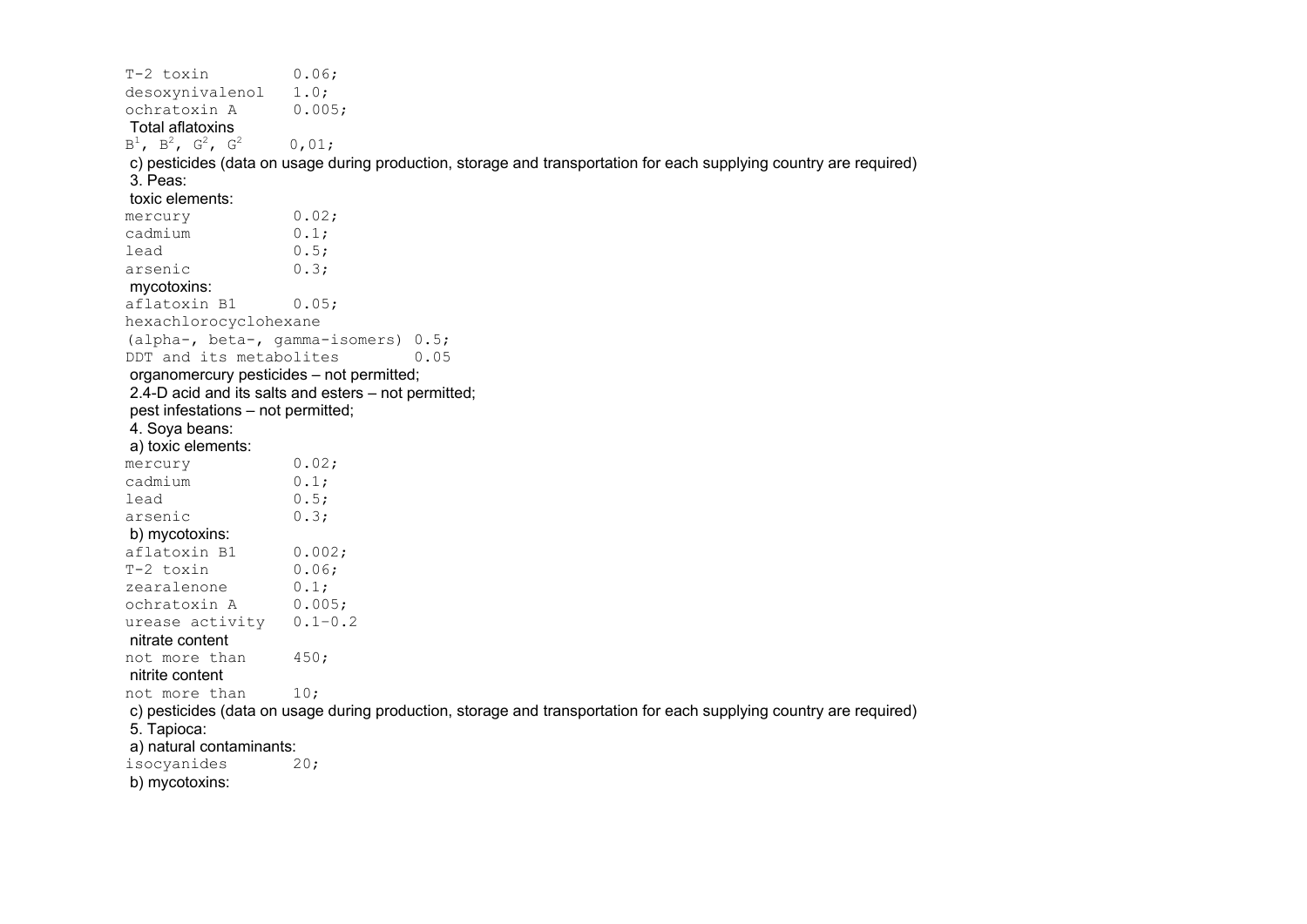| T-2 toxin                                | 0.06;                                                                                                                                                |
|------------------------------------------|------------------------------------------------------------------------------------------------------------------------------------------------------|
| zearalenone                              | 0.1;                                                                                                                                                 |
| 6. Peanut oil cake:<br>mycotoxins:       | c) pesticides (data on usage during production, storage and transportation for each supplying country are required)                                  |
| aflatoxin B1                             | 0.002;                                                                                                                                               |
| T-2 toxin                                | 0.06;                                                                                                                                                |
| zearalenone                              | 0.1;                                                                                                                                                 |
| ochratoxin A                             | 0.005;                                                                                                                                               |
| nitrate content                          |                                                                                                                                                      |
| not more than                            | 200;                                                                                                                                                 |
| nitrite content                          |                                                                                                                                                      |
| not more than                            | 10:                                                                                                                                                  |
|                                          | pesticides (data on usage during production, storage and transportation for each supplying country are required)                                     |
| 7. Sunflower oil cake (common, toasted): |                                                                                                                                                      |
| a) toxic elements:                       |                                                                                                                                                      |
| mercury                                  | 0.02;                                                                                                                                                |
| cadmium                                  | 0.4;                                                                                                                                                 |
|                                          | (as amended by Decision of the Customs Union Commission No 342 of 17 August 2010)                                                                    |
| lead                                     | 0.5;                                                                                                                                                 |
| arsenic                                  | 0.5;                                                                                                                                                 |
| b) mycotoxins:                           |                                                                                                                                                      |
| zearalenone                              | 1.0;                                                                                                                                                 |
| T-2 toxin                                | 0.1;                                                                                                                                                 |
| desoxynivalenol                          | 1.0;                                                                                                                                                 |
| aflatoxin B1                             | 0.05;                                                                                                                                                |
| ochratoxin A                             | 0.05;                                                                                                                                                |
|                                          | c) pesticides (data on usage during production, storage and transportation for each supplying country are required)                                  |
|                                          | Total beta activity must not exceed 600 becquerels per kg for all products referred to.                                                              |
|                                          | Feed produced without the use of GMO components may contain 0.5% or less of non-registered lines and/or 0.9% or less of registered lines of each GMO |
| component.                               |                                                                                                                                                      |
|                                          | Feed produced with the use of GMO components may contain 0.5% or less of non-registered lines of each GMO component.                                 |
| 8. Soya oil cake:                        |                                                                                                                                                      |
| a) toxic elements:                       |                                                                                                                                                      |
| mercury 0.02;                            |                                                                                                                                                      |
| cadmium 0.4;                             |                                                                                                                                                      |
| lead $0.5$ ;                             |                                                                                                                                                      |
| arsenic 0.5;                             |                                                                                                                                                      |
| b) mycotoxins:                           |                                                                                                                                                      |
| zearalenone 1.0;                         |                                                                                                                                                      |
|                                          |                                                                                                                                                      |
|                                          |                                                                                                                                                      |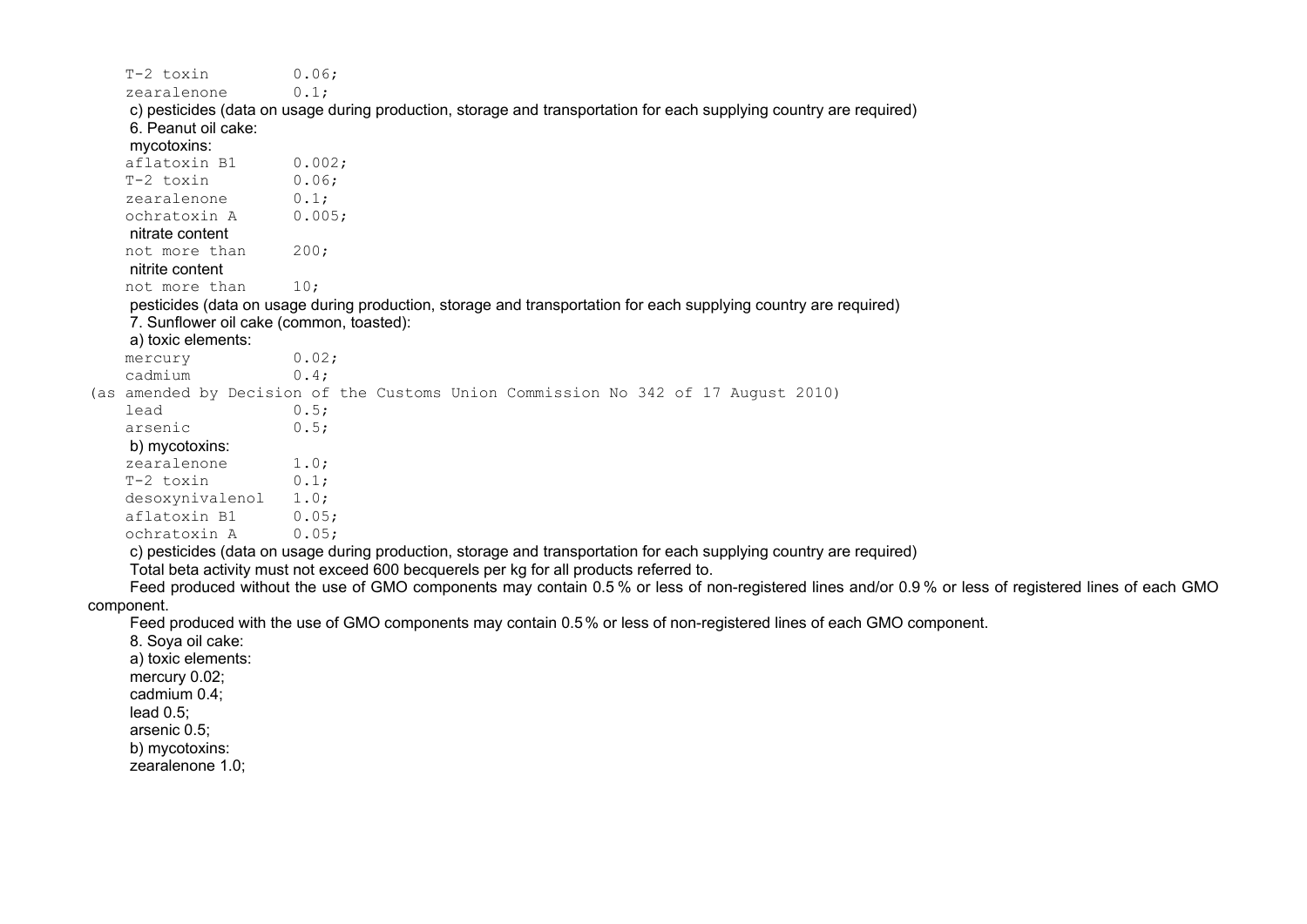T-2 toxin 0.1;

desoxynivalenol 1.0;

aflatoxin B1 0.05;

ochratoxin А 0.05;

c) pesticides (data on usage during production, storage and transportation for each supplying country are required)

Total beta activity must not exceed 600 becquerels per kg for all products referred to (item 8 introduced by Decision of the Customs Union Commission No 342 of 17 August 2010).

#### Chapter 37

### VETERINARY AND HEALTH REQUIREMENTS

for the import into the customs territory of the Customs Union and/or transfer between Parties of feed additives for cats and dogs, and of prepared feed for cats and dogs which has been subjected to thermal treatment

The import into the customs territory of the Customs Union and/or transfer between Parties of feed additives for cats and dogs, and of prepared feed for cats and dogs which has been subjected to thermal treatment and obtained by enterprises, shall be permitted.

Prepared feed for cats and dogs which has been subjected to thermal treatment must be obtained from raw materials originating from administrative territories free from the following contagious animal and bird diseases (as amended by Decision of the Customs Union Commission No 830 of 18 October 2011):

– African swine fever, African horse sickness, rinderpest and peste des petits ruminants, classical swine fever, foot and mouth disease, sheep pox and goat pox – during the last 12 months in the administrative territory in accordance with regionalisation (as amended by Decision of the Customs Union Commission No 569 of 2 March 2011);

– anthrax and anaerobic infections – during the last 20 days on the territory of the holding (as amended by Decision of the Customs Union Commission No 623 of 7 April 2011).

Raw materials for feed preparation must originate only from slaughterhouses and must be subject to post-slaughter veterinary and health inspection.

Raw materials containing specific risk materials and gastric and intestinal contents from the slaughter of cattle and small ruminants from countries with unfavourable conditions with regard to bovine spongiform encephalopathy shall not be used for feed production.

Feed must not contain salmonellae, botulinum toxin or enteropathogenic and anaerobic microflora. The total quantity of bacteria must not exceed 500 000 microbial cells/g, to be confirmed by data from laboratory tests.

Raw materials must be treated at a temperature of not less than 133 degrees Celsius (271.4 degrees Fahrenheit) for not less than 20 minutes at a pressure of 3 bar (42.824 pounds per square cm), or must be treated in accordance with an alternative thermal treatment system corresponding to the safety requirements as laid down by the microbiological standard.

Feed additives for cats and dogs, and also of prepared feed for cats and dogs, which have been subjected to thermal treatment (at a temperature of not less than 70 degrees Celsius for a period of not less than 20 minutes) in consumer packaging may be imported without an import license issued by the authorised agency of the Party into whose territory they are imported*.*

#### Chapter 38

#### VETERINARY AND HEALTH REQUIREMENTS

for the import into the customs territory of the Customs Union and/or transfer between Parties of hunting trophies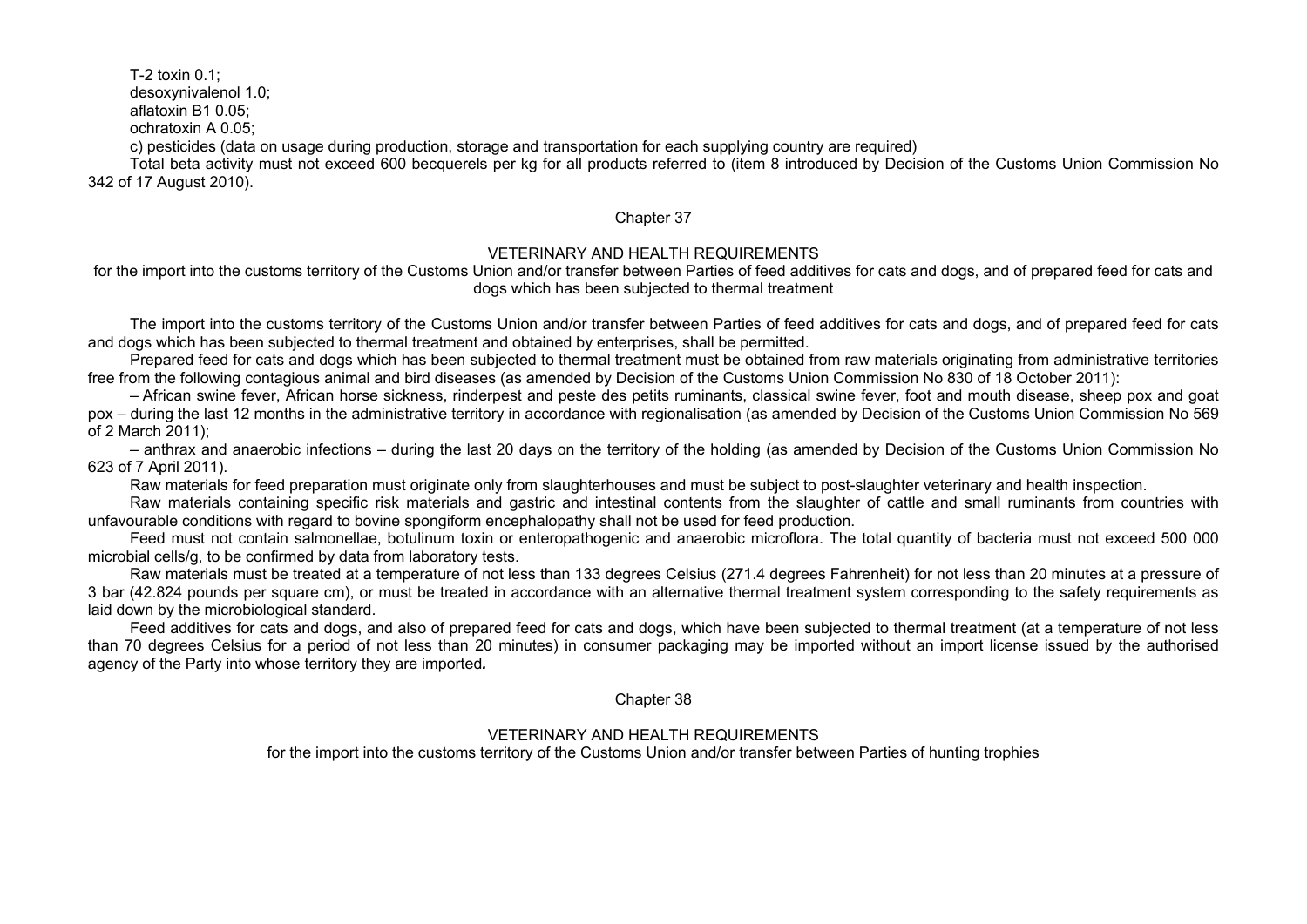1. The import into the customs territory of the Customs Union and/or transfer between Parties of hunting trophies obtained from animals which have undergone complete taxidermy treatment ensuring their preservation at room temperature shall be permitted.

2. All species of stuffed animals and fish or fragments thereof which have undergone complete taxidermy treatment and are imported into the customs territory of the Customs Union and/or transferred between Parties shall not require accompanying veterinary certificates and import licenses provided that documents are presented confirming their retail purchase (as amended by Decision of the Customs Union Commission No 342 of 17 August 2010).

3. Without prejudice to the provisions of the Convention on International Trade in Endangered Species of Wild Fauna and Flora (CITES), hunting trophies of all species which have not undergone taxidermy treatment and are imported into the customs territory of the Customs Union and/or transferred between Parties must meet the following conditions:

a) they must be obtained from animals (birds) originating from territories officially free from the following contagious animal diseases (as amended by Decision of the Customs Union Commission No 830 of 18 October 2011):

for all species of animals:

– foot and mouth disease – during the last 12 months in the territory of the country or administrative territory in accordance with regionalisation;

– rabies – during the last six months on the territory of the hunting range or other habitat;

– anthrax – during the last 20 days on the territory of the hunting range, holding or other habitat (as amended by Decision of the Customs Union Commission No 623 of 7 April 2011);

for large ruminant ungulates:

– bovine contagious nodular dermatitis (tuberculosis) – during the last 36 months in the territory of the country or administrative territory in accordance with regionalisation;

– Rift Valley fever – during the last 48 months in the territory of the country or administrative territory in accordance with regionalisation;

– peste des petits ruminants – during the last 36 months in the territory of the country or administrative territory in accordance with regionalisation;

– Aujeszky's disease (pseudorabies) – in the territory of the country in accordance with the requirements of the OIE Code (as amended by Decision of the Customs Union Commission No 830 of 18 October 2011);

– vesicular stomatitis, contagious pleuropneumonia – during the last 24 months in the territory of the country or administrative territory in accordance with regionalisation;

#### for small ruminant ungulates:

– Rift Valley fever – during the last 48 months in the territory of the country or administrative territory in accordance with regionalisation;

– rinderpest – 24 months in the territory of the country or administrative territory in accordance with regionalisation;

– Q fever – during the last 12 months in the territory of the country or administrative territory in accordance with regionalisation;

– peste des petits ruminants, maedi-visna virus, adenomatosis, arthritis-encephalitis virus, border disease – during the last 36 months in the territory of the country or administrative territory in accordance with regionalisation;

– paratuberculosis, tuberculosis, brucellosis – during the last six months on the territory of the hunting range, holding or other habitat (as amended by Decision of the Customs Union Commission No 830 of 18 October 2011);

– scrapie – during the last seven years in the territory of the country or administrative territory in accordance with regionalisation in accordance with the OIE Code;

indent deleted (Decision of the Customs Union Commission No 830 of 18 October 2011);

– sheep pox and goat pox – during the last 12 months in the territory of the country or administrative territory in accordance with regionalisation;

for small non-ruminant animals (for susceptible animals):

– African swine fever – 36 months in the territory of the country or administrative territory in accordance with regionalisation;

– porcine enteroviral encephalomyelitis (Teschen disease porcine texoviral encephalomyelitis [sic]) – during the last 36 months on the territory of the hunting range, holding or other habitat (as amended by Decision of the Customs Union Commission No 830 of 18 October 2011);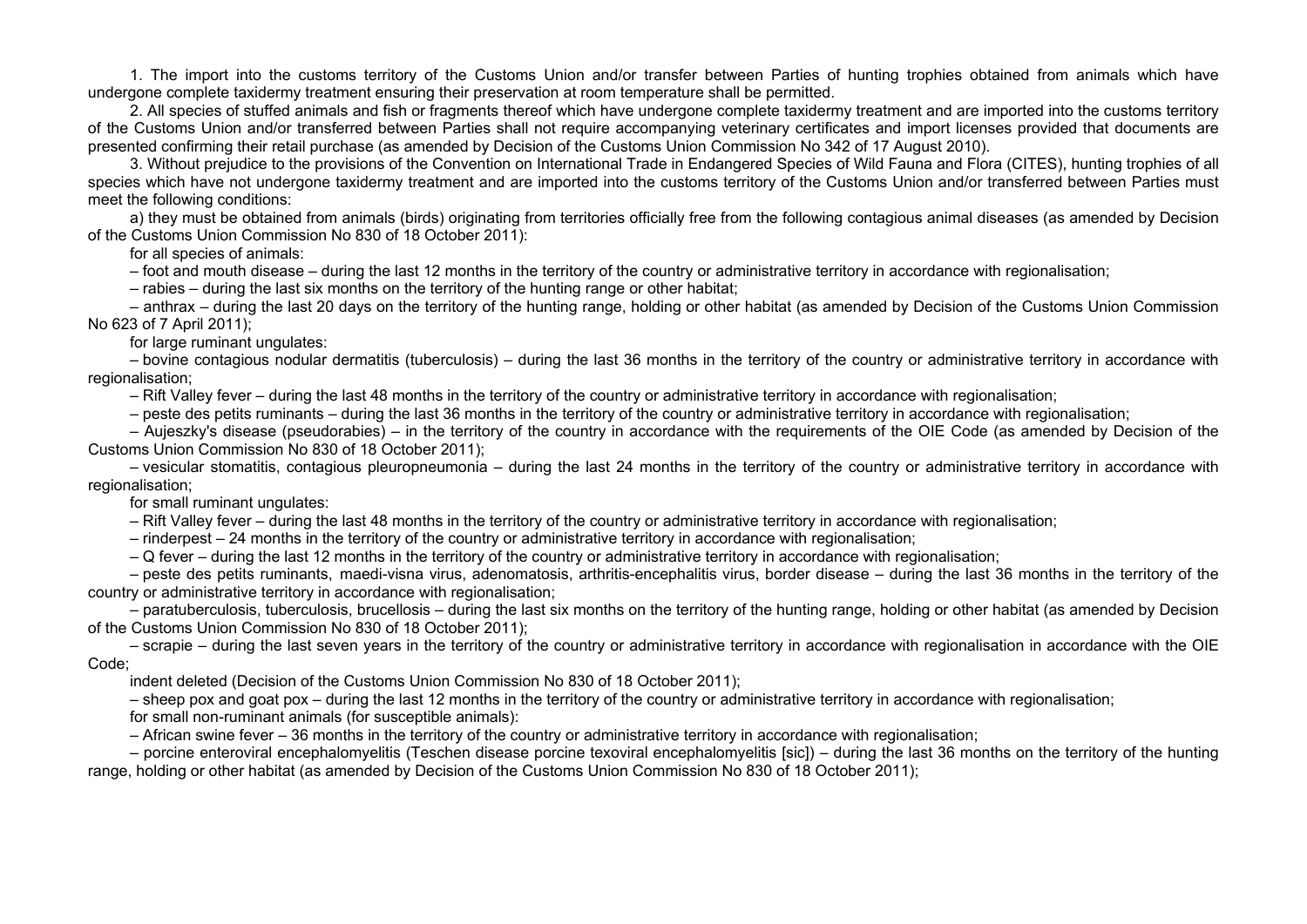– classical swine fever – during the last 12 months on the territory of the hunting range, holding or other habitat;

– Aujeszky's disease (pseudorabies) – in the territory of the country or administrative territory in accordance with regionalisation, in accordance with the OIE Code (as amended by Decision of the Customs Union Commission No 830 of 18 October 2011);

for solipeds:

– glanders, any type of infectious equine encephalomyelitis, viral arteritis – during the last 36 months in the territory of the country or administrative territory in accordance with regionalisation:

– infectious anaemia, equine syphilis, epizootic lymphangitis, contagious equine metritis – during the last 12 months on the territory of the hunting range, holding or other habitat;

for feathered game (birds):

– bird flu, subject to mandatory declaration in accordance with the OIE Terrestrial Animal Health Code – during the last six months in the territory of the country or administrative territory in accordance with regionalisation;

– other influenza viruses – during the last three months on the territory of the hunting range, holding or other habitat;

– ornithosis (psittacosis), infectious bronchitis, pox – during six months on the territory of the hunting range, holding or other habitat;

– Newcastle disease – during the last six months in the territory of the country or administrative territory in accordance with regionalisation;

b) they must undergo disinfection if they have been obtained form animals originating from territories with unfavourable conditions with regard to the abovementioned animal diseases.

4. The import into the customs territory of the Customs Union and transfer between Parties of hunting trophies from territories with favourable conditions with regard to the diseases referred to in point 3, and also from regions with unfavourable conditions with regard to the diseases referred to but which have undergone processing (disinfection) in accordance with the rules adopted in the country of origin of the hunting trophies, as confirmed by a veterinary certificate, shall be conducted without the permission of the authorised agency of the Party (point 4 introduced by Decision of the Customs Union Commission No 342 of 17 August 2010).

### Chapter 39

# VETERINARY REQUIREMENTS

## for the transfer between Parties of certain goods subject to inspection made (produced) in the customs territory of the Customs Union

The following goods made (produced) in the customs territory of the Customs Union and subject to inspection during their transfer between Parties shall be accompanied by documents<sup>1</sup> confirming their compliance with the quality and safety requirements, as required by the legislation of the Parties:

| <b>TNVED</b>     | Name of goods |
|------------------|---------------|
| (Commodity)      |               |
| Nomenclature for |               |
| Foreign Economic |               |
| Activity) Code   |               |

<sup>1</sup> The above-mentioned documents (or copies thereof) shall be stamped (marked) by an official of the authorised agency in the veterinary field in the form of a veterinary certificate confirmed by the Customs Union Commission certifying the safety of the raw materials from which the goods are made and the epizootic well-being of the place of origin of the goods.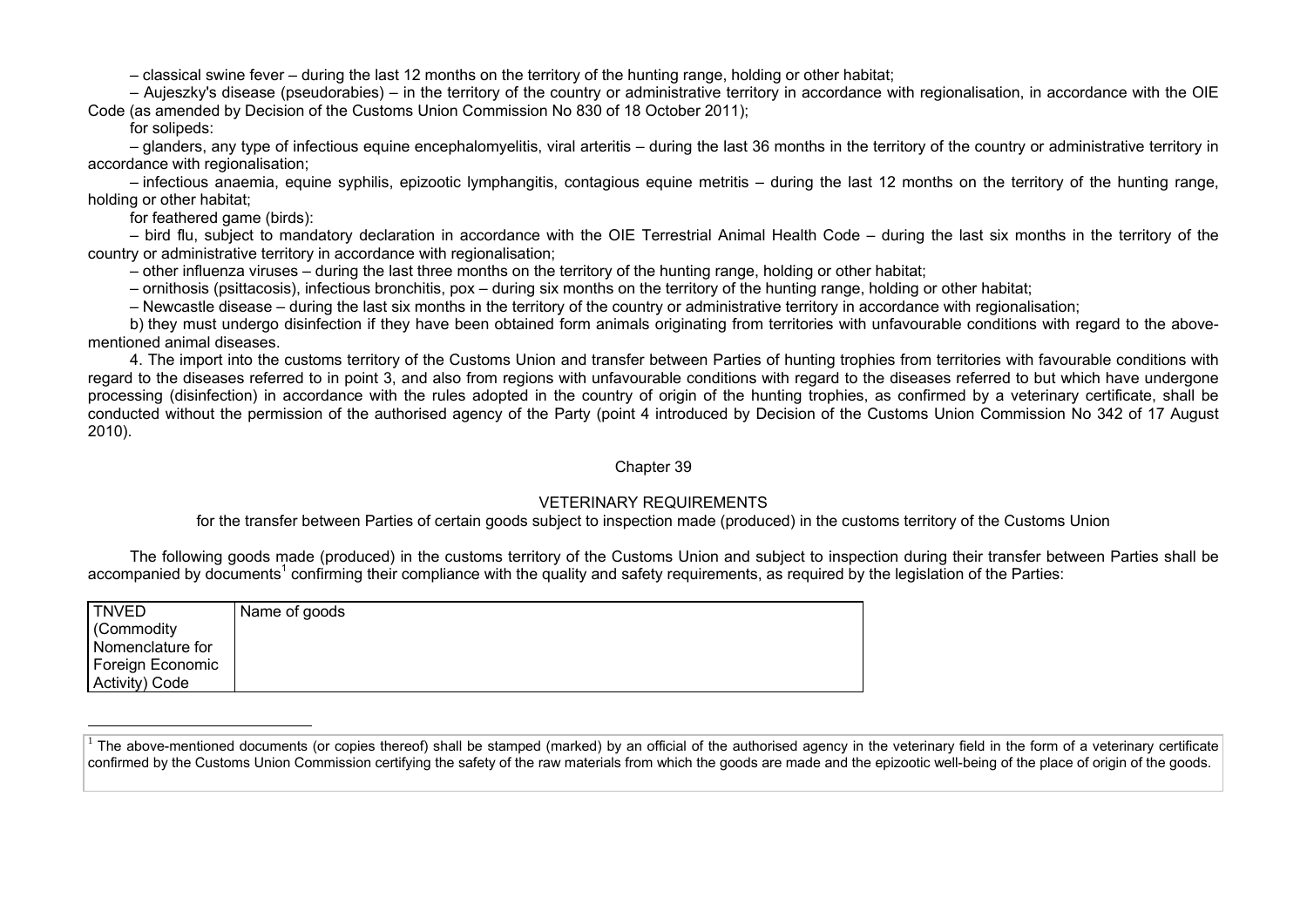| 0305         | Dried fish, salted fish or fish in brine; hot- or cold-smoked fish; fish meal, coarse- and fine-<br>milled, for human consumption                                                                                                                                                                                                                                                 |
|--------------|-----------------------------------------------------------------------------------------------------------------------------------------------------------------------------------------------------------------------------------------------------------------------------------------------------------------------------------------------------------------------------------|
| 0306         | Crustaceans, whether in shell or not, dried, salted or in brine; crustaceans in shells,<br>steamed or boiled, chilled or not chilled, frozen, dried, salted or in brine; meal of<br>crustaceans, coarse- and fine-milled, for human consumption                                                                                                                                   |
| 0307         | Molluscs, whether in shell or not, dried, salted or in brine; aquatic invertebrates other than<br>molluscs and crustaceans, dried, salted or in brine; meal of aquatic invertebrates, coarse-<br>and fine-milled, for human consumption*                                                                                                                                          |
| 0402         | Milk and cream, condensed or with added sugar or other sweetening agents                                                                                                                                                                                                                                                                                                          |
| 0403         | Buttermilk, clotted milk and cream, yoghurt, kefir and other fermented or cultured milk and<br>cream, condensed or non-condensed, with or without added sugar or other sweetening<br>agents, with or without flavouring, with or without added fruits, nuts or cocoa                                                                                                              |
| 0404         | Milk whey, condensed or non-condensed, with or without added sugar or other<br>sweetening agents; products from natural milk components, with or without added sugar<br>or other sweetening agents, not named or included elsewhere                                                                                                                                               |
| 0405         | Butter and other fats and oils from milk; dairy pastes                                                                                                                                                                                                                                                                                                                            |
| 0406         | Cheese and cottage cheese                                                                                                                                                                                                                                                                                                                                                         |
| 1516 20      | Vegetable fats and oils and their fractions                                                                                                                                                                                                                                                                                                                                       |
| from 1517    | Margarine (except for margarine of plant origin); mixtures or finished products fit for<br>human consumption from animal fats or oils or fractions of various animal fats and oils<br>from this group, mixtures of vegetable and animal fats, regardless of the percentage of<br>animals fats, except for edible fats or oils or fractions thereof from commodity heading<br>1516 |
| 1603 00      | Extracts and juices of fish or crustaceans, molluscs or other aquatic invertebrates                                                                                                                                                                                                                                                                                               |
| 1605         | Prepared or preserved crustaceans, molluscs and other aquatic invertebrates                                                                                                                                                                                                                                                                                                       |
| from 1902 20 | Macaroni products with filling, whether thermally treated or not or prepared using another<br>method, containing fish, crustaceans, molluscs or other aquatic invertebrates or products<br>from group 04 or any combination thereof                                                                                                                                               |
| from 1904 20 | Grain varieties (except for corn) in the form of grain or flakes, or grain treated using<br>another method (except for coarse- and fine-milled flour), pre-cooked or prepared using<br>another method, containing fish, crustaceans, molluscs or other aquatic invertebrates or<br>products from group 04 or any combination thereof                                              |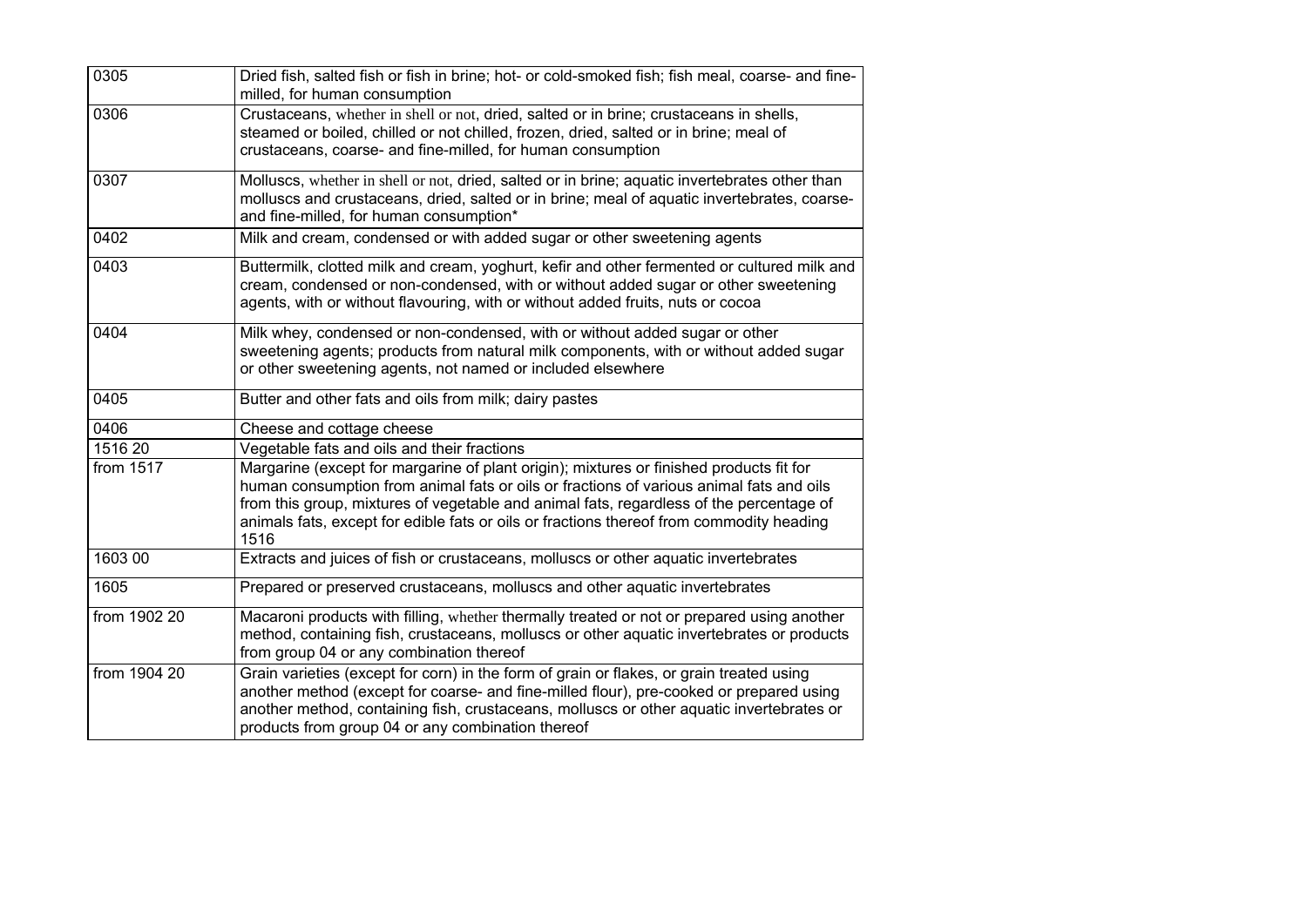| from group 20 | Products from the processing of vegetables, fruits, nuts or other parts of plants and<br>mixtures thereof containing fish, crustaceans, molluscs or other aquatic invertebrates or                      |
|---------------|---------------------------------------------------------------------------------------------------------------------------------------------------------------------------------------------------------|
|               | products from group 04 or any combination thereof                                                                                                                                                       |
| from 2104     | Homogenised compound prepared food products, containing fish, crustaceans, molluscs<br>or other aquatic invertebrates or products from group 04 or any combination thereof                              |
| from 2105 00  | Ice cream, except for ice cream made on the basis of fruit and berries, fruit ice and edible<br>ice                                                                                                     |
| from $2106$   | Processed cheeses and other prepared food products containing fish, crustaceans,<br>molluscs or other aquatic invertebrates or products from group 04 or any combination<br>thereof                     |
| from 3501     | Casein, caseinates and other casein derivatives                                                                                                                                                         |
| from $3502$   | Albumins (proteins) (including concentrates of two or more whey proteins containing more<br>than 80 % by mass of whey proteins in terms of dry substance), albuminates and other<br>albumin derivatives |

-------------------------------- \* This group also includes Artemia salina.

#### Final and transitional provisions

1. Prior to the entry into force of the common electronic system for the issuing of licenses for the import of goods subject to inspection into the customs territory of the Customs Union, the Parties shall comply with the procedures for the issuing of import licenses in force as of 1 July 2010 as provided for by the legislation of the Parties.

2. The common forms for veterinary certificates shall enter into force on 1 July 2010. Use of the forms for veterinary accompanying documents applied to mutual trade between Parties as of 1 July 2010 for transfers of goods subject to inspection between Parties shall be permitted until 1 January 2011.

3. Before 1 January 2011, the authorised agencies of the Parties shall draw up a Register of registered medicinal products for veterinary use, diagnostic systems and means for antiparasitic treatment of animals and feed additives based on the corresponding national registers. Until that date, the import of medicinal products for animals, diagnostic systems and means for antiparasitic treatment of animals and feed additives from third countries and from the territories of other Parties shall be permitted, provided that they have been registered by the authorised agency of any Party. The authorised agencies of the Parties shall exchange information concerning registered medicinal products for veterinary use, diagnostic systems and means for antiparasitic treatment of animals and feed additives in the possession of each of the Parties.

4. Until 1 January 2013, in mutual trade between the Parties and third countries, the import of goods subject to inspection shall be permitted using veterinary certificates valid as of 1 July 2010 initialled by one of the Parties with the exporting countries, as well as any subsequent amendments thereto, agreed by the Party and the exporting country on the basis of a position agreed with other Parties. In the absence of initialled veterinary certificates, goods subject to inspection must be accompanied by veterinary certificates ensuring compliance with the common veterinary (veterinary and health) requirements of the Customs Union (as amended by Decisions of the Customs Union Commission No 455 of 18 November 2010 and No 726 of 15 July 2011).

5. The authorised agencies of the Parties shall negotiate with the competent authorities of exporting countries presenting a substantiated request for such negotiations, with the aim of agreeing upon veterinary certificates which differ from the common forms of veterinary certificates for goods subject to inspection